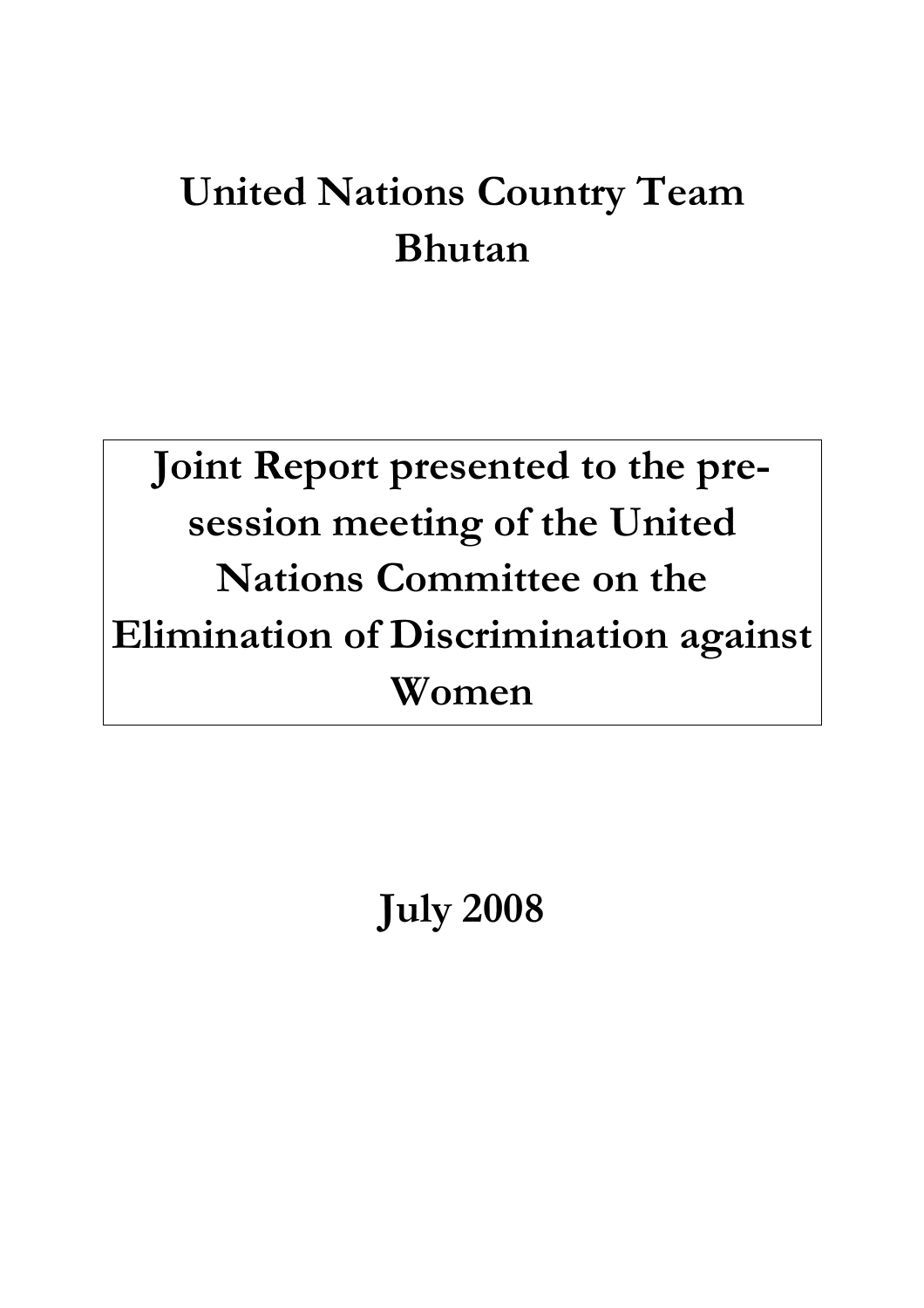# **Contents**

|                                                                                      | Paragraphs | Page          |
|--------------------------------------------------------------------------------------|------------|---------------|
|                                                                                      |            |               |
|                                                                                      |            | 5             |
|                                                                                      |            | 5             |
|                                                                                      |            | 8             |
|                                                                                      |            | 12            |
|                                                                                      |            | 13            |
|                                                                                      |            | 20            |
|                                                                                      |            | 24            |
|                                                                                      |            | 26            |
| WOMEN AND HEALTH WITH SPECIAL ATTENTION TO SEXUAL AND REPRODUCTIVE                   |            | HFAI TH<br>26 |
|                                                                                      |            | 31            |
|                                                                                      |            | 34            |
|                                                                                      |            | 37            |
|                                                                                      |            | 38            |
|                                                                                      |            | 40            |
| INFORMATION REGARDING PROGRAMMES AND ACTIVITIES TO ADVANCE GENDER EQUALITY CURRENTLY |            |               |
| <b>ANNEXES</b>                                                                       |            |               |
|                                                                                      |            |               |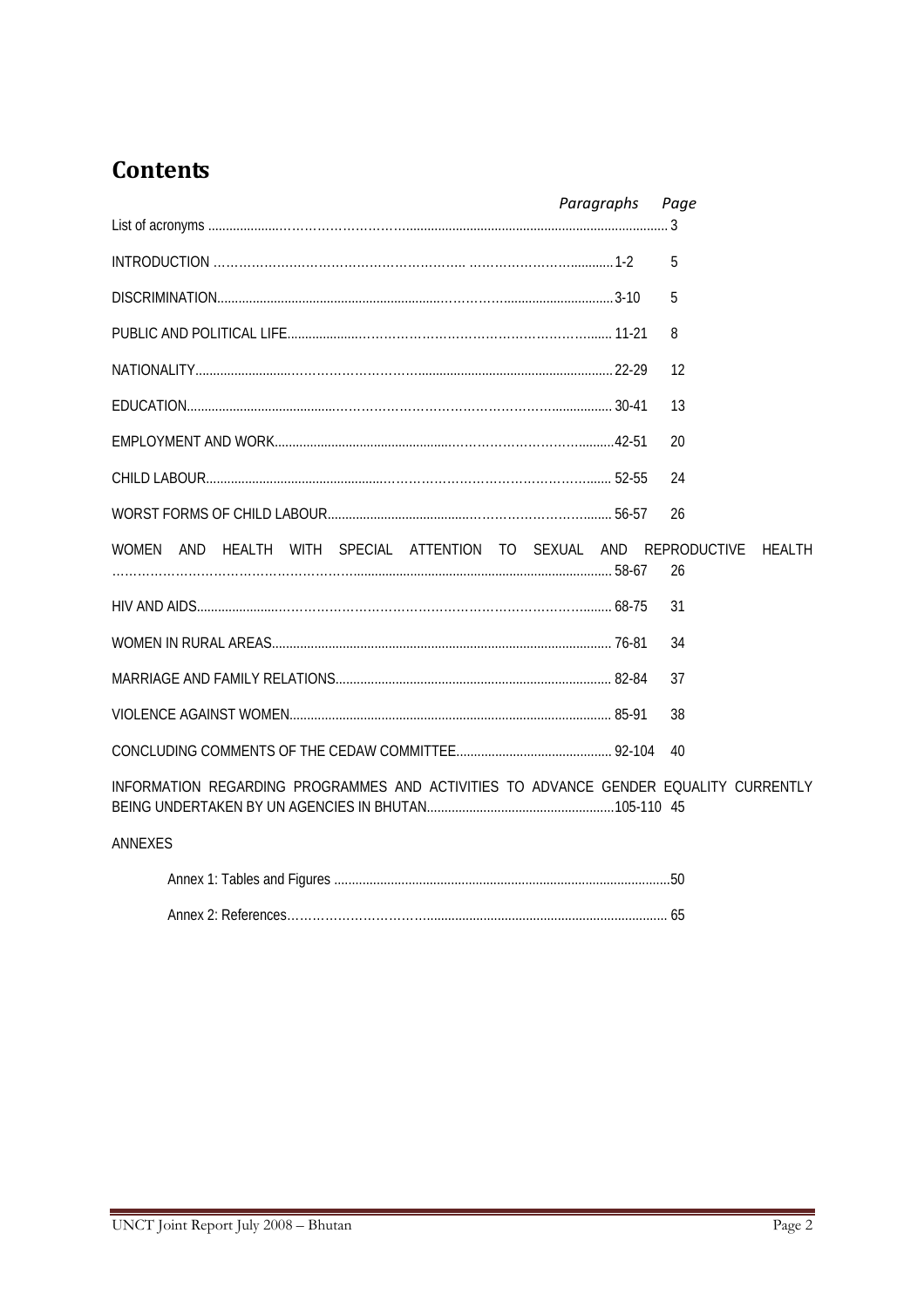# **List of acronyms**

| <i>ADR</i>       | Alternative Dispute Resolution                                             |
|------------------|----------------------------------------------------------------------------|
| ANC              | Ante-natal care                                                            |
| ART              | Anti Retroviral Therapy                                                    |
| <b>BCSR</b>      | Bhutan Civil Service Rules and Regulations                                 |
| BHU              | Basic Health Unit                                                          |
| <b>BLSS</b>      | Bhutan Living Standard Survey                                              |
| <b>CEDAW</b>     | Convention on the Elimination of All forms of Discrimination Against Women |
| CPS              | Community Primary School                                                   |
| $C\!R\!C$        | Convention on the Rights of the Child                                      |
| CSO <sub>s</sub> | Civil Society Organisations                                                |
| <b>DPT</b>       | Druk Phuensum Tshogpa (Party of Blissful Harmony)                          |
| DSP              | Decentralisation Support Programme                                         |
| ECB              | Election Commission of Bhutan                                              |
| EmOC             | <b>Emergency Obstetric Care</b>                                            |
| HHs              | Households                                                                 |
| $H\!I\!V$        | Human Immunodeficiency Virus                                               |
| <b>IFAD</b>      | International Fund for Agricultural Development                            |
| ILO              | International Labour Organisation                                          |
| MDG              | Millennium Development Goal                                                |
| MMR              | Maternal Mortality Ratio                                                   |
| MoE              | Ministry of Education                                                      |
| MoH              | Ministry of Health                                                         |
| MPs              | Members of parliament                                                      |
| <b>MSMEs</b>     | Micro, Small and Medium Enterprises                                        |
| NA               | National Assembly                                                          |
| NC               | National Council                                                           |
| NCWC             | National Commission for Women and Children                                 |
| <b>NER</b>       | Net Enrolment Ratio                                                        |
| NFE              | Non-Formal Education                                                       |
| NGO              | Non-Governmental Organisation                                              |
| <b>NPAG</b>      | National Plan of Action for Gender                                         |
| NSP              | National Strategic Plan                                                    |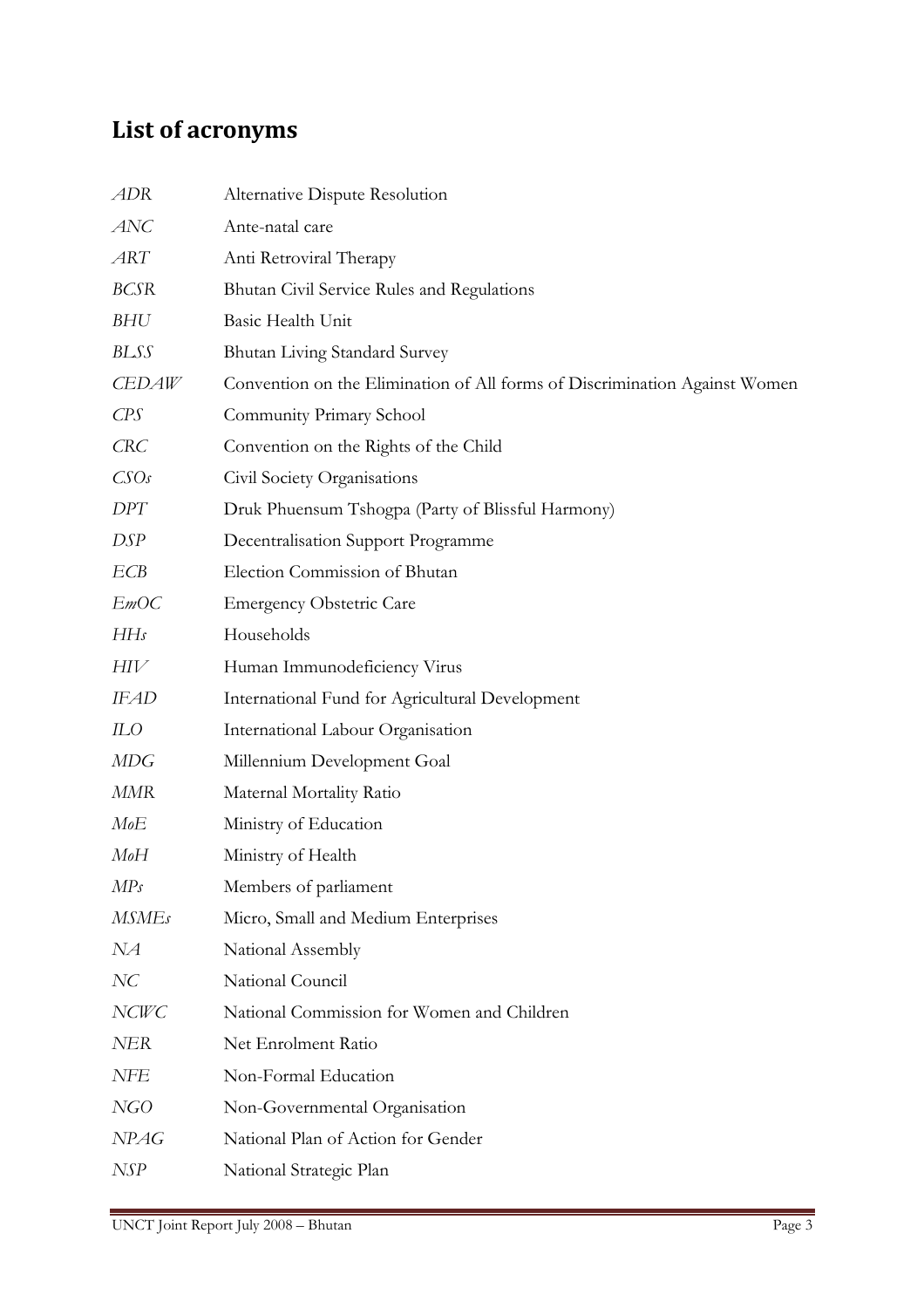| ORC            | Outreach clinic                                                        |
|----------------|------------------------------------------------------------------------|
| <b>PAR</b>     | Poverty Analysis Report                                                |
| <b>PDP</b>     | People's Democratic Party                                              |
| <b>PLWHA</b>   | People living with HIV and AIDS                                        |
| RGoB           | Royal Government of Bhutan                                             |
| <b>RBP</b>     | Royal Bhutan Police                                                    |
| <b>SAARC</b>   | South Asian Association for Regional Cooperation                       |
| $S\!N\!V$      | Netherlands Development Organisation                                   |
| <b>STI</b>     | Sexually Transmitted Infection                                         |
| UN             | United Nations                                                         |
| <b>UNAIDS</b>  | Joint United Nations Programme on HIV/AIDS                             |
| <b>UNCDF</b>   | United Nations Capital Development Fund                                |
| <b>UNCT</b>    | UN Country Team                                                        |
| <b>UNDAF</b>   | United Nations Development Assistance Framework                        |
| <b>UNDP</b>    | United Nations Development Programme                                   |
| <b>UNESCAP</b> | United Nations Economic and Social Commission for Asia and the Pacific |
| <b>UNESCO</b>  | United Nations Educational, Scientific and Cultural Organisation       |
| <b>UNFPA</b>   | United Nations Population Fund                                         |
| <b>UNICEF</b>  | United Nations Children's Fund                                         |
| <b>UNIFEM</b>  | United Nations Development Fund for Women                              |
| UNV            | United Nations Volunteers                                              |
| VAW            | Violence against women                                                 |
| WFP            | World Food Programme                                                   |
| WHO            | World Health Organisation                                              |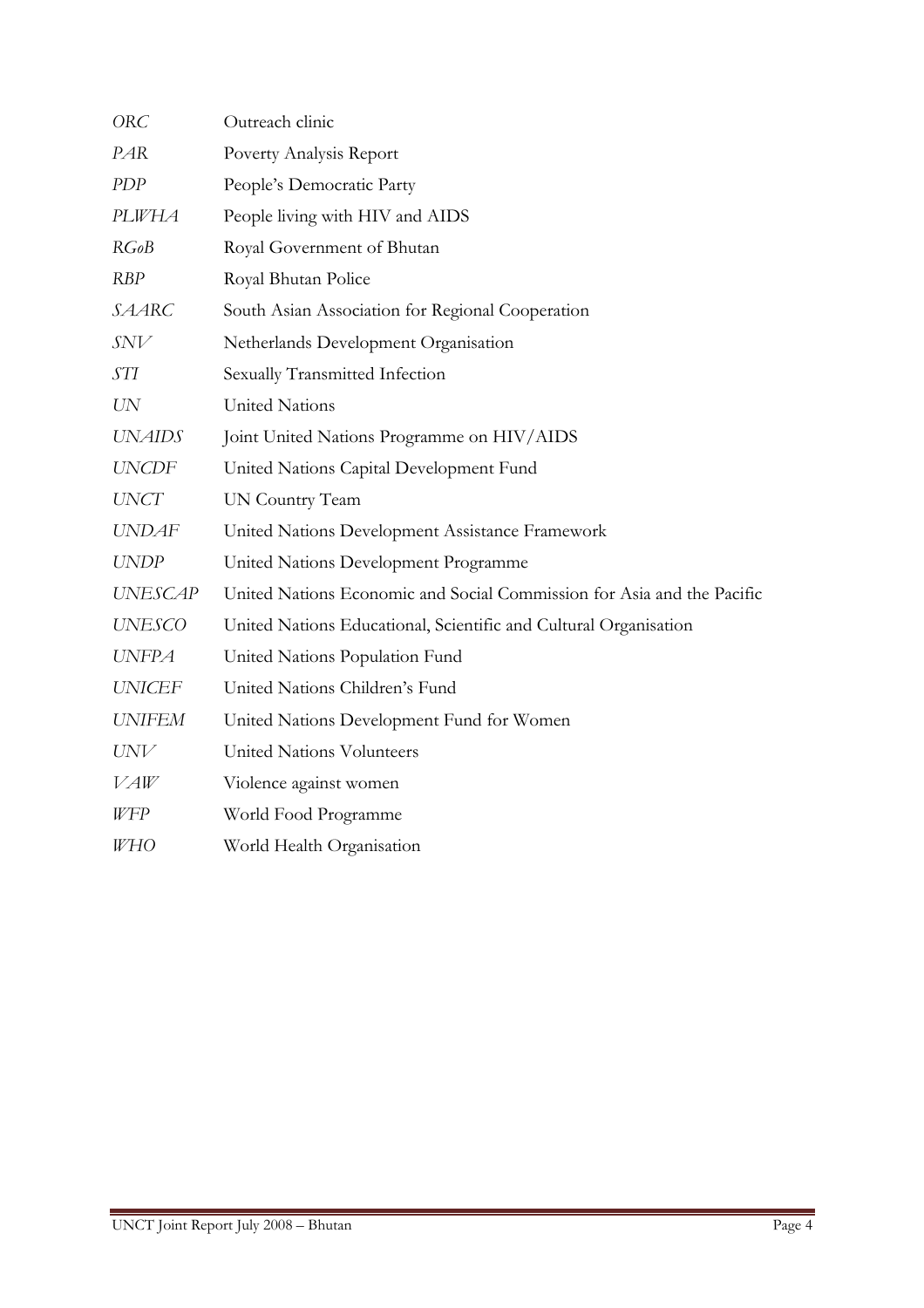## **Introduction**

- 1. The present report is mainly based on the Concluding Comments of the Committee on the Elimination of Discrimination against Women<sup>[1](#page-4-0)</sup> (2004). In order to avoid duplication of efforts, it refers to the State Party's Seventh Periodic Report (2007) for information and data already provided by the government. Rather than strictly following the reporting guidelines for UN Country Offices reports, this report is therefore intended to highlight major progress made in critical areas as well as main challenges and issues considered a priority by the UN Country Team (UNCT) in Bhutan, including non-resident UN agencies such as UNIFEM<sup>[2](#page-4-1)</sup>. It also provides updated information in certain areas based on recent developments and on documents that became available recently. This report also takes into account the State Party's combined Initial to Sixth Periodic Reports (2003) and the UNICEF report presented to the pre-sessional working group of the Committee on the Rights of the Child (2007).
- 2. UNDP supported the Royal Government of Bhutan (RGoB), through the National Commission for Women and Children (NCWC), in preparing the Seventh Periodic Report in conformity with the CEDAW guidelines. The preparation of the  $7<sup>th</sup>$  periodic report was based on a review of studies, plans, and other relevant documents and on information obtained through a series of consultative meetings and workshops with government agencies and non-governmental organisations (NGOs).

## **Discrimination**

3. **Constitutional provisions:** The Draft Constitution of the Kingdom of Bhutan[3](#page-4-2) guarantees fundamental rights and freedoms in its Article 7, including the right to life, the right to liberty and security of person, the right to equal and effective protection of the law, the right to be free from discrimination, and the right not to be subjected to torture or to cruel, inhuman or degrading treatment or punishment; these rights being

<span id="page-4-0"></span> <sup>1</sup> Hereafter referred to as the CEDAW Committee.

<span id="page-4-1"></span><sup>2</sup> Currently, UNIFEM provides support to the National Commission for Women and Children through the UN Trust Fund to end violence against women. Moreover, UNIFEM always includes Bhutan for all regional meetings and workshops convened by the agency: Beijing follow-up (Sixth South Asia Ministerial meeting Commemorating Beijing -January 2008); SAARC Gender Database focal point meetings (2007-2008); CEDAW (training of trainers 2006); etc.

<span id="page-4-2"></span> $3$  *The Constitution of the Kingdom of Bhutan. Draft of Tsa Thrim Chhenmo as on*  $1<sup>4</sup>$  *August 2007*. Hereafter referred to as the Draft Constitution.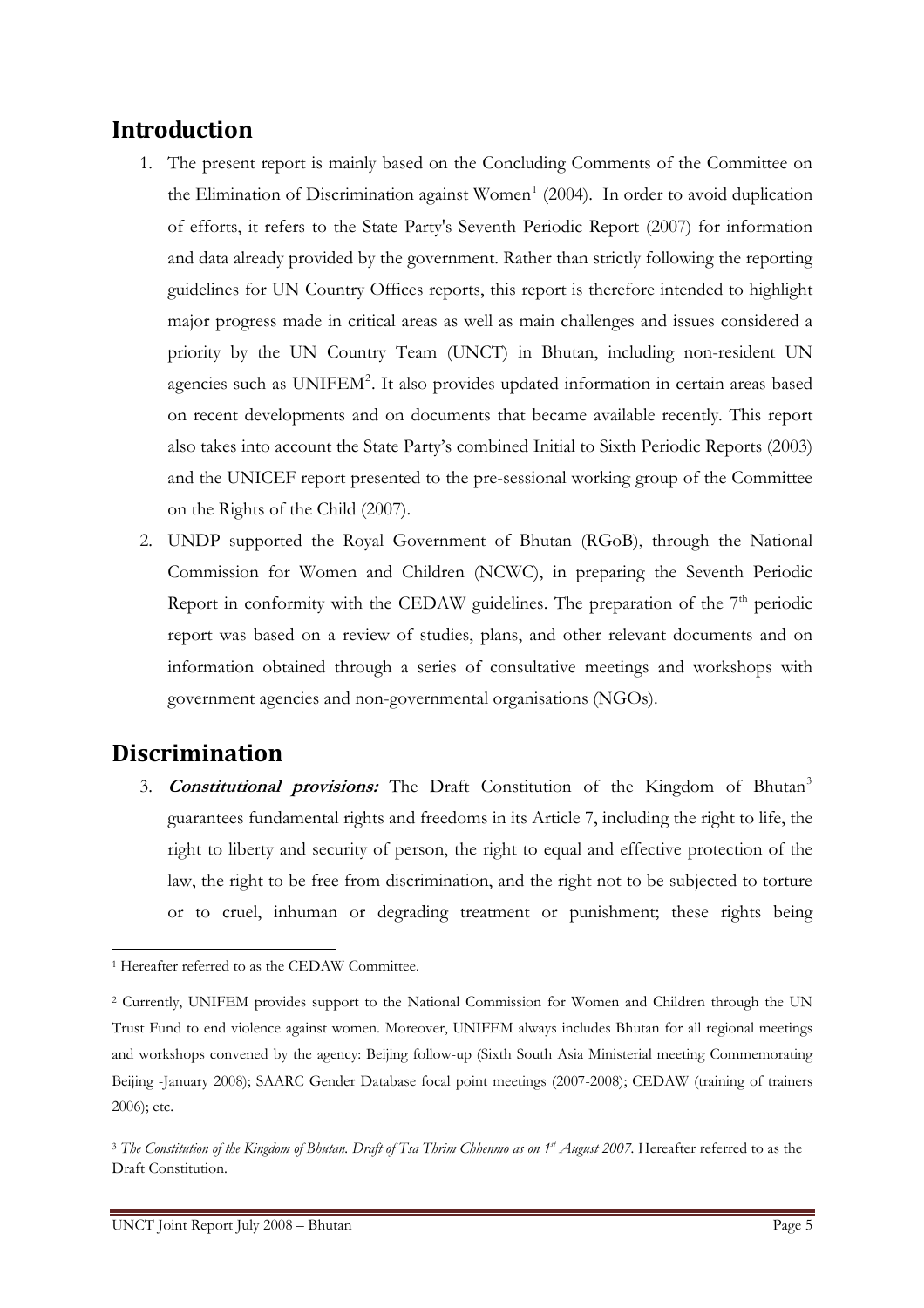guaranteed to all persons -women and men. In its Article 9 on Principles of State Policy, the Draft Constitution also refers to the right to work and to just and favourable conditions of work, and to free access to basic public health services in both modern and traditional medicines.

- 4. The Draft Constitution states that all persons are equal before the law and guarantees to Bhutanese citizens the right to equal access and opportunity to join the Public Service, the right to equal pay for work of equal value, and to all children equal access to higher education on the basis of merit.
- 5. The Draft Constitution contains anti-discrimination provisions to protect women. Article 7, Section 15, states that *"All persons are equal before the law and are entitled to equal and effective protection of the law and shall not be discriminated against on the grounds of race, sex, language, religion, politics or other status"*. [4](#page-5-0) Article 9, Section 17, states that *"The State shall endeavour to take appropriate measures to eliminate all forms of discrimination and exploitation against women including trafficking, prostitution, abuse, violence, harassment and intimidation at work in both public and private spheres"*.
- 6. However, many fundamental rights and freedoms included in the Draft Constitution (e.g. the right to freedom of speech and religion, the right to vote, the right to be elected, the right to information, the right to freedom of association, etc.) are limited to Bhutanese citizens only. Moreover, the Draft Constitution does not refer explicitly to the principle of equality between women and men, nor does it include a guarantee of substantive equality (equality in results) between women and men. Finally, the anti-discrimination clauses in the Draft Constitution mentioned above (para 5) do not explicitly prohibit discrimination on the basis of other grounds such as marital status<sup>[5](#page-5-1)</sup>, sexual orientation, HIV status<sup>[6](#page-5-2)</sup>, and disability that are recognised important to ensure the protection of human rights and fundamental freedoms in all areas of women's lives.

<span id="page-5-0"></span><sup>4</sup> Note that Section 3 of the Civil and Criminal Procedure Code of Bhutan, 2001 states that *"All persons are equal before the law and are entitled to equal and effective protection of the law without discrimination on the grounds of race, colour, sex, language, religion, political or other opinion, national or social origin, property, birth or other status"*.

<span id="page-5-1"></span><sup>5</sup> Note that the definition of discrimination in the Labour and Employment Act of Bhutan, 2007, refers explicitly to direct and indirect discrimination, as well as to marital status as a basis for discrimination.

<span id="page-5-2"></span><sup>6</sup> Note that one of the priority areas of the National Strategic Plan (NSP) for the Prevention and Control of STIs and HIV and AIDS concerns the creation of an enabling environment for successful implementation of the national response to HIV and AIDS and STIs, which includes ensuring a supportive legal and policy environment. Moreover, the NSP recognises the important role of the Ministry of Labour and Human Resources, the Royal Civil Service Commission and the private sector in ensuring non-discrimination against employees on the basis of real or perceived HIV status.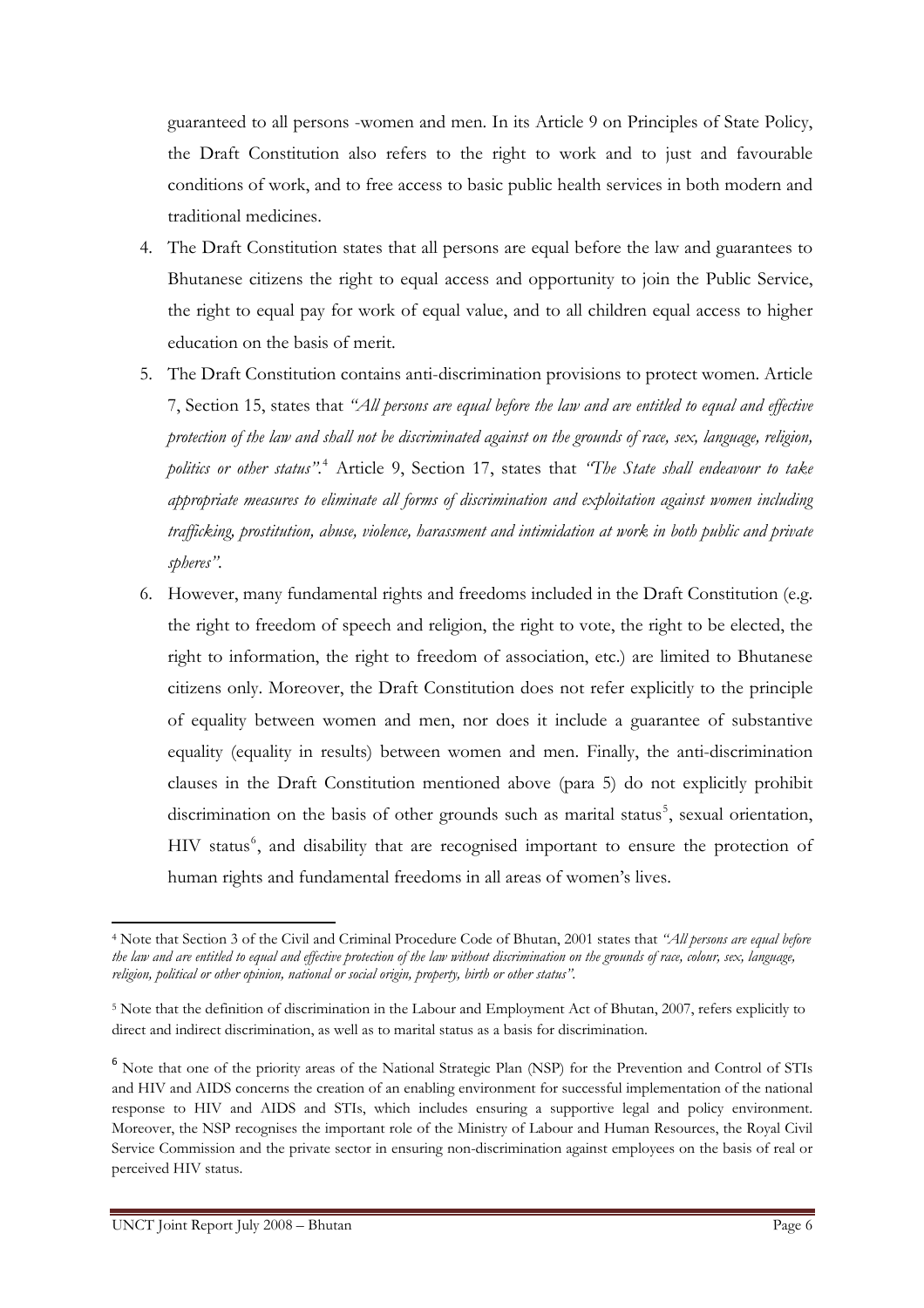- 7. The Draft Constitution has been subject to extensive debate by the first democratically elected Parliament during its first session that was held recently. Among the proposed changes, very few have finally been endorsed by the Parliament. The new version of the Draft Constitution is yet to be made public. It is interesting to note that women members of parliament (MPs) insisted on replacing the masculine pronouns in the Draft Constitution and advocated the use of gender sensitive language in the Supreme Law of the State. Some of the arguments raised in favour of the use of gender sensitive language were that it would lift the morale of every girl and make a big difference by boosting girls' psychological strength. After a heated discussion on this issue, the Parliament resolved to make the alterations by using both masculine and feminine pronouns<sup>[7](#page-6-0)</sup> in the Constitution as female MPs proposed.<sup>[8](#page-6-1)</sup> The Constitution will be adopted very soon this year.
- 8. **Sanctions for breach of anti-discrimination provisions:** The Section on prohibition against discrimination of employees and job seekers in the Labour and Employment Act of Bhutan, 2007, provides a fine of minimum one year to a maximum of three years of the Daily Minimum National Wage Rate (Nu. 36,500 to Nu. 109,500) for breaches of the anti-discrimination clauses.
- 9. **Temporary special measures:** In its Concluding Comments, the CEDAW Committee urged the State Party to apply temporary special measures according to Article 4, paragraph 1, of the Convention and General Recommendations 23 and 25, in politics, education, and the employment and professional fields. So far, Bhutan has not adopted and implemented temporary special measures in the form of quota systems, preferential treatment, targeted recruitment, hiring and promotion, in order to accelerate the achievement of women's de facto equality with men in these areas. In its  $7<sup>th</sup>$  periodic report, the RGoB mentions that Bhutan will consider the adoption of such measures where needed. The government still has tendency to take a gender-neutral stance and to consider qualification and merit as the leading factors in the selection, appointment, election to public and political office, as well as in the areas of education and employment in the public and private sectors. While some progress is visible with a gradual increase of women's participation in these areas, the pace has been slow. The government recognises that gender gaps continue to exist in these areas; yet, there is still

<span id="page-6-0"></span> 7 i.e. he/she; his/her; himself/herself.

<span id="page-6-1"></span><sup>8</sup> Sonam Pelvar, "One up for women!", *Bhutan Times*, Thimphu, June 1, 2008. Tshering Palden, "Keeping the Constitution politically correct", *Kuensel*, Thimphu, May 31, 2008.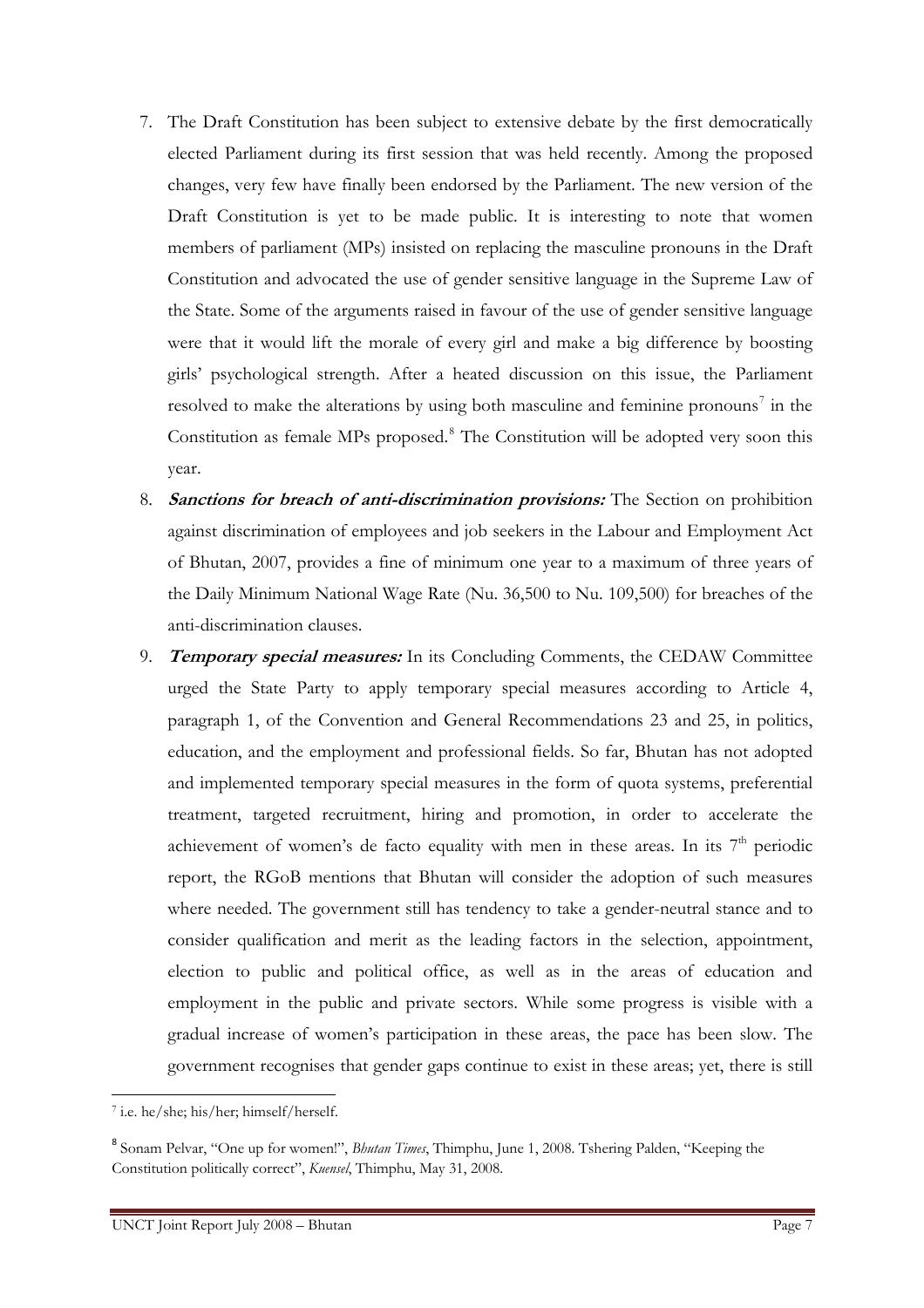a lack of political will and capacity to design strategies and targeted measures to effectively address these gaps and to assess the impact of seemingly gender neutral criteria -whether in laws, policies and programmes- on gender equality. There is also a need to create greater understanding of the nature and meaning of 'special temporary measures' among decision-makers and the general public.

10. One of the education targets for the Tenth Plan is to enhance enrolment of girls in tertiary institutes to 80 girls for every 100 boys.<sup>[9](#page-7-0)</sup> Taking into account the current female to male ratio at higher secondary  $(0.77)$  and tertiary  $(0.51)$  levels in-country<sup>10</sup>, the achievement of this high target will represent a major challenge, especially in the absence of accompanying targeted measures. Similarly, the Road Map for Local Governments has as a milestone in 2013 that 30 percent of elected local representatives are women. Given the still very low number of female representatives in local government, such a milestone requires a thorough and determined set of actions for it to be realised.

## **Public and political life**

- 11. Twenty four March, 2008, marked a smooth and successful change of political system in Bhutan from an absolute monarchy to a democratic constitutional monarchy.<sup>[11](#page-7-2)</sup> The first National Assembly (NA) elections took place on that date. Elections for the National Council (NC) were held in two phases on 31 December 2007 in 15 districts and 29 January 2008 in the remaining five districts.<sup>[12](#page-7-3)</sup>
- 12. **Women's participation in the electoral process:** A very low proportion of women candidates stood for election. For the NA elections, the People's Democratic Party (PDP) nominated six women candidates out of 47 and the Druk Phuensum Tshogpa (Party of Blissful Harmony, DPT) nominated four. Four women were elected to the NA, all from DPT (the party who won 45 out of 47 seats). In the NC elections, four women were elected (out of 20 elected members). Among the five members of the NC that were

<span id="page-7-0"></span><sup>9</sup> Gross National Happiness Commission, RGoB (2008), *Draft Tenth Five Year Plan [2008-2013]. Vol. I: Main Document*, February 2008.

<span id="page-7-1"></span><sup>10</sup> Ministry of Education, RGoB (2007), *General Statistics, 2007*.

<span id="page-7-2"></span><sup>11</sup> Under the new political system, the Parliament comprises the Monarch (as head of state), a National Council, and the National Assembly. The National Council serves as the upper house and comprises 25 members, one from each of the country's 20 districts and five nominees of the Monarch. The National Assembly comprises 47 elected members belonging to the two political parties that received the highest and second highest number of votes in the preliminary round of elections.

<span id="page-7-3"></span><sup>&</sup>lt;sup>12</sup> The elections were not held in five districts on 31 December 2007 since they did not have any candidate or had only a single candidate till the last date for filing the nominations.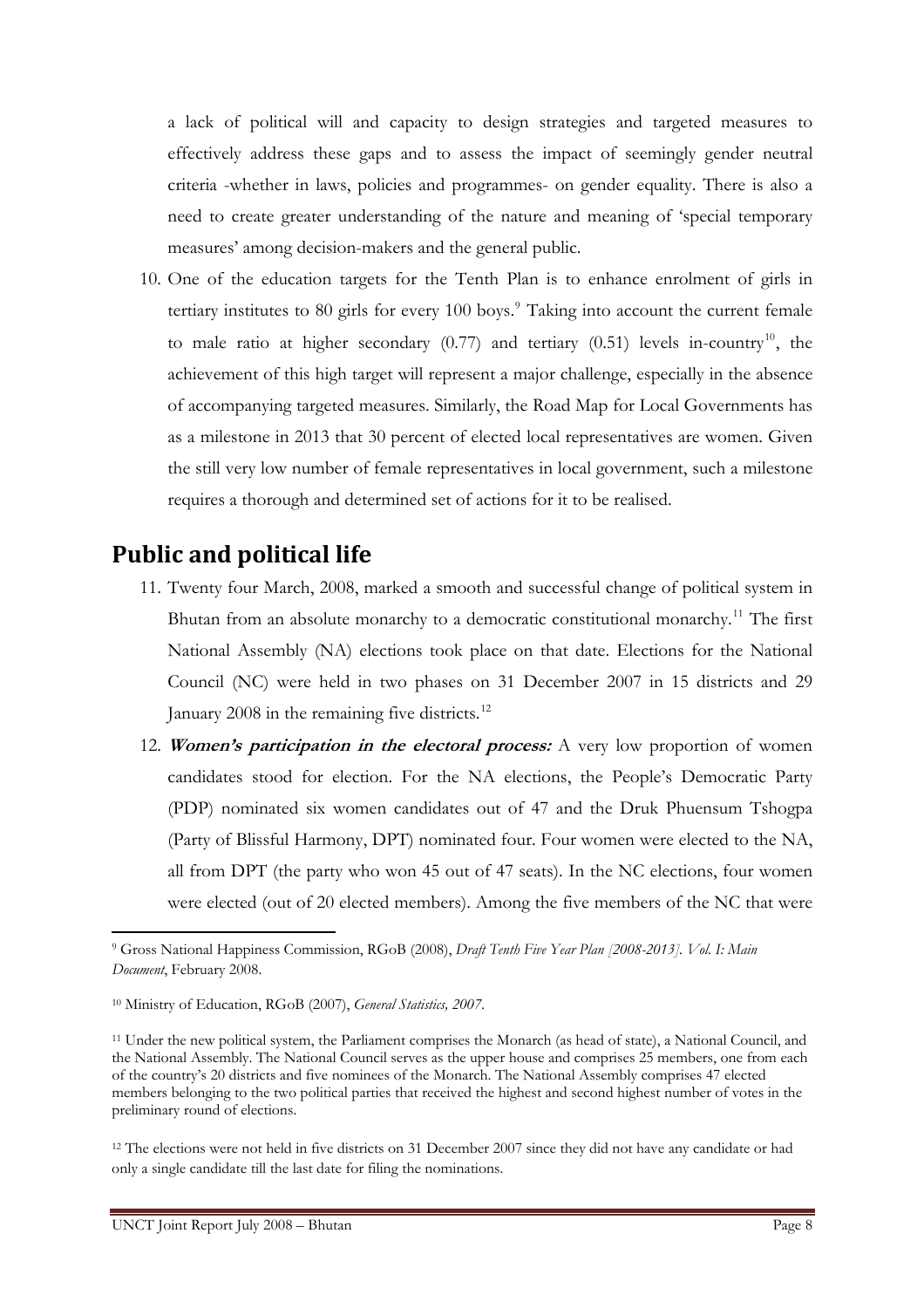nominated by His Majesty the King, two are women. The percentage of women MPs now stands at 14 percent (see [Table 1\)](#page-49-0); although still low, this represents an improvement compared to the situation in 2006. There are no women ministers in the new 10-member cabinet.

- 13. Both political parties have women's support groups, which proved to be very active during the recent electoral process. They held women's meetings and consultations across the country before the elections to encourage women's participation and better understand what women consider to be pressing issues, although the Election Commission of Bhutan (ECB) decided three weeks before the NA elections that they should not convene meetings of women during the campaign unless they were coordinated with the candidate meetings, to avoid inconvenience of the voters. Women actively attended party and candidate meetings and debates, although most party workers and representatives were men.
- 14. Gender parity was almost achieved with regard to the number of staff recruited by the ECB to work in the polling stations. Voter turnout for the NA elections was about 79 percent, with more female voters (representing about 53 percent of the total number of voters) than male voters $13$ . In terms of the registered voter population for the NA elections, there were also 3,873 more women registered voters than men.
- 15. **Women's representation in the election administration:** One of the three Election Commissioners is a woman and a woman also heads the Anti-Corruption Commission. For the recent NA elections, it was found that although many women (mainly teachers) were involved as Presiding Officers, Polling Officers and National Observers, only one woman was involved as Returning Officer.<sup>[14](#page-8-1)</sup> The very low number of female officers in the ECB is an issue that was also brought up during an e-discussion dealing with women in politics on Solution Exchange Bhutan<sup>[15](#page-8-2)</sup>. One of the recommendations made by the European Union Election Observation Mission is to ensure that women are wellrepresented among election officials at all levels throughout the country.[16](#page-8-3)

<span id="page-8-0"></span><sup>13</sup> Source: http://www.bhutan.gov.bt/government/newsDetail.php?id=541%20&%20cat=2

<span id="page-8-1"></span><sup>14</sup> This information is based on a personal communication with the ECB.

<span id="page-8-2"></span><sup>15</sup> Solution Exchange Bhutan (2007), *E-discussion: Women in Politics?* Solution Exchange Bhutan is an information and knowledge sharing network that was initiated by the UNCT in Bhutan.

<span id="page-8-3"></span><sup>16</sup> European Union Election Observation Mission (2008), *Bhutan. Final Report. National Assembly Elections, 24 March 2008*.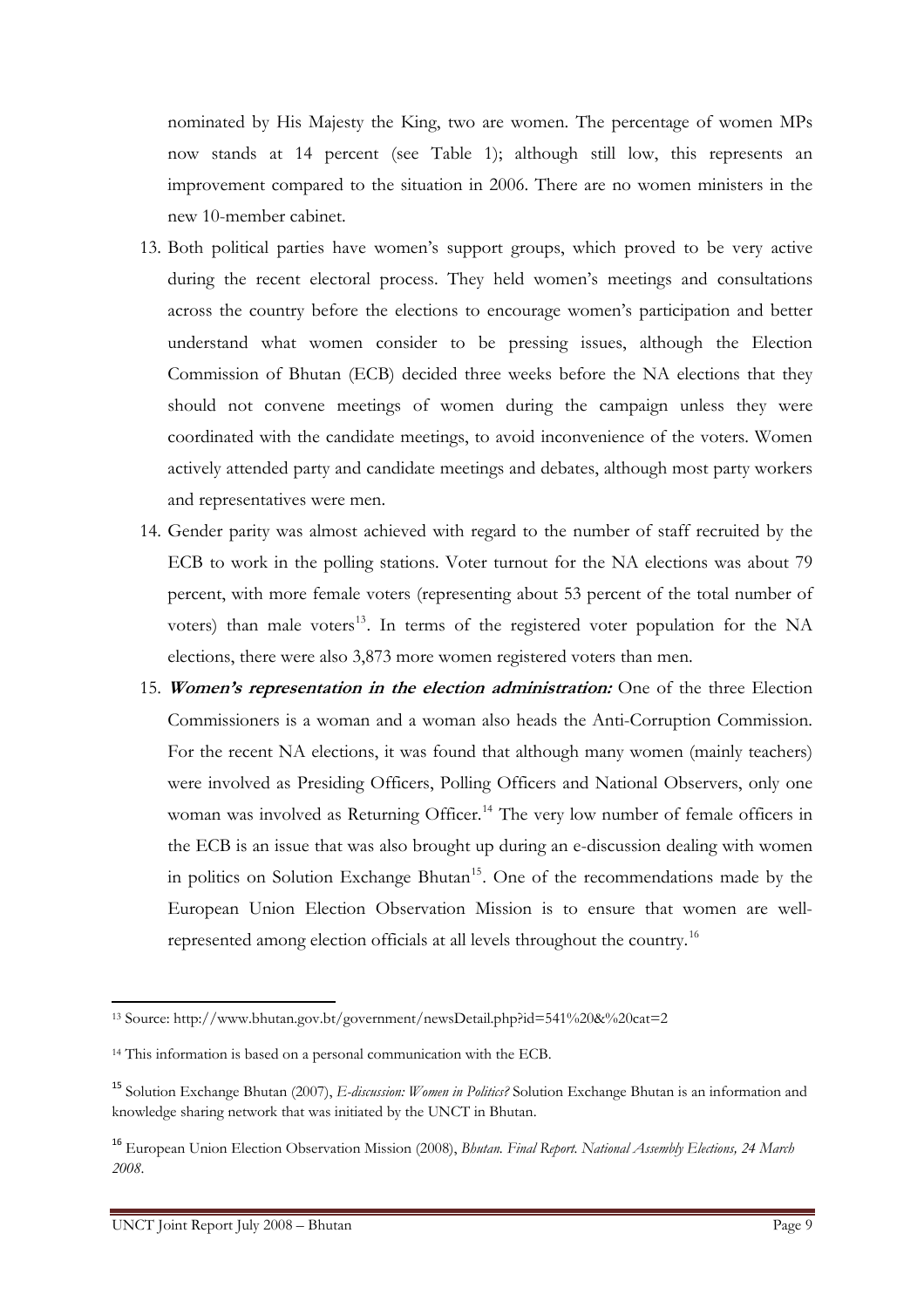- 16. **Eligibility to run for elections:** Certain candidate qualifications, such as the requirement for candidates to hold a bachelor degree in order to stand for the NA and the exclusion of candidates for an elective office if married to non-citizens, restrict the right to be elected. The academic qualification for candidacy affects women's participation more directly, as there are much fewer women with a bachelor degree compared to men. This criterion in itself limits the pool of potential women candidates. In addition to these restrictive qualifications for candidacy, it is generally agreed that socio-cultural perceptions and structural barriers (some of them being already mentioned in the  $7<sup>th</sup>$  periodic report) limit women's participation in politics in Bhutan.
- 17. **Awareness-raising campaigns and training programmes:** UNDP provided support to the ECB for creating greater awareness and understanding of the electoral process among voters, particularly women, youth, illiterates and people in remote areas. In collaboration with the NCWC, UNDP also provided support to build the capacity of a core team of trainers in creating awareness on the importance and necessity to involve women, youth and people with disabilities in the electoral process. The core team was then involved in various education and social mobilization activities undertaken by the ECB to prepare the Bhutanese people for the 2008 elections, and developed a training manual that was incorporated into the ECB's Bhutan Electoral Education Training Strategy. Training programmes in leadership skills and project management for women and gender sensitization programmes were conducted in 14 districts last year by the National Women's Association of Bhutan through another UNDP-SNV supported project $17$ .
- 18. Despite their small number (10 in total), it seems that voices of women MPs are well asserted in the parliament. As mentioned above, during the first session that was held very recently, they succeeded to convince the house to incorporate the feminine pronouns ('she', 'her', and 'herself') in the Constitution.
- 19. In June 2008, the NA session established 14 standing committees from among its members to provide a 'check and balance' mechanism to the government. According to the Prime Minister, the primary role of the committees will be to point out the mistakes the government might make and render support to rectify them. The specific roles and responsibilities of the committees however need to be chalked out. Two of these committees are particularly worth mentioning here: the committee on women and children and the committee on human rights.

<span id="page-9-0"></span> 17 Through that project, 139 women were trained in leadership skills and 24 male village leaders were sensitized to gender issues and trained in gender mainstreaming.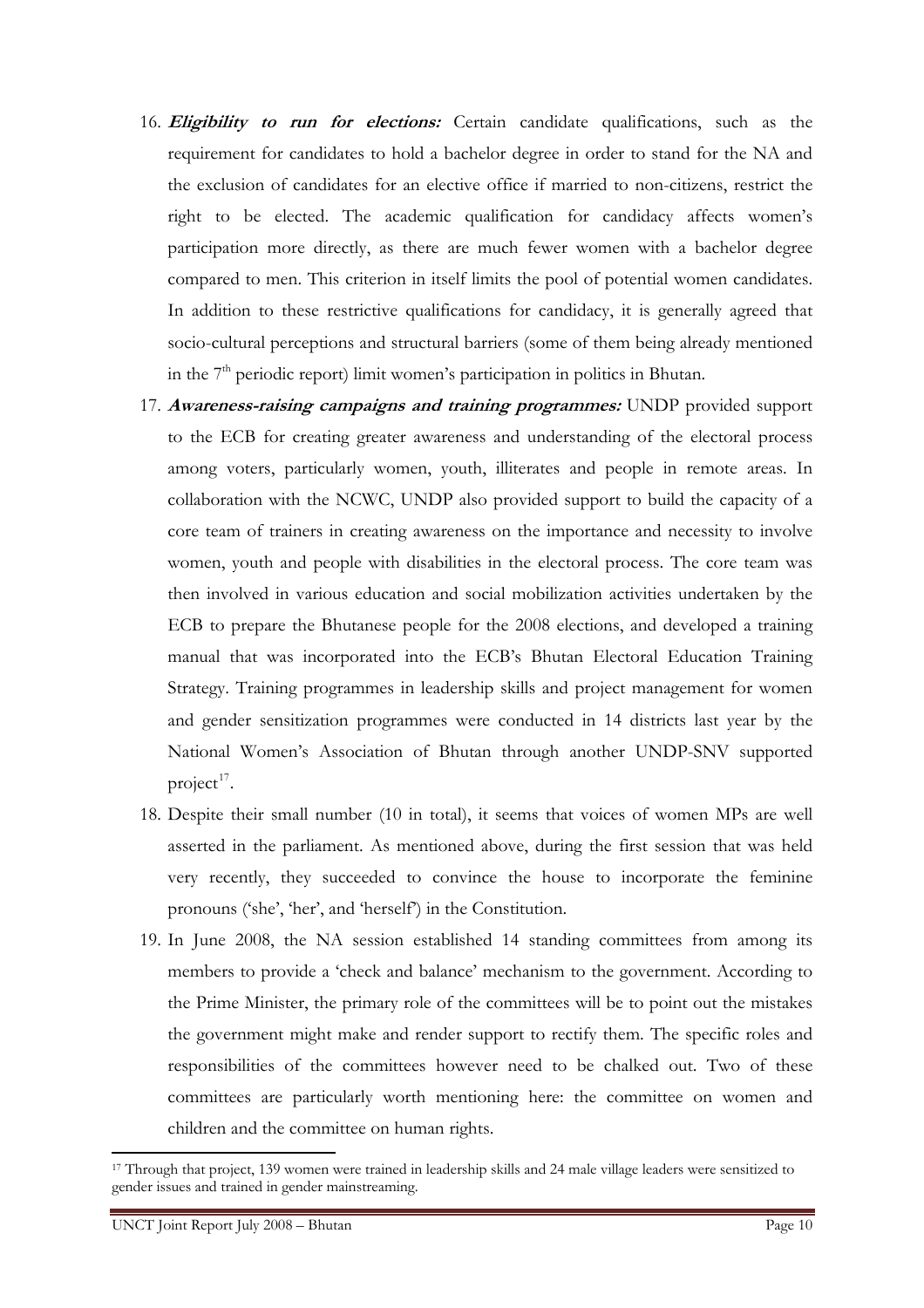- 20. Sub-national elections will take place later this year. Given the limited targeted measures to address existing barriers to women's participation in decision-making at local levels, the scenario is not expected to change significantly in the very near future. Nevertheless, it is encouraging to see that the Draft Tenth Plan document mentions that *"... efforts in the Tenth Plan will be directed towards increasing women's participation in local governance through capacity building and raising awareness"*. [18](#page-10-0)
- 21. As also indicated in the  $7<sup>th</sup>$  periodic report, women remain thus clearly under-represented in public and political life. As mentioned above, some progress in this area is visible but the pace has been slow. Greater awareness has certainly been created, especially since 2006, through increased media coverage on this issue and various activities of the NCWC. There is a tendency to attribute women's low participation in politics and public decision-making to the late start of their participation in the modern education system and to believe that the situation will improve naturally given the increasing number of educated women. It is essential that the government addresses the socio-cultural and structural barriers and seriously considers implementing special temporary measures in order to accelerate the progress in this area. Women's participation in governance is one of the seven areas covered by the National Plan of Action for Gender (NPAG), which identifies a series of interventions to be undertaken within the next five years. The interventions for governance include gender sensitization and training among relevant stakeholders, gender-sensitive civic and voter education (campaigns and integration into education system), leadership programmes, use of the media to portray a positive image of women, and, provision of day care facilities. Recommendations (including quotas in the parliament, voluntary quotas by political parties, possibility for civil servants to return to the civil service if not elected, etc.) that the government should consider were also made by participants to the e-discussion on women in politics that took place on Solution Exchange Bhutan.<sup>[19](#page-10-1)</sup> The NCWC, with support of UNDP, is planning to undertake a study this year on the reasons for low participation of women in decisionmaking positions and on existing perceptions, attitudes and stereotypes and their impact on women's equal participation in different spheres of life. It is hoped that the findings of this study will assist the government in taking appropriate measures to increase

<span id="page-10-0"></span><sup>18</sup> Gross National Happiness Commission, RGoB (2008), *Draft Tenth Five Year Plan [2008-2013]. Vol. I: Main Document*, February 2008.

<span id="page-10-1"></span><sup>19</sup> Solution Exchange Bhutan (2007), *E-discussion: Women in Politics?*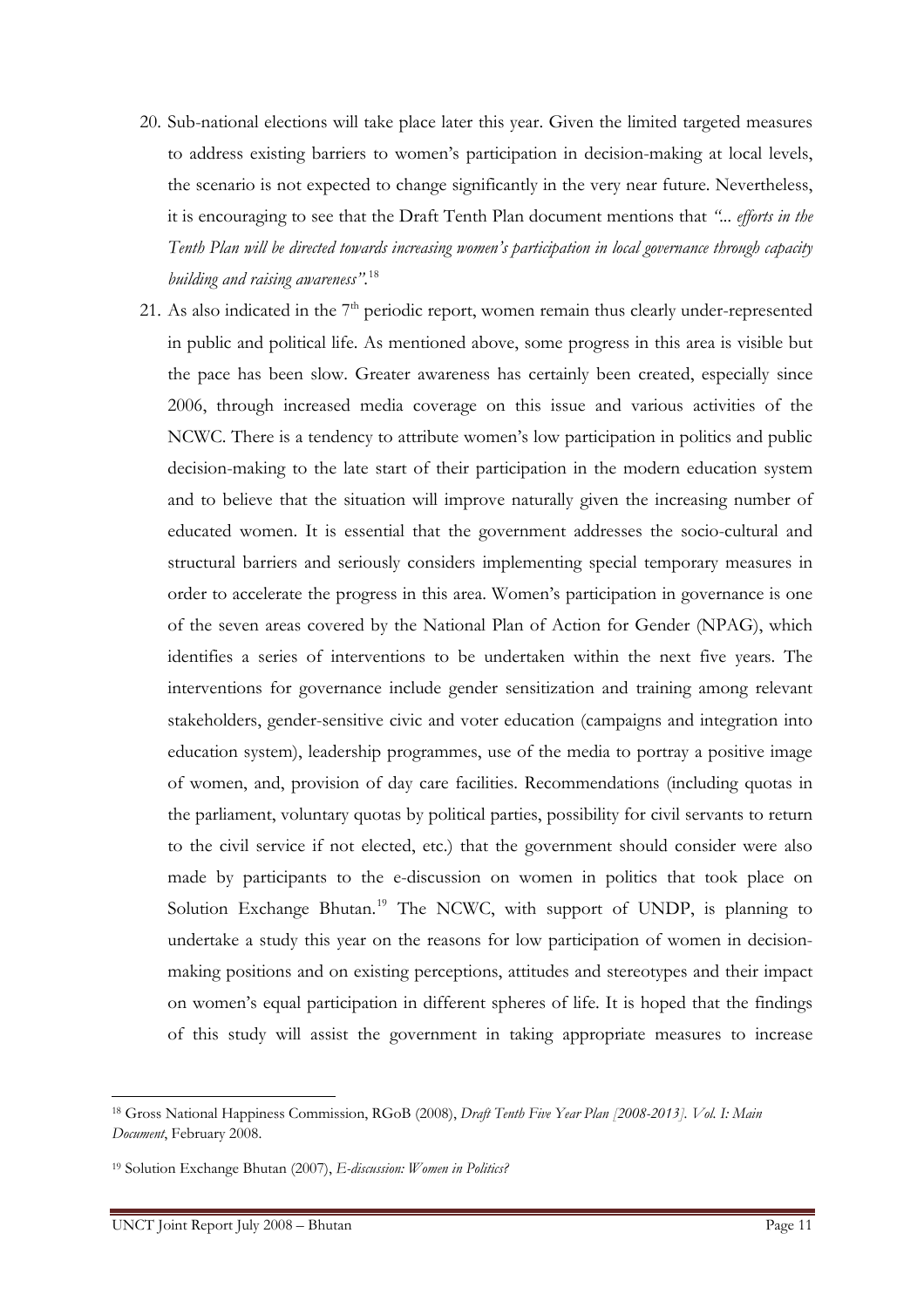women's participation, especially in the areas of public and political life, higher education and employment.

## **Nationality**

- 22. Women are granted the same rights as men in relation to nationality.
- 23. In its Concluding Comments, the CEDAW Committee raised its concern about the fact that restrictive citizenship laws might prevent women from freely choosing a spouse and recommended the State Party to amend its citizenship and nationality laws to bring them in conformity with Article 9 of the Convention.
- 24. Marriage to an alien or the change of nationality by a husband does not affect the wife's nationality. Nevertheless, there are provisions in national legislation such as the Marriage Act and the Election Bill that restrict rights of Bhutanese nationals (women and men) married to non-citizens: e.g. right to stand for office, promotion for government employees, employment in foreign and defence services, 'kidu', cash loans, medical treatment in foreign countries, training under government scholarship, etc. Except for the right to stand for office, it seems however that these restrictions do not apply in practice. While protectionist concerns (especially with regard to neighbouring countries) have probably motivated such legal restrictions on some fundamental rights of Bhutanese married to non-citizens, they are discriminatory and should be removed.
- 25. The Draft Constitution and the Citizenship Act give the right to non-Bhutanese husbands to acquire the Bhutanese citizenship by naturalisation provided they fulfil the set criteria as mentioned in para 168 of the  $7<sup>th</sup>$  periodic report (including lawful residence in Bhutan for at least 15 years).
- 26. The requirement that both parents be citizens for a child to obtain Bhutanese citizenship is very restrictive by modern standards. Some of the children with one Bhutanese parent may be stateless, depending on the nationality laws of the country of the non-Bhutanese parent.
- 27. As mentioned in its  $7<sup>th</sup>$  periodic report, Bhutan does not allow dual citizenship and the Draft Constitution states that there will be an automatic loss of Bhutanese nationality by persons who acquire another nationality. It would be preferable, from a human rights' perspective, to restrict the scope of such rules to voluntary acquisition of another nationality. Nationality is sometimes acquired automatically by marriage to a citizen of another country or, in the case of children, by naturalization of parents or by the remarriage of a widowed or divorced parent.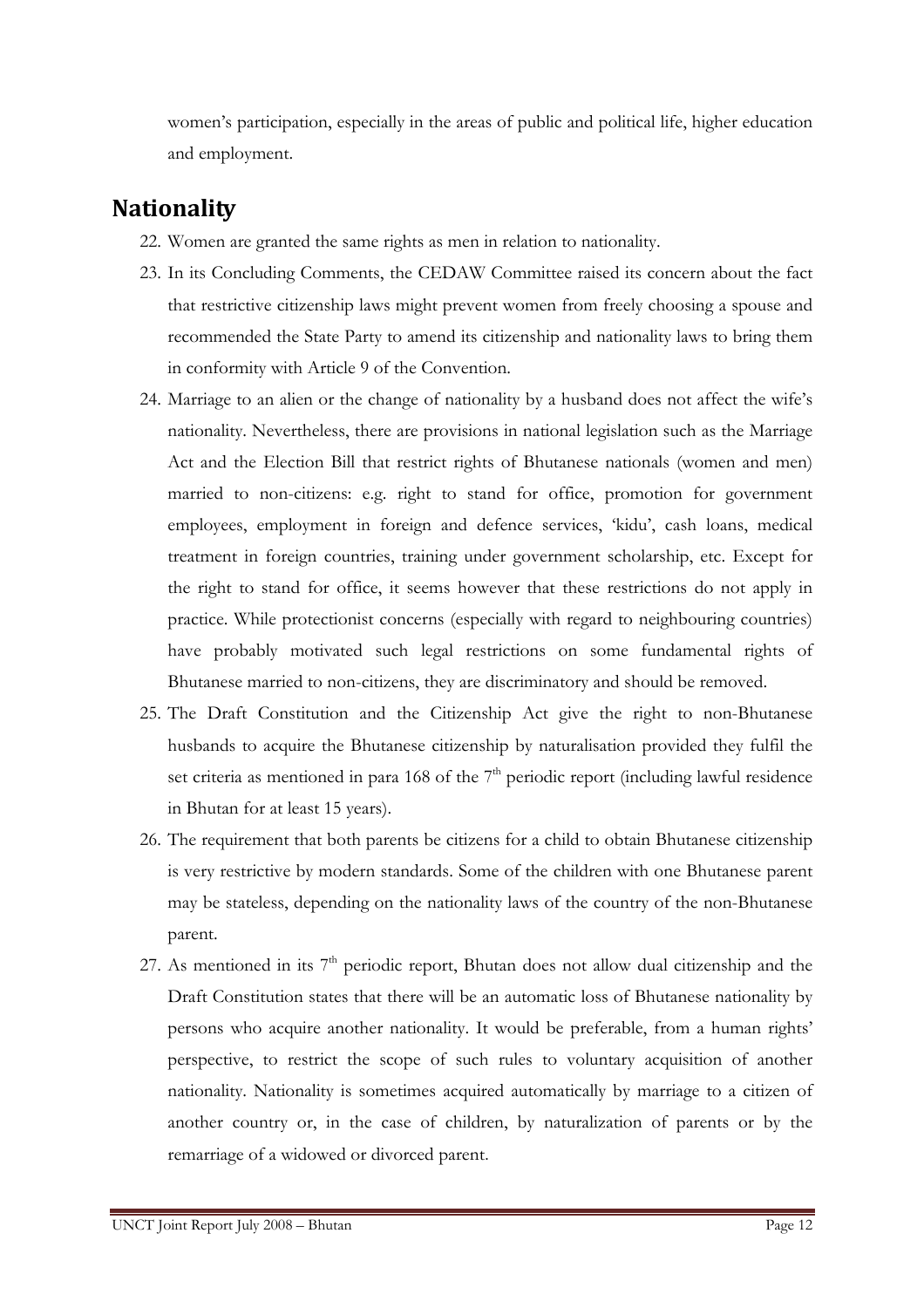- 28. Another issue concerns the nationality of children of foreigners or stateless persons born in Bhutanese territory. Bhutan's commitment under the Convention on the Rights of the Child (CRC) to ensure that every child under its jurisdiction has the right to acquire a nationality would encourage an interpretation according to which Bhutanese nationality would be granted to children born in its territory who otherwise would have no nationality.[20](#page-12-0)
- 29. The 7th periodic report (para 176) states that *"Pending their choice of citizenship, such children* [children with one Bhutanese parent] *enjoy equal rights as other Bhutanese children with regard to residence and free access to all social services"*. As far as education is concerned, it should be noted that the common practice to enrol a child in school requires her/his parents to provide a copy of their citizenship identity cards. Although the actual situation in such cases is unclear, this may pose a problem for children with one Bhutanese parent as well as children of those parents who are from Lhotshampa (Nepali) origin and whose citizenship status (census dropout cases, pending cases) is pending with the Ministry of Home and Cultural Affairs. Moreover, to continue their studies in Bhutan after Class X, children are required to produce their citizenship identity card and a security clearance from the police, which constitutes a barrier for many children of Lhotshampa families with pending citizenship cases.

## **Education**

- 30. Enormous achievements can be observed in the education sector: expansion of education services to even the most remote areas; almost 100 percent gender parity in primary enrolment, with an increasing trend in secondary education; overall improvement (i.e. at national level<sup>[21](#page-12-1)</sup>) of education quality indicators like teachers/pupil ratio and class size.
- 31. **Primary education:** The Bhutan Living Standard Survey (BLSS) 2007, the Poverty Analysis Report (PAR) 2007, and the Ministry of Education (MoE) statistics 2007 provide updated information on education and literacy. The recent figures confirm that the primary net enrolment ratio (NER) is increasing (83.7 percent in 2007 based on the MoE statistics; 82.1 percent based on the BLSS 2007), and that the gender gap for

<span id="page-12-0"></span><sup>20</sup> UNICEF - Bhutan Country Office, *UNICEF comments on child rights issues in Bhutan. Report presented to the Pre-sessional Working Group of the United Nations Committee on the Child Rights. October 2007.*

<span id="page-12-1"></span><sup>&</sup>lt;sup>21</sup> Although recent statistics show an improvement in the national average for teachers/pupil ratio and class size, disparities can be observed between urban and rural areas and between districts.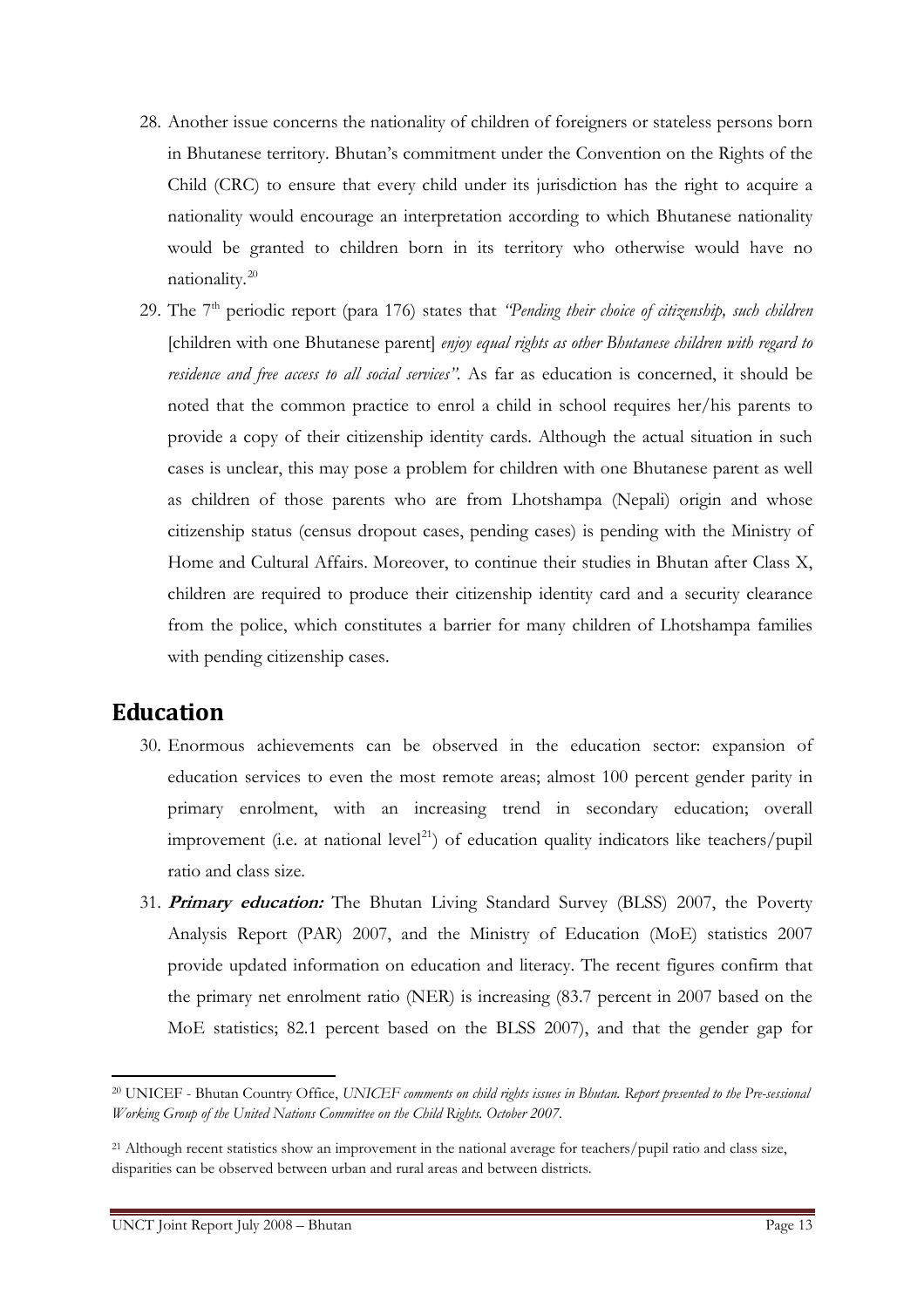primary NER has virtually been eliminated (0.4 percentage point in 2007 based on the MoE statistics; 1.8 percentage points based on the BLSS 2007 - see [Table 2](#page-49-1) and [Table 3](#page-49-2)). There are disparities between urban and rural areas (gender gap for primary NER larger in urban areas) and between districts (Gasa, Samdrupjongkhar, and Trashigang districts with the largest gender gaps in favour of boys; Gasa, Samtse, Sarpang and Tsirang districts with a much lower primary NER for girls than the corresponding national average). The re-opening of seven community schools located in the South (in Sarpang, Samtse, Tsirang and Chhukha districts), which is planned for this year after a gap of more than 17 years due to security issues -as reported in the media recently<sup>[22](#page-13-0)</sup>, is expected to improve the situation in those districts. The PAR 2007 reveals disparities in NER at primary school level between poor and non-poor girls and boys (girls: poor 67.5 percent, non-poor 86 percent; boys: poor 70.9 percent, non-poor 87.2 percent).<sup>[23](#page-13-1)</sup>

- 32. The RGoB already highlighted in its  $7<sup>th</sup>$  periodic report (para 219 and 240) the lack of role models for girls in remote communities given the small proportion of female teachers in community primary schools (CPS). Targeted interventions such as those included in the NPAG to address this issue (awareness-raising on the importance of having female teachers particularly at primary level in remote and rural areas through campaigns and career counselling; development/review incentive system for teachers posted in rural, remote, very remote and difficult areas; provision of adequate facilities to attract female teachers, particularly in rural, remote, very remote and difficult areas) need to be implemented. Note that UNICEF and WFP advocate the need for more female teachers, especially in remote areas.
- 33. **Secondary and higher education:** Enrolment beyond primary school is still quite low for both girls and boys, and falls off even further at the higher secondary level (see [Table](#page-49-1)  [2\)](#page-49-1). There is almost complete gender parity in enrolment at lower and middle secondary levels. Despite significant progress, gender gaps remain visible at higher secondary level (classes XI-XII: 0.77 girl to boy ratio in 2007), in tertiary education (0.51 girl to boy ratio for in-country tertiary institutes in 2007) and vocational training (0.49 girl to boy ratio in  $2007$ .<sup>[24](#page-13-2)</sup> The merit-based system for admission to higher education levels in public schools and institutes tends to indirectly discriminate against girls due to the fact that

<span id="page-13-0"></span><sup>22</sup> Tandin Pem, "Southern schools to reopen", *Bhutan Observer*, Thimphu, May 16, 2008.

<span id="page-13-1"></span><sup>23</sup> National Statistics Bureau, RGoB (2007), *Poverty Analysis Report 2007*.

<span id="page-13-2"></span><sup>24</sup> Ministry of Education, RGoB (2007), *General Statistics, 2007*.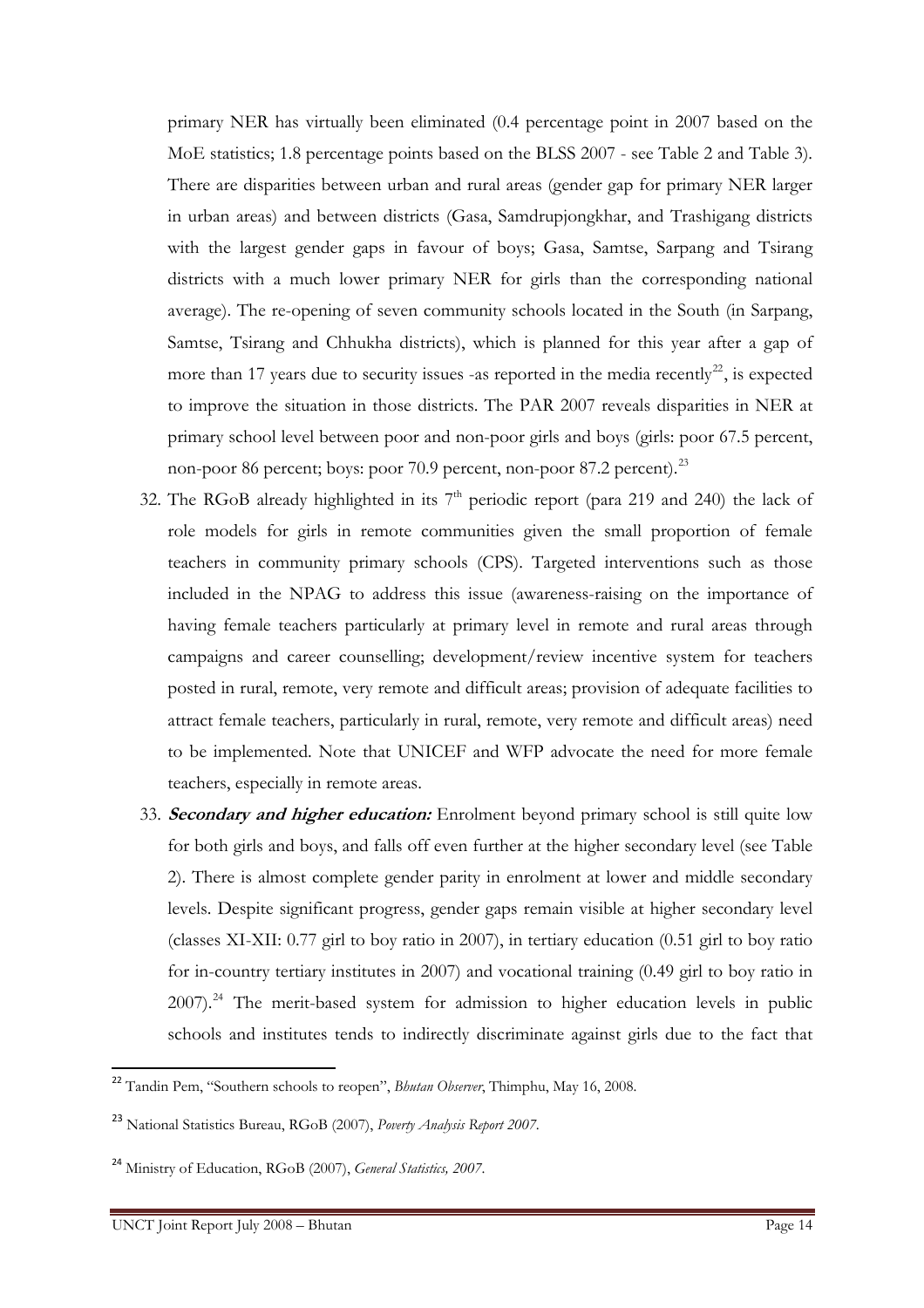girls' performance at higher level is lower than that of boys, and girls are therefore at a disadvantage to gain access to publicly funded higher education services. The enrolment figures provided by MoE for classes XI-XII show a vast difference between the girl to boy ratio in public schools (64 girls for every 100 boys) and in private schools (98 girls for every 100 boys).<sup>[25](#page-14-0)</sup> A similar trend can be found at tertiary level with regard to government scholarships for students to study abroad as compared to students who study abroad through private funding. Slots for government scholarships to study abroad are limited and entirely merit based. There is a vast difference between the proportion of Bhutanese female students abroad with government scholarships (19 percent of total number of Bhutanese undergraduate students abroad with government scholarship) and that of Bhutanese privately funded higher education female students abroad (43 percent of total number of Bhutanese undergraduate students abroad with private funding).<sup>[26](#page-14-1)</sup> Given limited resources and the limited number of government facilities for higher education, only students attaining the highest grades gain admission to higher education levels in public schools/institutes. Promotion rates in 2006 are higher for girls than for boys across grades from class I up to class VI, are a bit lower for girls at lower secondary level and significantly lower for girls at middle secondary level (class IX: boys 88.4 percent, girls 83.6 percent; class X: boys 94.7 percent, girls 90 percent). Meanwhile, repetition and drop-out rates are higher for girls than for boys from class VII onwards, with class VII and Class X having a particularly higher drop-out rate for girls (class VII: boys 3.9 percent, girls 6.5 percent; class X: boys 4.3 percent, girls 8.9 percent).<sup>[27](#page-14-2)</sup> Students who do not meet the grade cut off for public schools/institutes can continue their studies in private schools inside the country or go study abroad under private funding. Therefore, those students from families who cannot afford have no other choice than to enter the job market. Similarly, admission to the vocational training institutes is limited to class X pass students. There is a need to address the causes for girls' lower performance at higher level. As mentioned earlier, the achievement of the target set by the government for the Tenth Plan regarding enrolment in tertiary institutes (80 girls for every 100 boys) will represent a challenge in the absence of special measures.

<span id="page-14-2"></span>27 Ibid.

<span id="page-14-0"></span><sup>25</sup> Ibid.

<span id="page-14-1"></span><sup>26</sup> Ibid.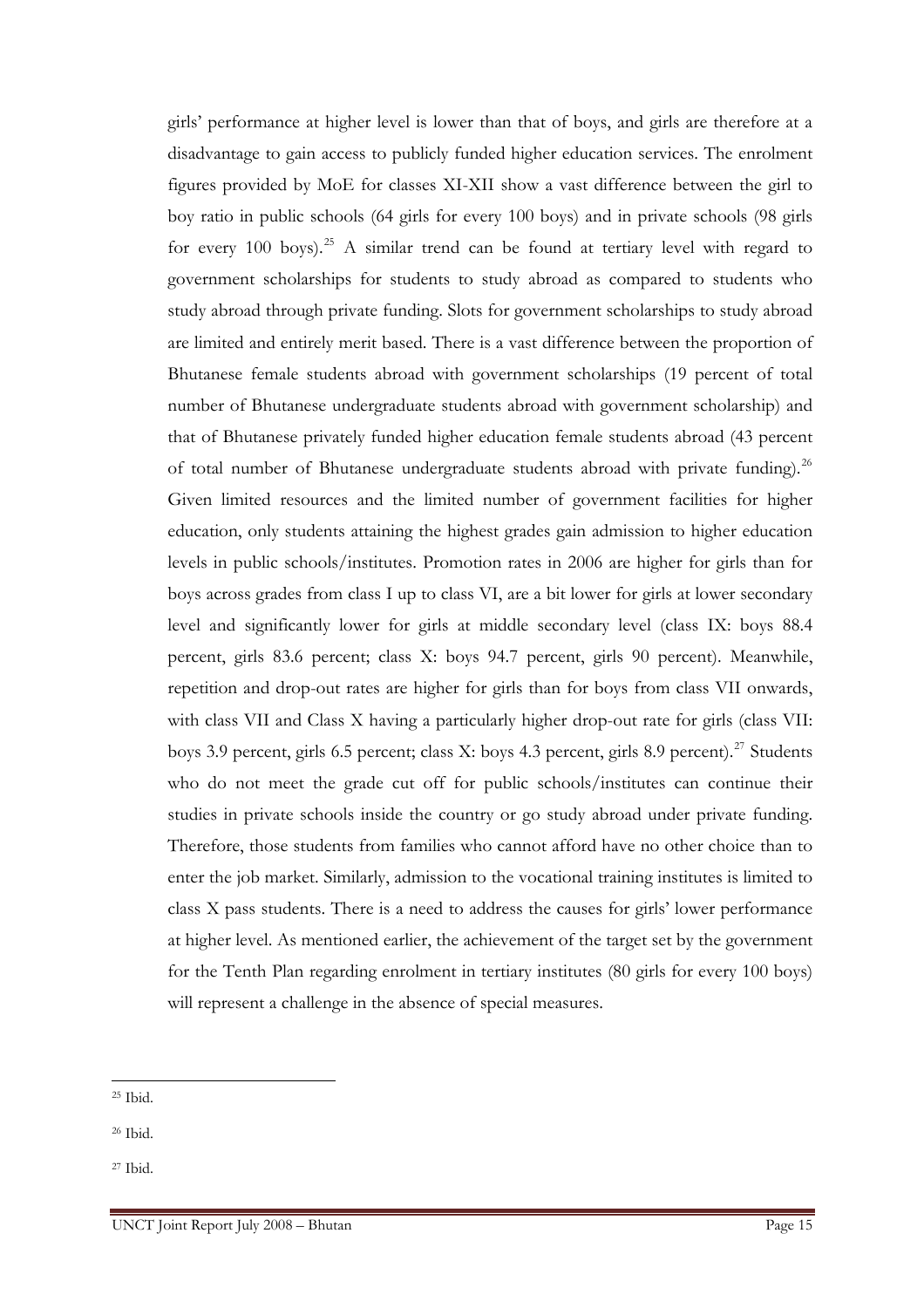- 34. **Compulsory and free primary school:** The Draft Constitution guarantees access to free education for all children of school going age up to the tenth standard. Although in principle education is free till class X included, it does cost money. As mentioned in para 185 of the  $7<sup>th</sup>$  periodic report, uniforms, contributions to the school development fund (Nu. 30 per year at primary level and Nu. 100 at secondary level), and other contributions (e.g. for annual religious ceremonies) are beyond the means of some poor families. In the BLSS 2007, money was the second most frequently stated reasons after age why nonschool going children aged 6 to 16 did not attend school, with a higher percentage for non-school going girls compared to boys, especially in urban areas (23 percent compared to 4 percent for non-school going boys - see [Table 4\)](#page-50-0). The need to work as the main reason for not attending school is also among the four most frequently stated reasons in both urban and rural areas, with a slightly higher percentage for non-school going girls compared to boys. [Table 5](#page-51-0) shows that money is the most frequently stated reason among the non-poor in urban areas and the second most frequently stated reason after age among the poor in rural areas. [Table 6](#page-52-0) presents the average amount of money (in Nu.) spent on educational expenses per school going child for the academic year: it shows that the total amount spent per person in urban areas (3,500 for boys; 3,300 for girls) is practically twice that spent in rural areas (2,000 for boys; 1,800 for girls). There is a need for the government to consider the introduction of schemes like 'cash for education' or provision of stipend for children from economically disadvantaged families to ensure 100 percent enrolment of girls and boys in both urban and rural areas. Moreover, the government does not have a policy of compulsory primary education. Although compulsory basic education (i.e. till class X included) was discussed at numerous occasions<sup>[28](#page-15-0)</sup>, the government has been very cautious with introducing such policy as it first would like to ensure feasibility of its implementation in the current context.
- 35. **Teaching material and practices:** Given the major theme of the education sector for the Tenth Plan (enhance the quality of education at all levels), efforts will be made to improve curricula and teaching methodologies. Although efforts have been made to mainstream a gender perspective within the curriculum reform initiated in 2004 with the assistance of a gender adviser from abroad, it is important that these efforts continue, even though the gender adviser left the country. The important role of the education sector in challenging prevalent gender roles and stereotypes has been recognised in the

<span id="page-15-0"></span><sup>&</sup>lt;sup>28</sup> The need to make education compulsory has also been discussed during the first session of the Parliament when MPs were debating about the clause on education in the Draft Constitution (Article 9, Section 16).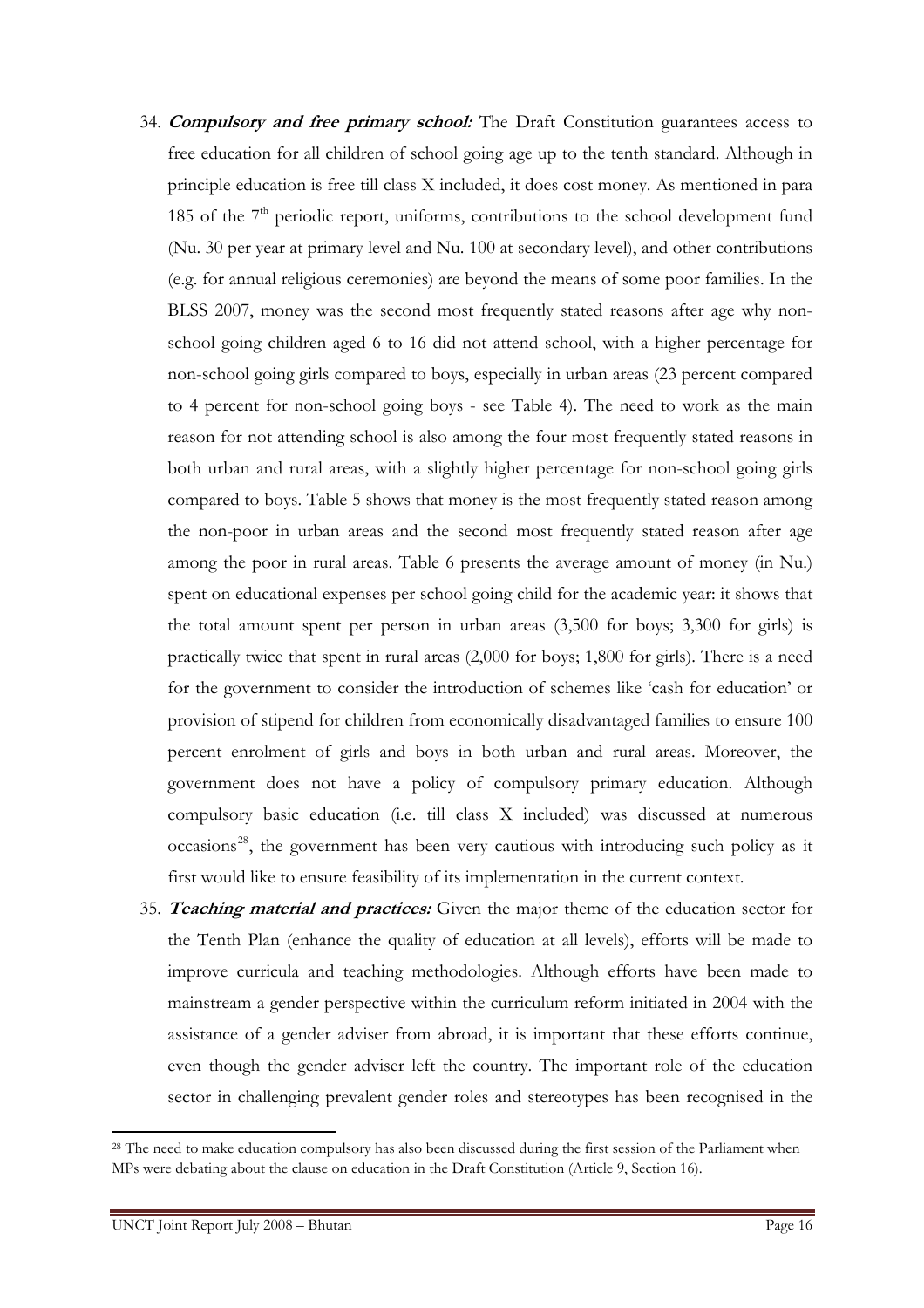NPAG, which identifies two relevant interventions in this respect: (i) review teaching materials ad curricula content from a gender perspective at all levels of education and training; (ii) integrate gender sensitivity training into the teachers/lecturers/Non-Formal Education and vocational training instructor training curriculum.<sup>[29](#page-16-0)</sup> Implementation of these interventions is essential.

- 36. **Early marriage or pregnancy:** As is mentioned later in the sections on women and health (para 61) and on marriage and family relations (para 83), early marriage and teenage pregnancy continue to exist. Although there is no such policy that prohibits married students and pregnant girls to attend school, it is believed that many of them would discontinue their studies, especially in the case of pregnancy because of the attached stigma. Practice seems to vary between schools regarding the possibility for pregnant students to continue their education, which will mainly depend on the attitude of the school discipline committee and/or the school principal. Nevertheless, it seems that the girl is generally advised to continue her studies after delivery whether in the same school or in another school if she feels she would be stigmatised. The need is felt for clear directives on this issue from the MoE shared with all schools in order to ensure that married or pregnant girls are allowed and encouraged to continue their studies.
- 37. **Access to sexual and reproductive health education for adolescents:** As mentioned in the  $7<sup>th</sup>$  periodic report, access to information on adolescent reproductive health issues is provided through different means: high level advocacy campaigns by Her Majesty the Queen, Ashi Sangay Choden Wangchuck; health care system; comprehensive school health programme; scouts programme; school-based parent education programme; media. Teachers have been trained in important areas such as life skills education in adolescent reproductive health, adolescent mental health, HIV/AIDs, STIs, hygiene and sanitation and first aid.<sup>[30](#page-16-1)</sup> However, it was found that *"Although Bhutan is sexually a fairly liberal society, there is as yet little preparation for sexual maturity, nor much effort to impart 'life skills' to enable young men and women to handle their sexuality. Parents and children rarely discuss the subject. Teachers too are reluctant: they will give the biological facts and help girl boarders with issues arising out of menstruation, but generally they are uncomfortable about discussing sex openly with adolescents and*

<span id="page-16-0"></span><sup>29</sup> National Commission for Women and Children and Planning Commission, RGoB (2007), *National Plan of Action for Gender 2007-2013*.

<span id="page-16-1"></span><sup>30</sup> Gross National Happiness Commission, RGoB (2008), *Draft Tenth Five Year Plan [2008-2013]. Vol. II: Programme Profiles*, February 2008.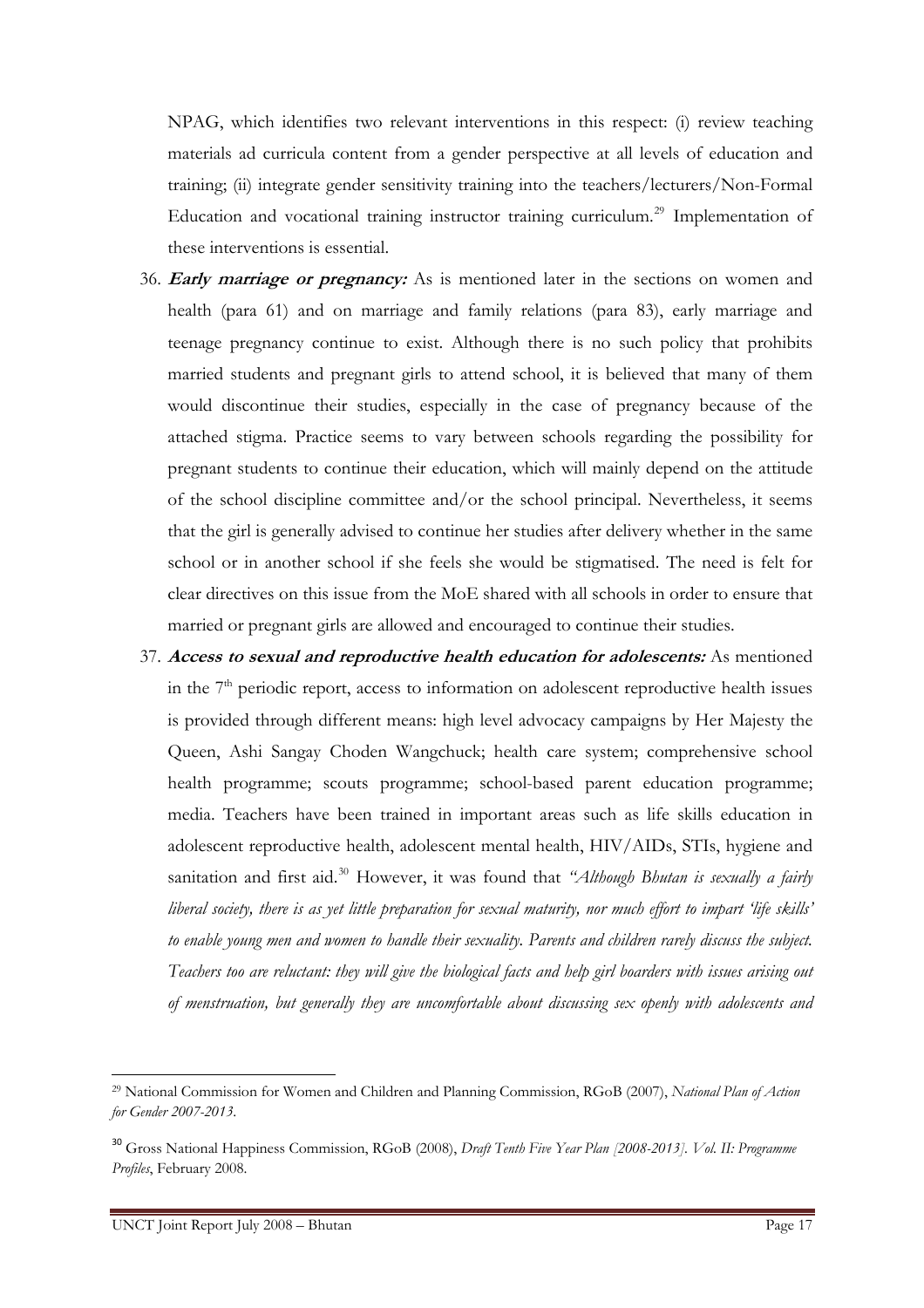*children".[31](#page-17-0)* While values education is provided in the schools, integration of life skills education as such into the school curriculum has not taken place yet. The Draft Tenth Plan however recognises the importance of strengthening the comprehensive school health programme and of imparting life skills education to children and youth.<sup>[32](#page-17-1)</sup> Positive developments are thus expected to take place in this area, with support from UNICEF and UNFPA. Note that UNICEF and UNFPA already assisted the MoE in including life skills based education in the curriculum of Non-Formal Education (NFE). As mentioned later in the section on women and health (para 65), use of modern contraceptives is especially low among teenagers. Greater emphasis needs therefore to be put on Behaviour Change Communication. Behaviour Change Communication programmes together with implementation of reproductive health and life skills education in all schools and educational institutes, peer-based education programmes, availability of youth friendly reproductive health services at all levels, and condom promotion are target interventions that have been identified for the youth in the National Strategic Plan for the Prevention and Control of STIs and HIV and AIDS.<sup>[33](#page-17-2)</sup> In general, more efforts are needed to reach out to out-of-school youth.

38. **Sexual abuse and harassment:** At a National Consultation on Violence against Children that was organised by the NCWC, in collaboration with UNICEF, adult participants mentioned sexual abuse and harassment among forms of violence that are occurring in schools and institutions. There is however a lack of information on the nature and extent of this issue. Ensuring a safe and protective environment for both girls and boys, particularly female students in boarding schools, is essential to encourage parents to permit their daughters to attend school. The government should ensure that separate hostel facilities for girls and boys are available and that female staffs are appointed to supervise female boarders and are provided with adequate facilities. There is also a need to have procedures in place for reporting and dealing with any form of abuse and harassment in educational facilities. These interventions are included in the NPAG. In addition, as mentioned by the government in its  $7<sup>th</sup>$  periodic report (para 239),

<span id="page-17-0"></span><sup>31</sup> Black M. and Stalker P. (2006), *A Situation Analysis of Children and Women in Bhutan 2006*, Thimphu, UNICEF Bhutan.

<span id="page-17-1"></span><sup>32</sup> Gross National Happiness Commission, RGoB (2008), *Draft Tenth Five Year Plan [2008-2013]. Vol. II: Programme Profiles*, February 2008.

<span id="page-17-2"></span><sup>33</sup> RGoB (2008), *National Strategic Plan for the Prevention and Control of STIs and HIV and AIDS*.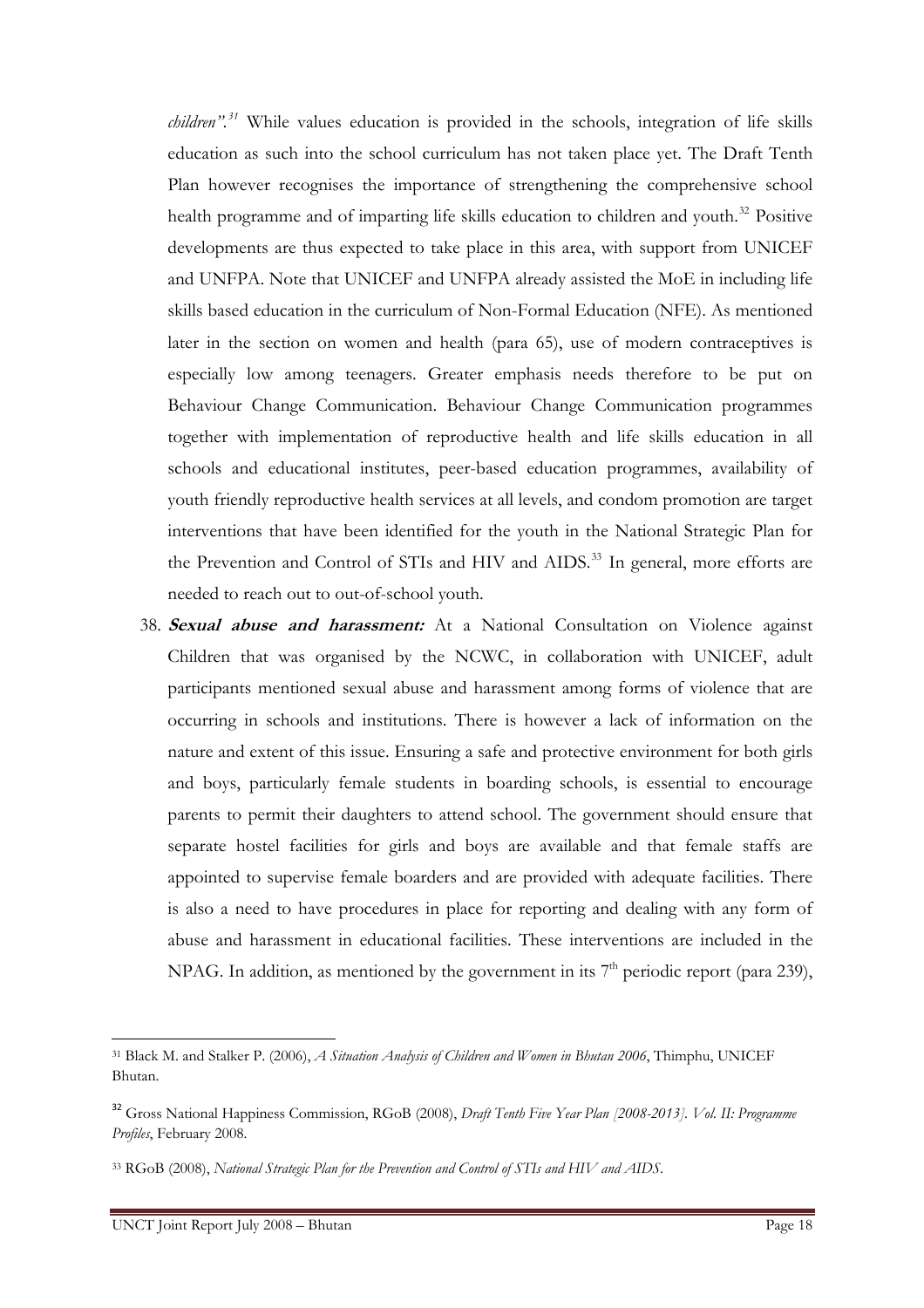there is the issue of 'informal boarders' and their particular vulnerability to abuse due to a lack of proper protection in some cases.

- 39. **Access of rural women and girls to education and vocational training:** As the government pointed out (para 242 of the  $7<sup>th</sup>$  periodic report), there are practical difficulties (small population, scattered population in rural and remote areas, limited resources) in making secondary and tertiary education as well as vocational training facilities accessible to rural women and girls (as well as rural men and boys) in the places where they live. Nevertheless, measures such as those mentioned above like providing financial support to girls from economically disadvantaged families and providing girls with adequate protection would help to ensure equal access de facto to higher level educational facilities for rural women and girls. In a major shift from the Draft Tenth Plan that refers to a consolidation strategy rather than continued expansion of primary education infrastructure, a recent article in the media mentions that the MoE will be building around 104 new primary and CPS over the next five years.<sup>[34](#page-18-0)</sup> The new government would increase the total number of schools to 615 to ensure 100 percent enrolment by 2012. According to the article, the new education minister said that *"This is to ensure that children located in remote areas or those who have not been able to attend schools, will not have to walk more than an hour to reach school or be too far away from their family"*. The concept of extended classrooms would be re-introduced in areas with fewer than 20 but more than 10 students. Vulnerable groups would be receiving fee waivers, stipends and free uniform and boarding facilities to encourage enrolment. In order to tackle the issue of teacher shortage, the MoE is taking temporary steps by hiring graduates and retired teachers although the long-term strategy would be enhancing intake of the teacher training colleges and hiring teachers from outside. $35$  The RGoB is also planning to expand vocational training infrastructure through the establishment of 8 new vocational training institutes and 2 institutes of Zorig Chuzum.[36](#page-18-2)
- 40. **Literacy:** The BLSS 2007 confirms an increase in the reported literacy rate among the population 6 years and above (now estimated at 56 percent) compared to 2003 (estimated at 43 percent as per the BLSS 2003). Improvement is particularly visible in rural areas. This is largely due to the expansion of the NFE programme. Nevertheless, literacy rate

<span id="page-18-0"></span><sup>34</sup> Tenzing Lamsang, "More not less schools", *Kuensel*, Thimphu, June 14, 2008.

<span id="page-18-1"></span><sup>35</sup> Ibid.

<span id="page-18-2"></span><sup>36</sup> Gross National Happiness Commission, RGoB (2008), *Draft Tenth Five Year Plan [2008-2013]. Vol. II: Programme Profiles*, February 2008.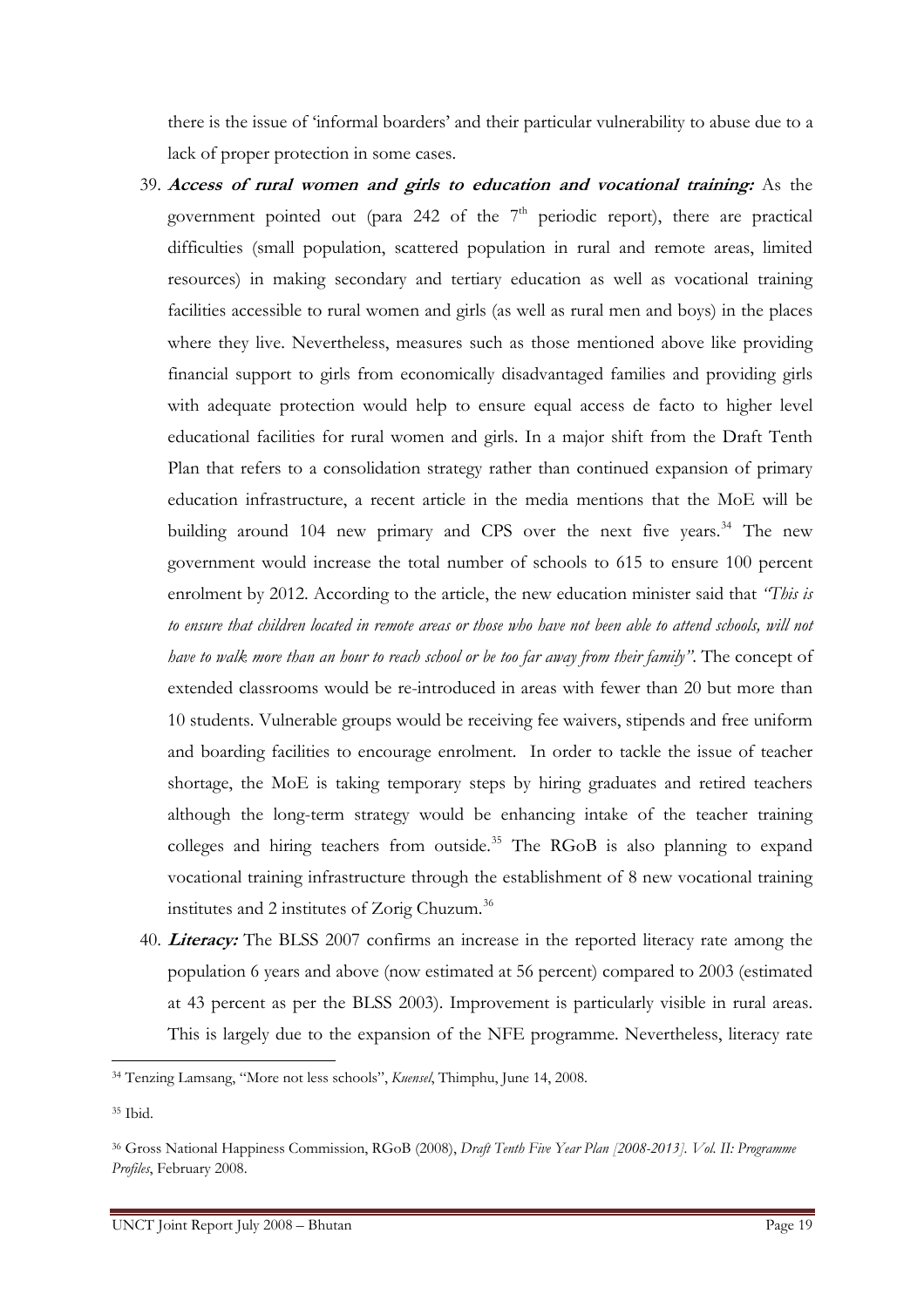among women of 6 years and above is still low (46 percent), especially among rural women (39 percent). While gender disparities are practically absent amongst the youngest age group, a gender gap in literacy rate can already be observed in the age group 10-14 years old, and this gender gap widens with age (see [Table 7\)](#page-52-1). Female literacy rate is the lowest in Gasa. Other districts that have female literacy rates much lower than the corresponding national average are Monggar, Pemagatshel, Samtse, Trashigang, and Trashiyangtse (see [Table 8\)](#page-53-0). Realising the national objective set for the Tenth Plan with regard to literacy (i.e. to enhance adult literacy rate to at least 80 percent with special focus on empowerment of girls and women, particularly in rural areas) $37$  will be a challenge. While women represent the majority of learners enrolled in the NFE programme, there is a lack of disaggregated data (by sex and age) on drop-out and completion rates. It is hoped that this need will be taken into account as part of the efforts to further strengthen the NFE programme within the Tenth Plan.

41. As part of their activities to support the education sector in Bhutan, UNICEF and WFP place special emphasis on achieving gender parity in terms of enrolment and retention by requesting the MoE for disaggregated data, promoting and supporting implementation of the child-friendly school concept with gender sensitiveness being one of its core components, and supporting the construction of separate toilets for girls and boys. UNICEF also supports the engagement of Bhutan in the UN Girl Education Initiative.

## **Employment and work**

- 42. The National Labour Force Survey 2006 and the BLSS 2007 provide updated information with regard to employment. Similar patterns as those presented in the  $7<sup>th</sup>$ periodic report can be observed with regard to labour force participation and unemployment rates, economic activity, and employment status (see [Table 9](#page-54-0) to [Table 12,](#page-56-0) and [Figure 1\)](#page-55-0). The figures confirm that there is still a long way to go to achieve substantive equality in the field of employment. As mentioned above (para 9), the government continues to adopt a gender neutral approach in the field of employment as well, with a system entirely based on merit and qualification and no special measures in place.
- 43. The Bhutan Civil Service Rules and Regulations (BCSR), 2006 are found to be completely gender-neutral. Although they refer to equal opportunity with regard to

<span id="page-19-0"></span><sup>37</sup> Gross National Happiness Commission, RGoB (2008), *Draft Tenth Five Year Plan [2008-2013]. Vol. I: Main Document*, February 2008.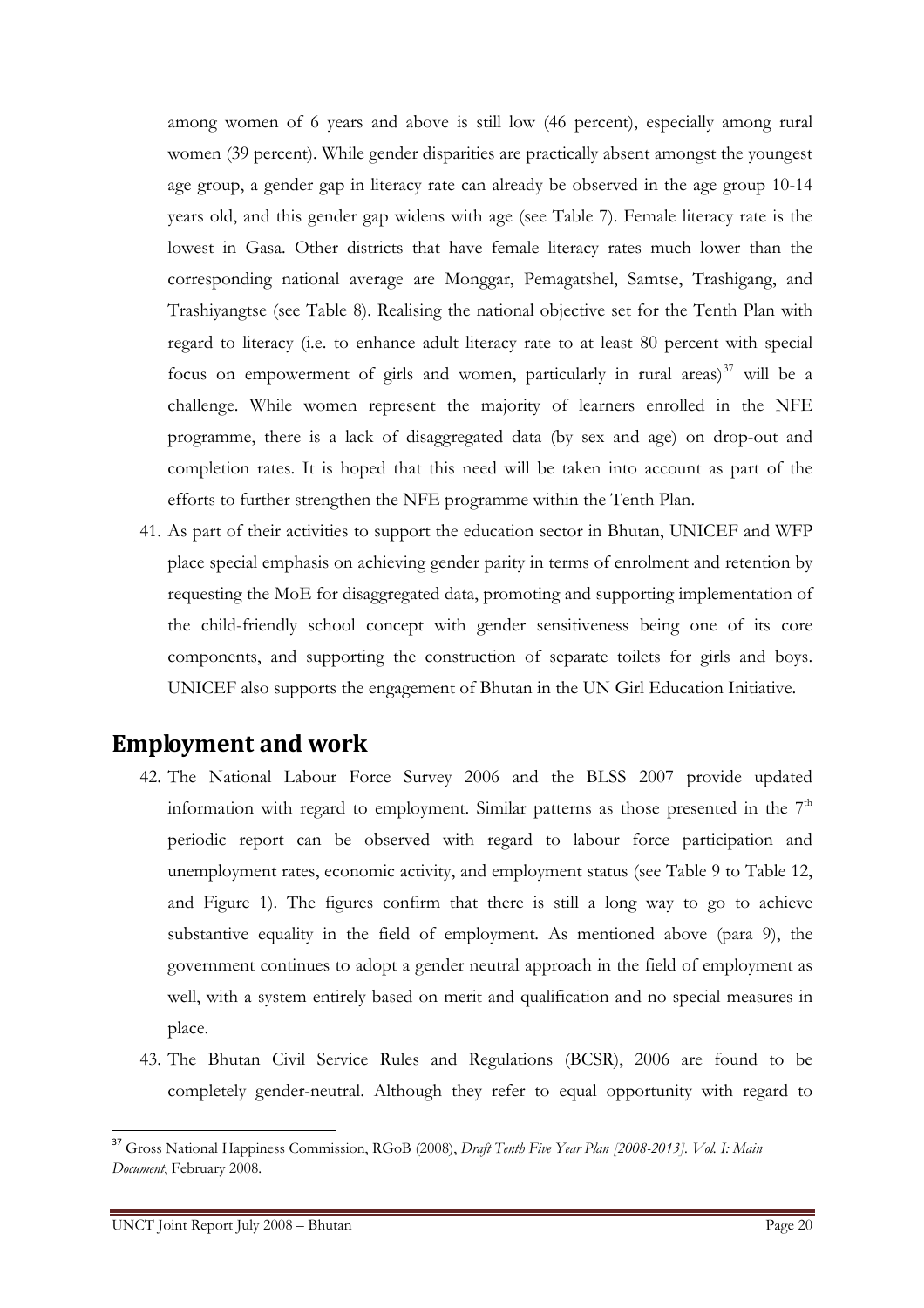recruitment, selection and appointment, training, and career advancement, they do not contain a specific reference to equality between women and men, nor do they include anti-discrimination clauses. The only reference made to discrimination is in the Code of Conduct and Ethics, where it is stated that a civil servant shall avoid all forms of discrimination and favour in discharging official responsibilities. The BCSR, 2006 also do not explicitly prohibit sexual harassment.

- 44. **Sexual harassment:** Although the definition of sexual harassment in the Labour and Employment Act, 2007 contains a vast range of unwanted behaviours, there is a need to revisit the definition of sexual harassment provided in Section 205 of the Penal Code of Bhutan, 2004, which *states "A defendant shall be guilty of sexual harassment, if the defendant makes unwelcome physical, verbal or non-verbal abuse of sexual nature"*. Moreover, it is important to note that effective complaints procedures are still lacking. Sexual harassment is believed to be relatively common at the workplace. According to a recent study on violence against women conducted by RENEW, of the 168 single women working, about 38 percent said that they do face harassment at the workplace from their male counterparts and 17 percent said that they have been touched by a male colleague. Only six reported to their boss although majority said that they just kept quiet and did nothing.<sup>[38](#page-20-0)</sup>
- 45. **Maternity leave:** While the labour rules' minimum standards are being drafted under the Labour and Employment Act, 2007, it seems maternity leave will now be 2 months instead of 1.5 months. According to Kuensel online, it has been suggested during meetings held with private employers and employees that, instead of having the earlier 1.5 months maternity leave for three babies, it be made 2 months but for only two babies.[39](#page-20-1)
- 46. As is the case for women working in the civil service, women working in the private sector should be entitled to paid maternity leave for a period of 3 months. It is important that the government takes into account the International Labour Organisation's recommendation with regard to maternity leave (i.e. minimum of 14 weeks maternity leave in both the public and private sectors).
- 47. **Equal access to social security:** As mentioned in the  $7<sup>th</sup>$  periodic report, Article 9, Section 22, of the Draft Constitution states that *"The State shall endeavour to provide security*

<span id="page-20-0"></span><sup>38</sup> RENEW (2007), *Violence against Women*.

<span id="page-20-1"></span><sup>39</sup> Kuenselonline.com, June 16, 2008. Source:

http://www.bhutan.gov.bt/government/newsDetail.php?id=695%20&%20cat=2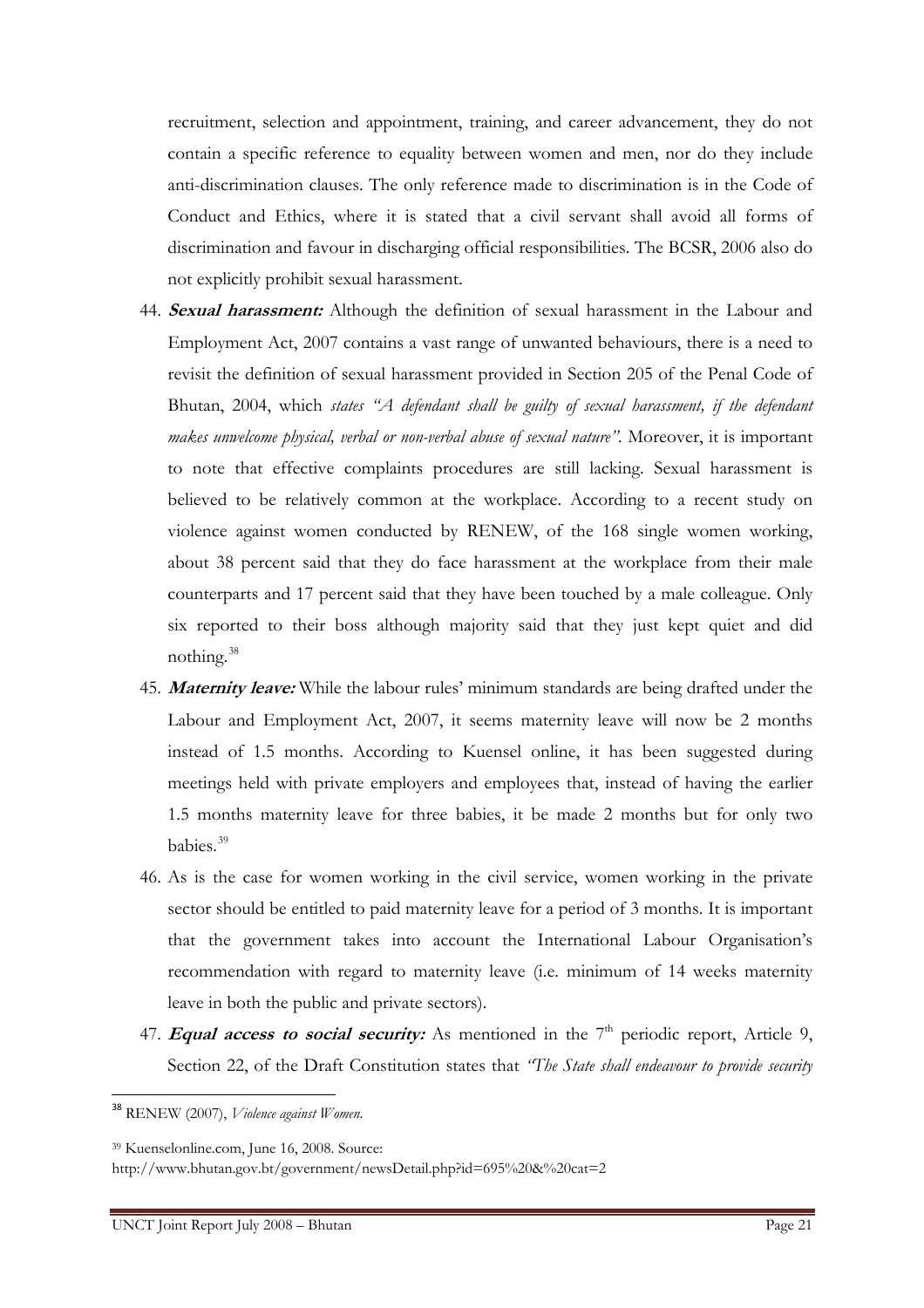*in the event of sickness and disability or lack of adequate means of livelihood for reasons beyond one's control"*. The government also mentioned in para 291 that women and men working in the agricultural sector, informal sector and at home, which comprise the majority of the Bhutanese labour force, are still not protected under any social security scheme. The NPAG points out that a large proportion of older women are likely to be left out from pension schemes such as the National Pension and Provident Fund, without any means of independent support, given that the working force in the formal sector is still predominantly male. The fact that many women who reach old age are likely to become totally dependent on their husband, if he is still alive, or on other relatives for support renders them more vulnerable to poverty and economic insecurity. Despite the highly supportive and informal care giving environment still prevalent in Bhutan, certain trends such as erosion of traditional family patterns with a move towards more nuclear family households, and rapid urbanisation and migration patterns of younger family members indicate the need for the country to take initiative in matters related to social security.<sup>[40](#page-21-0)</sup>

- 48. In addition to the clauses already mentioned in the  $7<sup>th</sup>$  periodic report regarding paid leave, retirement benefits and accident compensation, Chapter 6 of the Labour and Employment Act, 2007 also provides for compensation by an employer to all his or her employees against (a) death due to work accident or occupational diseases; (b) total permanent disablement; (c) temporary partial disablement, which applies to all types of employment. Any employer who contravenes the provisions on compensation and retirement benefits commits an offence of a felony of fourth degree. Entitlement to gratuity and other retirement benefits is also included in the BCSR.
- 49. **Access to child care facilities:** Various issues regarding access to and affordability of child care facilities have been highlighted in the  $7<sup>th</sup>$  periodic report (para 315, 320, and 329). Interventions in this area (development of a policy to increase access to affordable day care services and provision of affordable day care facilities and parental support at national level) are included in the NPAG.
- 50. **Right to equal pay for work of equal value:** As reported by the government in the  $7<sup>th</sup>$ periodic report, the right to equal pay for work of equal value has been enshrined in the Draft Constitution as well as in the Labour and Employment Act of Bhutan, 2007. Effective implementation of these provisions will require greater understanding of the meaning of 'equal pay for work of equal value' as understood in Article 11, 1 (d) of

<span id="page-21-0"></span><sup>40</sup> National Commission for Women and Children and Planning Commission, RGoB (2007), *National Plan of Action for Gender 2007-2013*.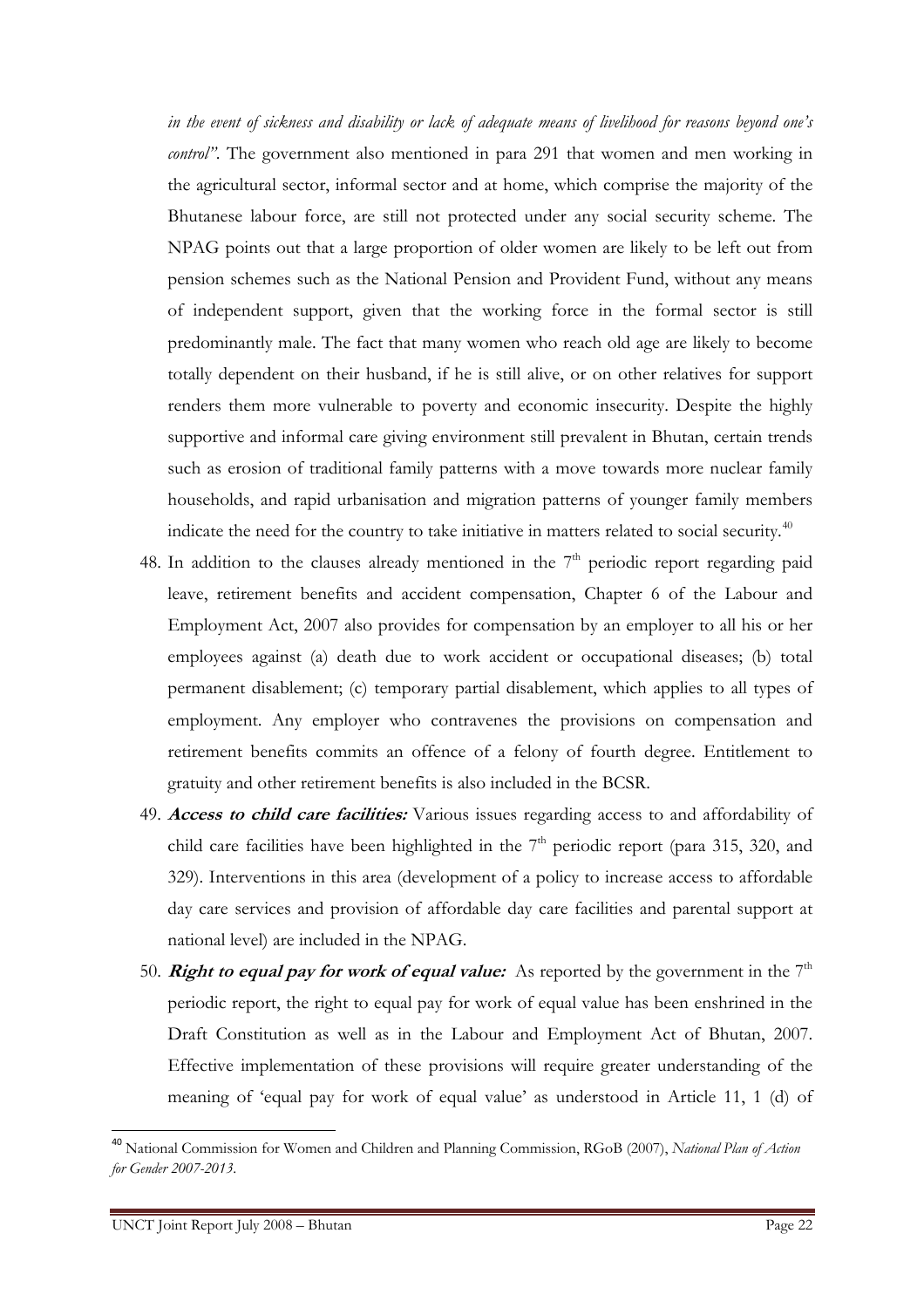CEDAW as well as awareness on General Recommendation 13 on equal remuneration for work of equal value. Chapter 11 of the BCSR on remuneration and benefit refers to the *'principle of equal pay for equal value of work'*, which is defined as *"employees with the required qualifications and experience and performing comparable jobs as determined through the job evaluation process, should be compensated similarly; that is, within the same salary range"*. [41](#page-22-0) However, it has been reported in the media that the Chairperson of the Pay Commission said *"that the*  PCS [Position Classification System] *clause on equal pay for equal work had to be reviewed*".<sup>[42](#page-22-1)</sup> The article did not provide more details in this respect.

51. Additional challenges in the employment and professional fields that will need to be addressed by the government include: increasing access for women to professional, technical and vocational training; generating employment for youth and women, particularly in rural areas to address poverty and ensure a balanced and gender equitable development; enhancing skills of women farmers and vulnerable groups of women to improve agricultural production and encourage diversification of their income-generating activities; promoting cottage and small rural-based enterprises, and providing increased access to financial services to accelerate growth in such enterprises; making rural-based skills training programmes more women friendly to encourage more female participants; addressing the problem of rising female unemployment, especially in urban areas; better understanding the extent and nature of women's involvement in the informal sector; encouraging men to share household responsibilities; and, addressing socio-cultural perceptions and prevailing stereotypes that affect women's participation in the formal employment sector. The NPAG identifies a series of interventions to address these challenges. Although the Draft Tenth Plan document mentions the government's intention to address some of these challenges $43$ , no specific targets to increase women's participation in the employment and professional fields can be found among the targets set for the employment and other related sectors in the Draft Tenth Plan.

<span id="page-22-0"></span> 41 Royal Civil Service Commission, *Bhutan Civil Service Rules and Regulations 2006*.

<span id="page-22-1"></span><sup>42</sup> Pushkar Chhetri, "PCS to be reviewed", *Bhutan Observer*, Thimphu, May 30, 2008.

<span id="page-22-2"></span><sup>43</sup> See sections on 'strategic measures to promote gender mainstreaming' and 'industrial policy and strategy' in: Gross National Happiness Commission, RGoB (2008), *Draft Tenth Five Year Plan [2008-2013]. Vol. I: Main Document*, February 2008. See section on 'rural development training programme' in: Gross National Happiness Commission, RGoB (2008), *Draft Tenth Five Year Plan [2008-2013]. Vol. II: Programme Profiles*, February 2008.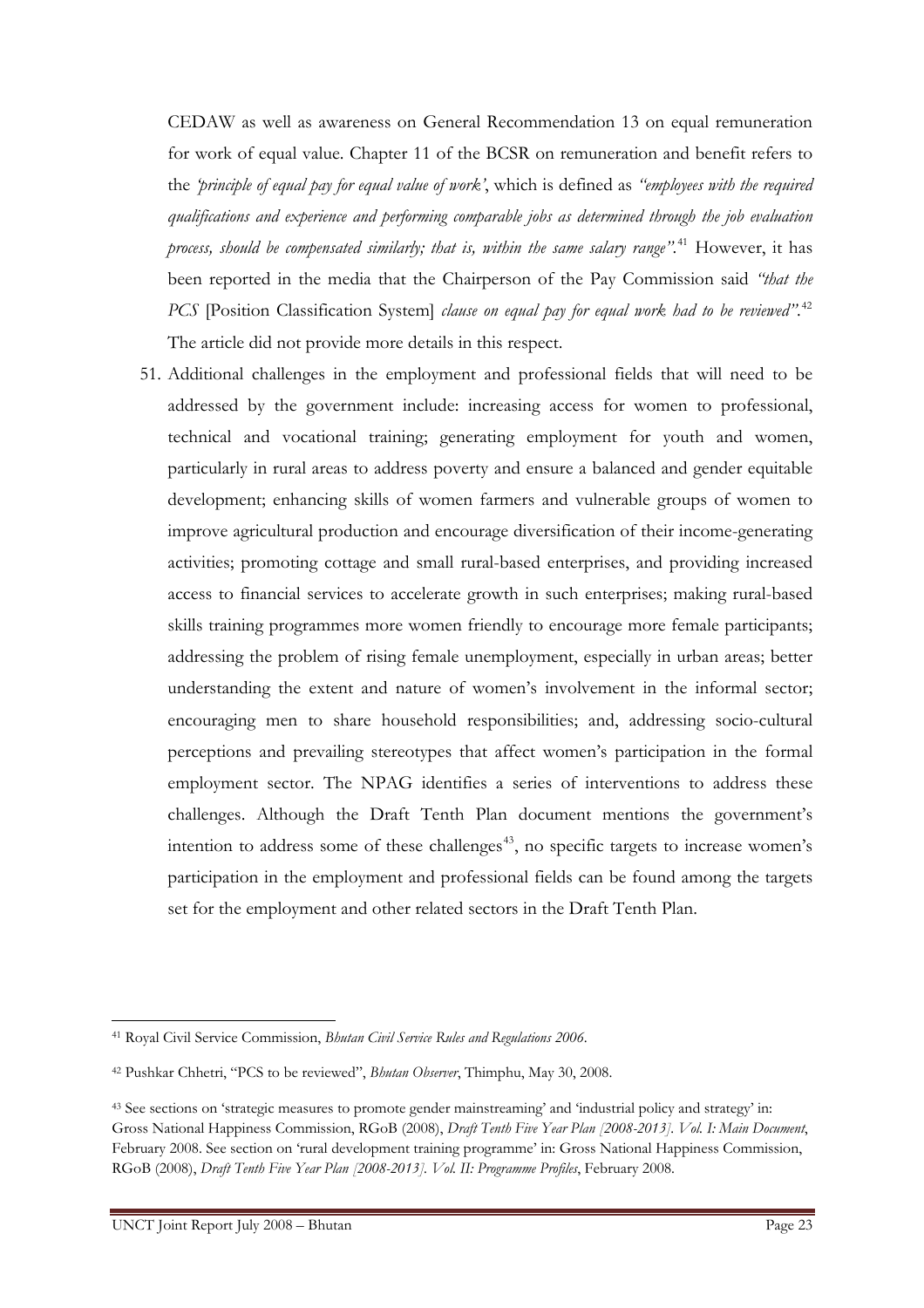## **Child Labour**

- 52. With regard to child labour, Bhutan has certainly made progress in terms of legislation. Article 9, Section 18, of the Draft Constitution and Chapter X of the Labour and Employment Act, 2007 on minimum age for admission to employment provide a legal and institutional basis to prevent and regulate child labour. It should be noted that changes were made to the Draft Act and that the information included in the  $7<sup>th</sup>$  periodic report<sup>[44](#page-23-0)</sup> is not up to date anymore. Under the Labour and Employment Act, 2007, the minimum age of employment is 18 years (Section 170). Section 171 of the Act further states that *"The employment of a child between 13 to 17 years of age shall be limited only to the categories of work and in workplaces as specified in the rules and regulation to this Act subject however, to the conditions laid down under section 9* [Prohibition of the worst forms of child labour]*"*. Any person failing to comply with Sections 170 and 171 commits an offence of a felony of the third degree, which is punishable with a minimum term of imprisonment of five years and a maximum of less than nine years. Section 175 now reads as follows: *"If a person causes or permits a person to: (a) work as a domestic servant in a home which is not the home of the person's immediate family; or (b) participate or assist in a business, trade, calling or occupation carried on for profit: the person is deemed to be employed whether or not he or she receives payment or other reward for his or her participation or assistance"*.
- 53. One of the targets set for the employment sector in the Draft Tenth Plan is that 100 percent of the private sector agencies comply with the Labour and Employment Act provisions[.45](#page-23-1) As for many provisions of the Labour and Employment Act, 2007, enforcement of the provisions regarding minimum age of employment will be a challenge. It is essential to create greater awareness on the Act and the Rules and Regulations among employers and employees. Following up on such legislation will also require an effective system of labour inspection and the establishment of effective complaints procedures.
- 54. A child protection study conducted with support of UNICEF<sup>[46](#page-23-2)</sup> found that children are working in enterprises (such as hotels, restaurants, shops, and workshops and as weavers

<span id="page-23-0"></span> 44 See information on protection of minors under the employment section in: RGoB (2007), *Seventh periodic report of Bhutan to the Committee on the Elimination of Discrimination against Women*.

<span id="page-23-1"></span><sup>45</sup> Gross National Happiness Commission, RGoB (2008), *Draft Tenth Five Year Plan [2008-2013]. Vol. I: Main Document*, February 2008.

<span id="page-23-2"></span><sup>46</sup> Pathak N. and Yonten K. (2004), *Assessment of the Protection Factors for the vulnerable children in Bhutan*, RGoB and UNICEF, Thimphu.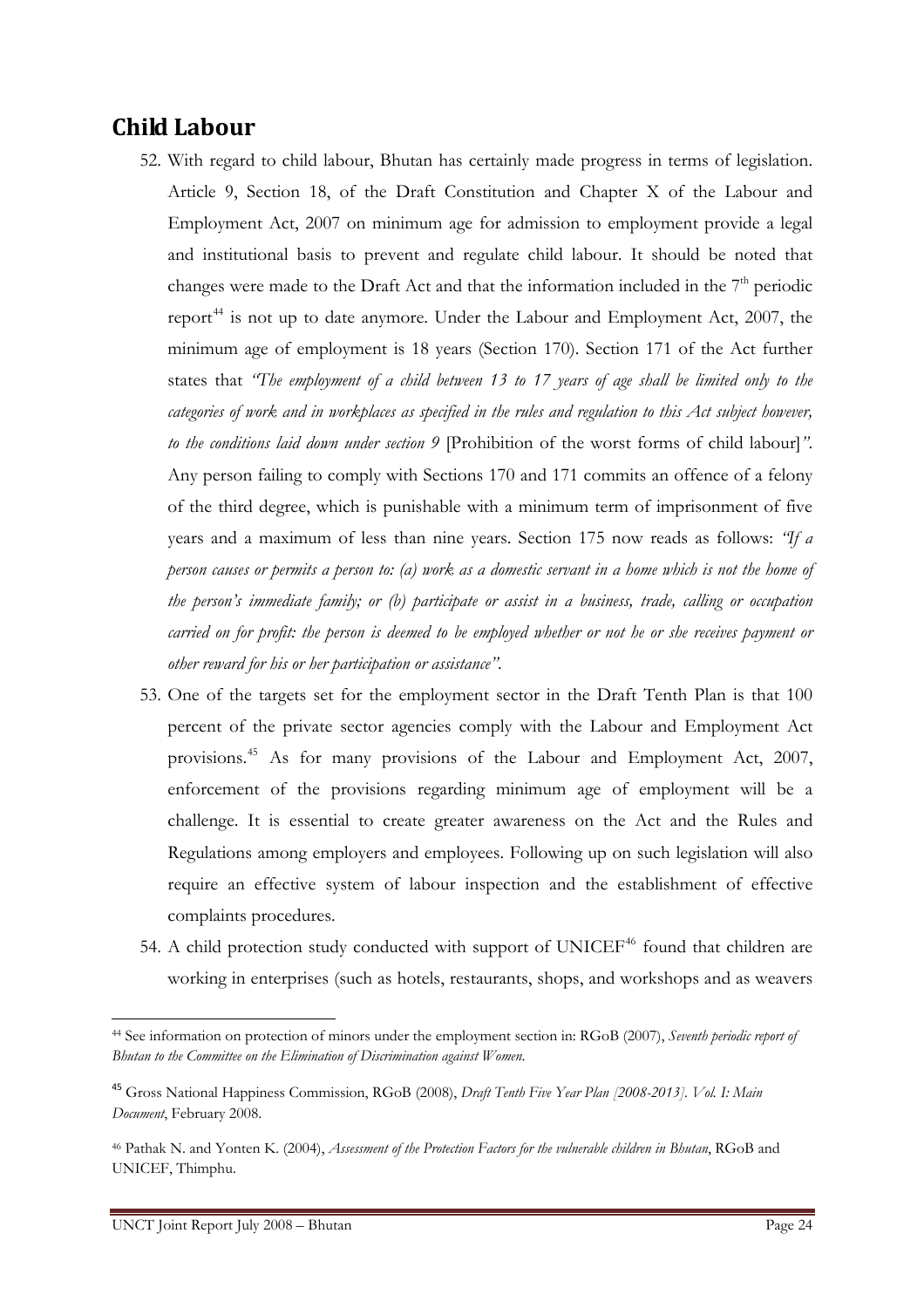and handy boys) and within homes as domestic helpers; most of these children are below fifteen years of age. Employment of domestic workers seems to be a growing phenomenon in urban areas, as more mothers in middle-class families are working outside the home or families have enough income to afford domestic help. The lack of affordable child care facilities also contributes to this phenomenon. The majority of domestic child workers are young girls who tend to come from poor or very poor families. The study found that they work on average twelve hours a day, seven days a week, for an average of about Nu.30 per day. Many of them admitted to receiving corporal punishment from their employers and a few of them have experienced severe beatings. Four girls out of the 23 interviewed disclosed that their employers or relatives of their employers had subjected them to sexual abuse; one of them had become pregnant and was coerced to have an abortion. There is also evidence of exploitation and abuse of children working in enterprises. So far, there are no support systems for working children and no measures in place to monitor their situation. The NCWC, with support from UNICEF, is now in the process of recruiting a local consultancy firm to conduct a study on child labour, with a focus on domestic helpers. It is expected that this study will provide information on the nature, extent and incidence of child labour in Bhutan, the characteristics and general conditions of child labourers, and their perceptions and experiences, and therefore assist the RGoB and other relevant stakeholders to design appropriate measures in this area.

55. There is a need to have rules and regulations in place so that children who work are not deprived of other rights such as the rights to education (e.g. through the NFE programme), health, protection from abuse and exploitation, rest and leisure<sup>[47](#page-24-0)</sup>, as well as mechanisms in place to monitor the situation of working children and ensure their protection. There is also a need for public education on the issue of domestic child workers.<sup>[48](#page-24-1)</sup>

<span id="page-24-0"></span><sup>47</sup> UNICEF - Bhutan Country Office, *UNICEF comments on child rights issues in Bhutan. Report presented to the Pre-sessional Working Group of the United Nations Committee on the Child Rights. October 2007.*

<span id="page-24-1"></span><sup>48</sup> Pathak N. and Yonten K. (2004), *Assessment of the Protection Factors for the vulnerable children in Bhutan*, RGoB and UNICEF, Thimphu.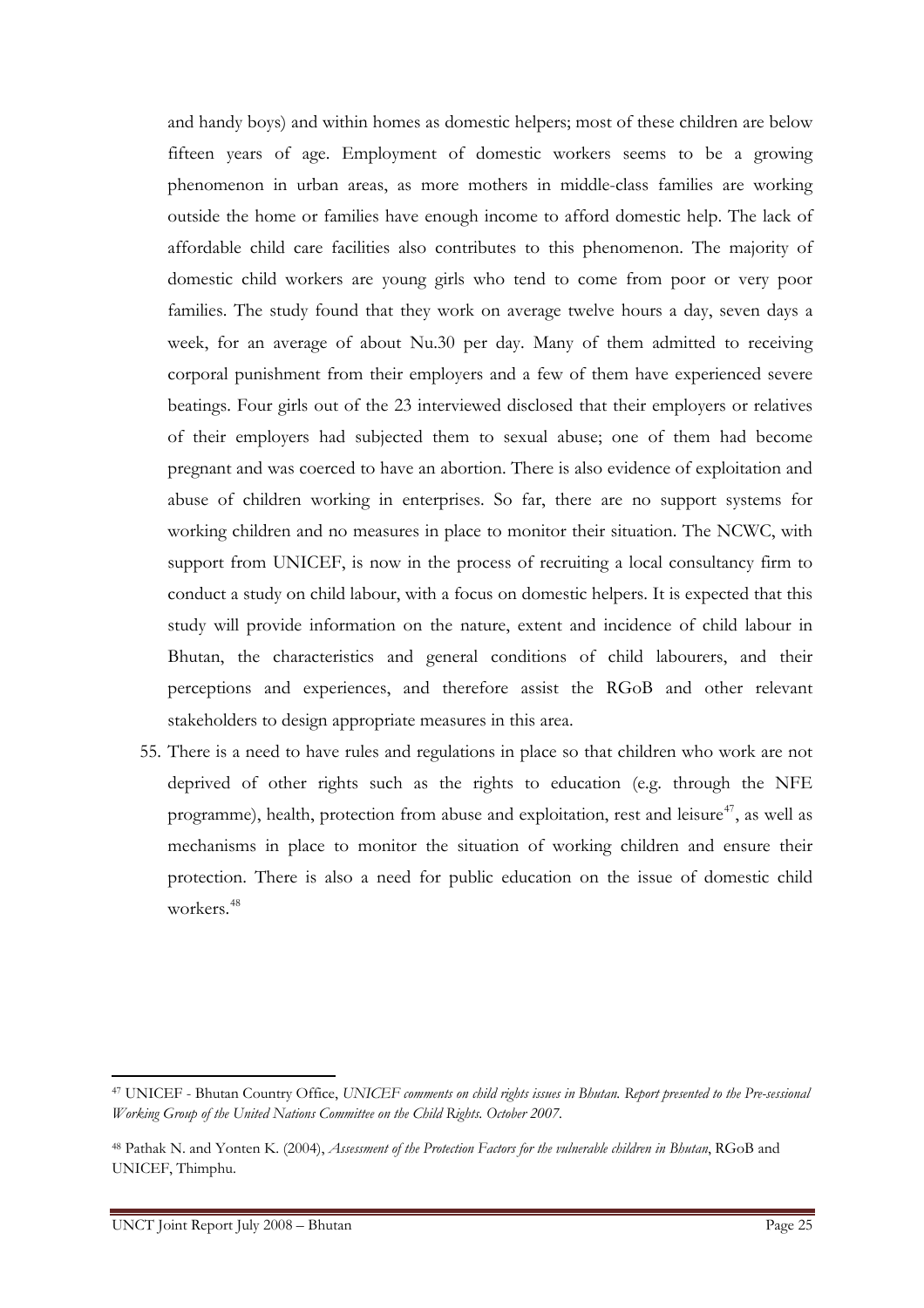## **Worst forms of child labour**

- 56. Although Bhutan is not a member of the International Labour Organisation (ILO), the Labour and Employment Act, 2007 prohibits the worst forms of child labour in line with ILO Convention 182.
- 57. **Trafficking:** Legal provisions protecting children against trafficking and their use for prostitution can be found in the Draft Constitution, the Penal Code of Bhutan, 2004 and the Labour and Employment Act, 2007. Although no formal reports of organised trafficking of women and children have been made so far, there is an urgent need to conduct research and collect information in this area, develop a comprehensive prevention, response and monitoring plan, and strengthen coordination between relevant sectors and regional and international cooperation to prevent and combat trafficking in women and girls. The recommendations made by the CEDAW Committee in its Concluding Comments with regard to trafficking remain thus valid.

## **Women and health with special attention to sexual and reproductive health**

- 58. Bhutan has made impressive progress in the area of women's health, both in terms of increasing access to and enhancing the quality of health care services, including reproductive health services, and of improving health outcomes. In addition to expansion of infrastructure and services, as indicated by the government in its  $7<sup>th</sup>$ periodic report, human resource development too has witnessed a qualitative change with employment of more and better skilled and trained health workers.<sup>[49](#page-25-0)</sup>
- 59. The BLSS 2007 and the PAR 2007 provide updated information and useful insight on access to health care facilities and on some sexual and reproductive health aspects.
- 60. **Access:** [Table 13](#page-56-1) confirms that access to a hospital or Basic Health Unit (BHU) is high across the country. Despite tremendous efforts of the government to bring health care services closer to rural communities, the table however also indicates that the average time to reach the nearest health facility remains high in rural areas (more than one hour), especially for poor households (almost two hours). For both women and men in rural areas, lack of transport and/or large distance and lack of time are found to be important factors determining the choice not to consult a health care provider (see [Table 14](#page-57-0)).

<span id="page-25-0"></span><sup>49</sup> Ministry of Health, RGoB (2007), *Annual Health Bulletin 2007*.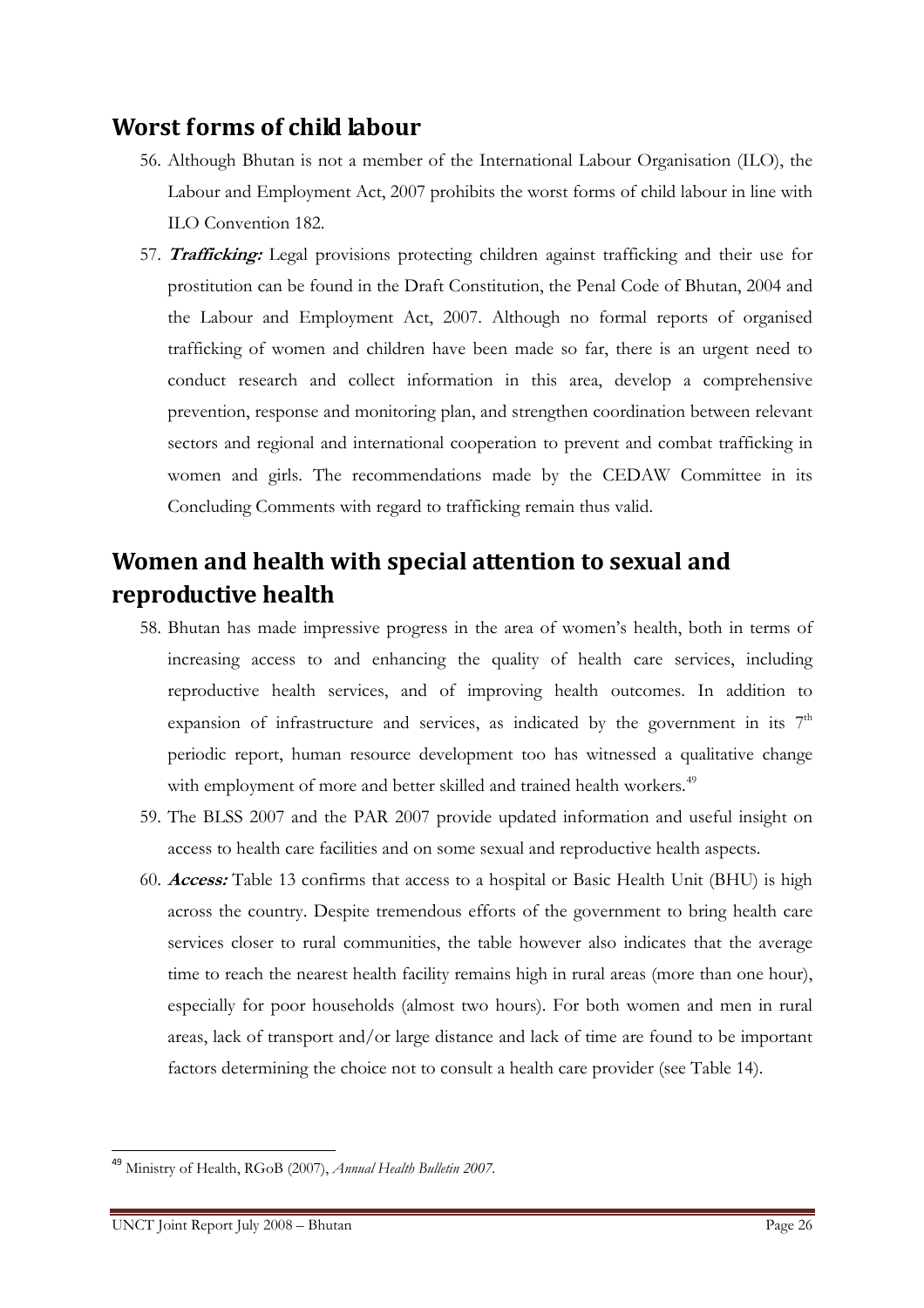- 61. **Teenage pregnancy:** Updated information confirms that the issue of pregnancy among young girls is one area that still requires improvement. [Table 15](#page-57-1) shows that 11 percent of women who gave birth during the 12 months prior to the interview are aged 15 to 19 years old. The proportion is higher among the rural poor. It is also observed that teenage pregnancy is twice as common in rural areas than in urban areas.
- 62. **Ante-natal care:** The Ministry of Health (MoH) has been trying to reach ante-natal care (ANC) to every pregnant woman through the development of a wide-ranging network of BHUs and outreach clinics (ORCs) and through awareness-raising. There is no doubt that ANC coverage has increased over the reporting period (from 51 percent in 2000 based on the National Health Survey to 70.1 percent in 2006 based on the household survey<sup>[50](#page-26-0)</sup>). According to the BLSS 2007 report, about 90 percent of women who gave birth during the 12 months prior to the interview received pre-natal care from a doctor or qualified nurse (see [Table 16](#page-58-0)). While this holds true for those women in the age group of 15 to 19, the proportion is smaller for older women (40-49). Note that based on an indepth analysis of the data of the 2000 National Health Survey, older (30+ years old) and non-married women were found to be low users of ANC services.<sup>[51](#page-26-1)</sup> [Table 16](#page-58-0) also indicates that overall the proportion of women that received pre-natal care during their pregnancy is higher in urban areas than in rural areas. There is a need to promote the recommended standard of four ANC visits in one pregnancy and to target the groups that are particularly low users.
- 63. **Maternal Health:** Despite significant progress made in this area and although the country is on track towards achieving the MDG target of reducing the Maternal Mortality Ratio (MMR) by three quarters to 140 or less per  $100,000$  live births<sup>[52](#page-26-2)</sup>, too many women are still dying as a result of childbirth. The main problem is the low percentage of deliveries that are attended by a trained health professional (57.1 percent in 2006 according to the MoH statistics, with a much lower percentage in Dagana followed by Pemagatshel, Haa and Trashiyangtse<sup>[53](#page-26-3)</sup>). Based on the BLSS 2007, a quarter of the women who gave birth in the past 12 months reported having done so at home without specialised assistance; ten percent reported having given birth at home with a midwife

<span id="page-26-0"></span> 50 Ibid.

<span id="page-26-1"></span><sup>51</sup> Ibid.

<span id="page-26-2"></span><sup>&</sup>lt;sup>52</sup> Between 1994 and 2000, the MMR per 100,000 live births fell from 380 to 255.

<span id="page-26-3"></span><sup>53</sup> Ministry of Health, RGoB (2007), *Annual Health Bulletin 2007*.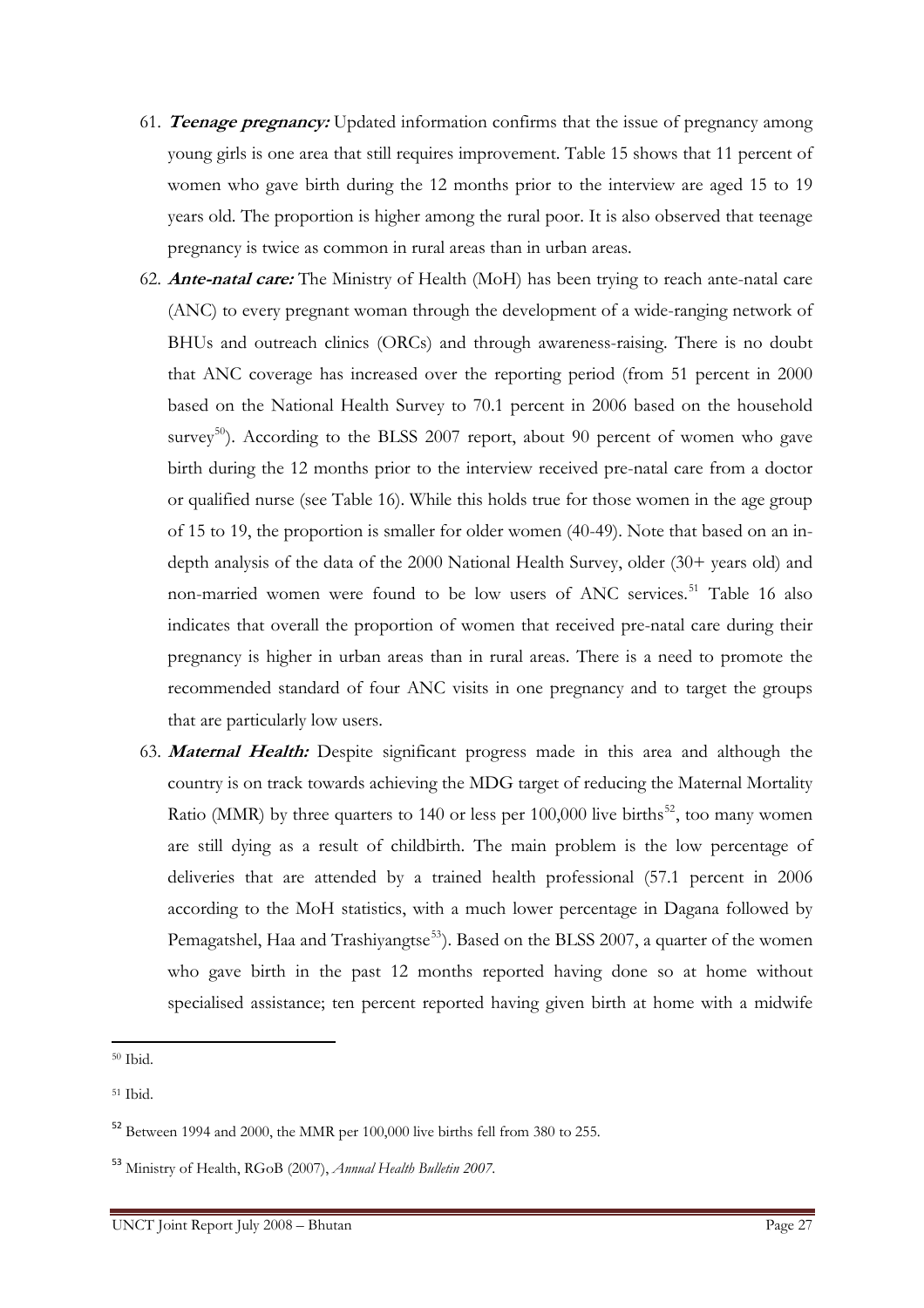and 5 percent at home with medical assistance. In rural areas, about a third of the deliveries were done at home without specialised assistance, while in urban areas, there were only ten percent of such type of deliveries (see [Figure 2\)](#page-59-0). Few of the home births in rural areas are attended by trained personnel as there is no cadre of village-level trained birth attendants. Even under the care of a skilled professional, many women delivering at home are still at risk of dying due to complications that would not be possible for trained health personnel to deal with within a home and because they are often not within close range of an Emergency Obstetric Care (EmOC) centre.<sup>[54](#page-27-0)</sup> According to MoH, there were 17 maternal deaths in 2006.<sup>[55](#page-27-1)</sup> However, MoH recognises that a significant proportion of maternal deaths in the country go unrecorded and that most of them are preventable.<sup>[56](#page-27-2)</sup> There is a need to strengthen maternal death investigation and reporting systems.

64. A positive step towards reducing the number of maternal deaths is the decision of the MoH to promote 100 percent institutional delivery, including the efforts made towards this end in terms of equipment provided to BHUs and training of health workers. However, focus on achieving 100 percent delivery attended by skilled personnel would be more realistic given the Bhutanese context and the fact that there are major obstacles to overcome in order to implement a policy of 100 percent institutional delivery. Many families and women are used to child birth taking place at home, and if they have not seen a maternal death or have not had problems with previous deliveries at home, they are reluctant to change. Overcoming cultural preferences to deliver at home is a challenge that will need to be adequately addressed. Other challenges include the highly dispersed nature of settlements and the walking distance to the local health units, and the limited capacity to deal with complications at BHU level. Regarding challenges to increase the availability of EmOC, the  $7<sup>th</sup>$  periodic report already mentions in para 367 the difficulty of maintaining the number of comprehensive EmOC centres given frequent transfer of staff between heath facilities. The retention of doctors who have been trained in comprehensive EmOC provision has also proven to be a problem (it seems only one out of the six doctors that were trained between 2002 and 2006 is now available for such services). In order to achieve the goal of 100 percent institutional delivery, significant efforts and substantial input of resources would be needed; efforts

<span id="page-27-0"></span><sup>54</sup> United Nations Bhutan (2006), *Common Country Assessment for Bhutan 2006*.

<span id="page-27-1"></span><sup>55</sup> Ministry of Health, RGoB (2007), *Annual Health Bulletin 2007*.

<span id="page-27-2"></span><sup>56</sup> Ministry of Health, RGoB (2006), *Annual Health Bulletin 2006*.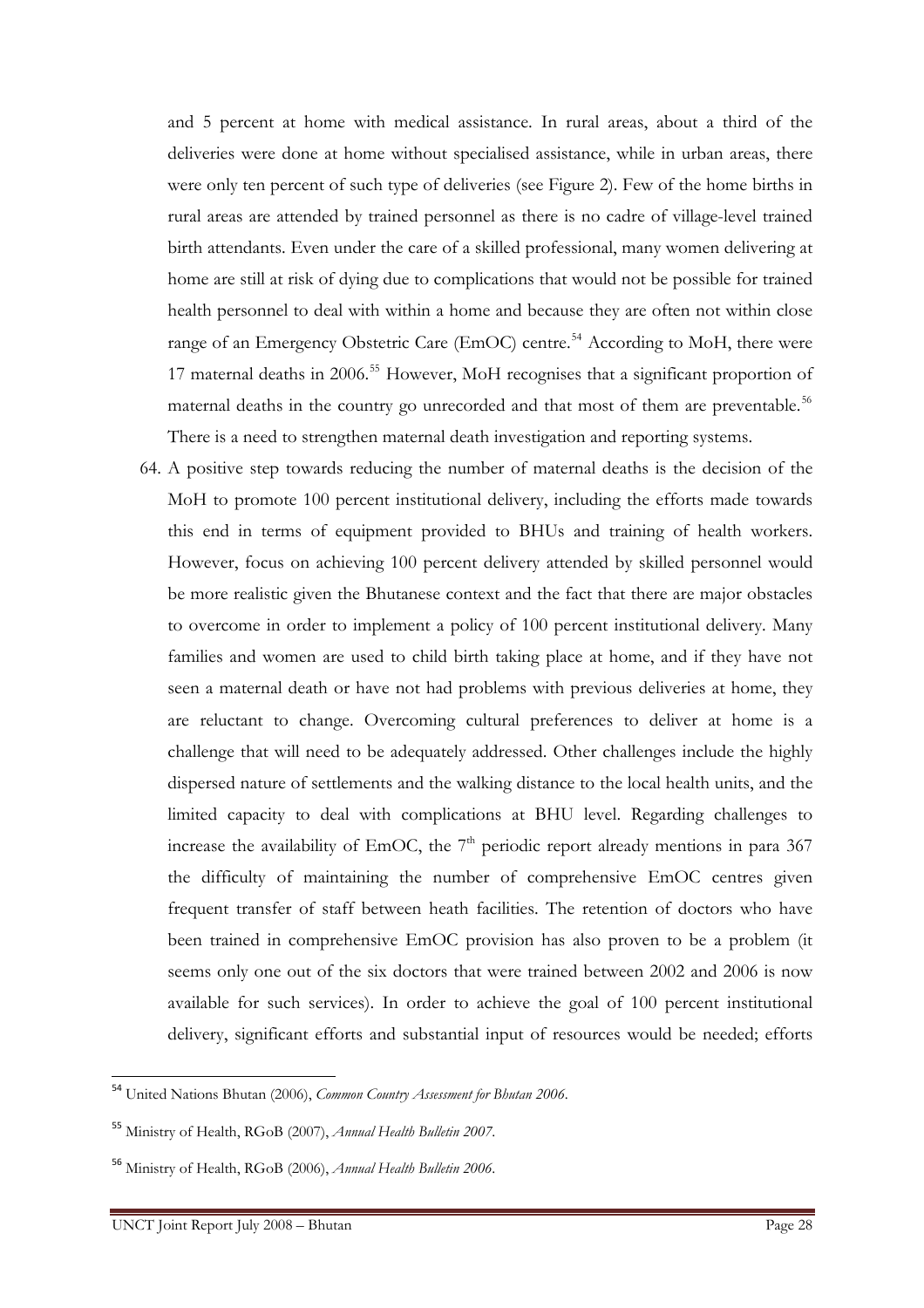should focus on encouraging women to travel to use the services available and on improving the quality of services to ensure women want to use them.

- 65. **Family planning:** Although the contraceptive prevalence rate seems to have increased over the reporting period, it still remains low. The BLSS 2007 found that while about 70 percent of women of reproductive age knew about modern contraception methods (81 percent in urban areas; 69 percent in rural areas), only half of these women were actually using them. Use of modern contraceptives is particularly low among teenagers (about 5 percent in urban areas; 15 percent in rural areas). There are hardly any differences in utilisation rate between rural and urban women in the age categories 20-29 and 30-39. Older women (40-49) in rural areas are less likely to use modern contraceptives compared to their counterparts in urban areas (see [Figure 3](#page-59-1)). [Table 17](#page-60-0) shows differences in knowledge and utilisation rates between districts, with Samdrupjonkhar having the lowest knowledge rate and Trashiyangste having the lowest utilisation rate but also the biggest gap between knowledge and utilisation rates. The main reason given for not using contraceptives by the majority of women who had knowledge about modern contraception methods but did not use these methods (83 percent) was that they were 'not concerned' (see [Table 18](#page-60-1)). About 10 percent did not want to respond; less than 1 percent said it was because they were not available. It is also interesting to note that about 3 percent mentioned 'husband/family objection' as the main reason for not using contraceptives, with a higher percentage in rural areas. Based on an in-depth analysis of the data of the 2000 National Health Survey, the lowest level of information and the lowest level of use of family planning methods was found among 9-19 years old; nonmarried women; rural residents and farmers; residents of Eastern Bhutan; and, unemployed adults. Tackling the main barrier to contraceptive use, i.e. 'lack of concern', will be a major challenge. For the younger generation, in addition to promoting contraceptive use and increasing access, empowerment of young girls to be in a position to take their own decisions such as negotiating condom use with their partners will also be important.<sup>[57](#page-28-0)</sup>
- 66. The RGoB is well aware of the major challenges ahead in the health sector, including those related to maternal and reproductive health. The Draft Tenth Plan document states *"... the sector still faces dire shortage of human resource in all categories in its move for universal access to health services. ... With the limited number of health personnel and considering the low pace of new*

<span id="page-28-0"></span><sup>57</sup> United Nations Bhutan (2006), *Common Country Assessment for Bhutan 2006*.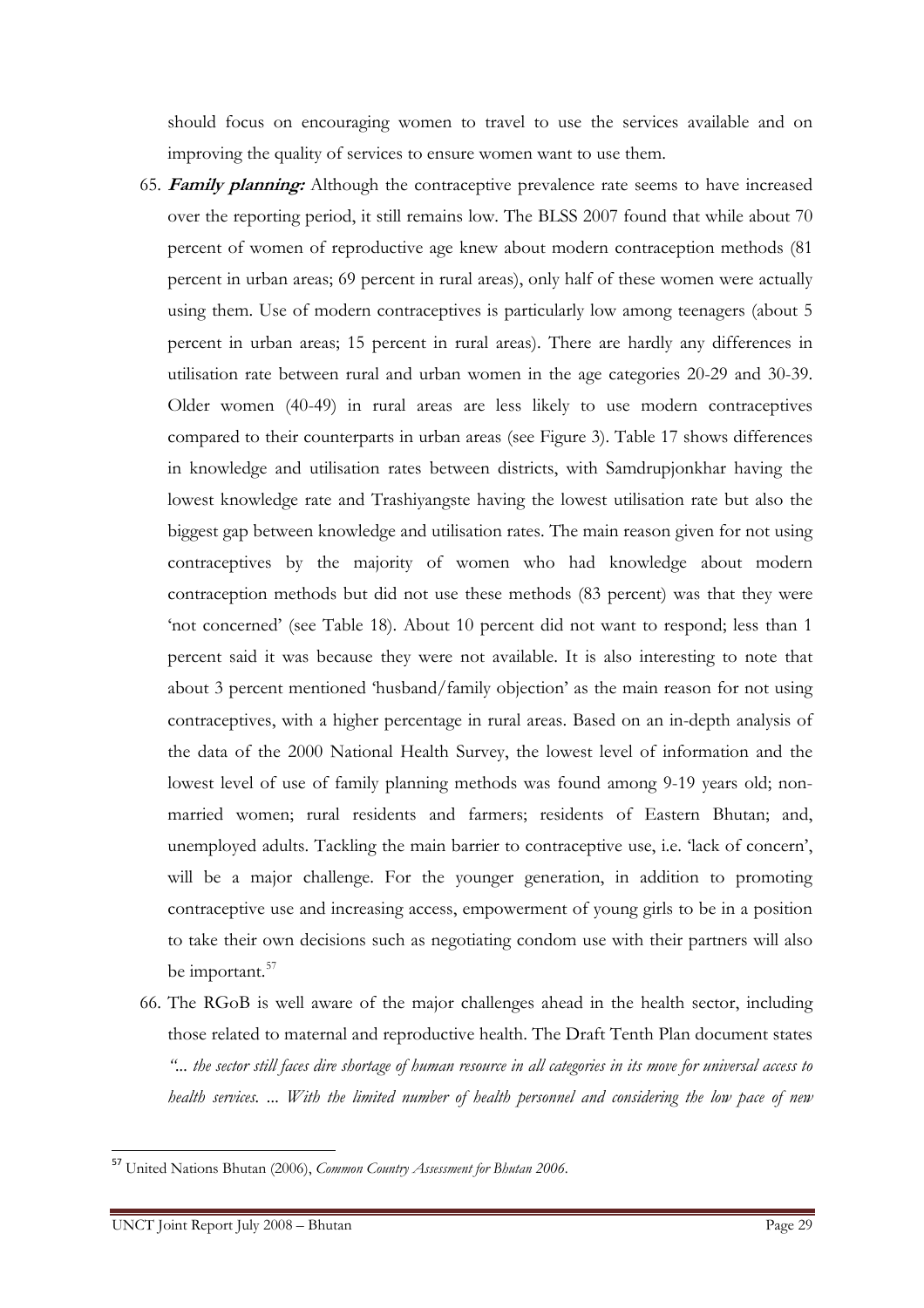- *entrants to the health services, strengthening the pool and quality of human resources would need to be provided priority focus. ... The culture of using information, be it routine information or research, for strategic planning and decision making needs to be developed further. ... rates of Maternal Mortality (MMR), Infant Mortality (IMR) and Under Five Mortality (U5MR) still remain high compared to international standards. An important challenge in reducing maternal and neonatal mortality will depend to a great extent on the ability to increase institutional deliveries (i.e., deliveries attended by trained birth attendants) through expansion and further strengthening of Emergency Obstetric Care (EmOC) facilities. ... There is also need to further strengthen strategies and activities that focus on safe motherhood and adolescent reproductive health, prevention and management of complications related to reproductive health and cervical cancer. There is also an urgent need to develop strategies to reach the un-reached. Inadequacy of human resource and vital information remains major issues... Despite the improved nutritional status in the last two decades, malnutrition and micronutrient deficiencies are still major health problem, especially among children and pregnant women."[58](#page-29-0)* The government intends to address the maternal and reproductive health related challenges through the following strategies: scaling up institutional deliveries to achieve all births attended by skilled health personnel; expansion of Basic and Comprehensive EmOC centres through construction of new and remodelling, up-gradation and relocation of existing health facilities; capacity development for institutional deliveries; intensifying maternal and child health care with emphasis on postnatal care; intensifying advocacy in reproductive health; intensifying safe-motherhood initiatives and promotion of nutrition for mothers and children; expansion of family planning services; intensifying surveillance of cervical cancers in women through routine screening system; establishment of perinatal services at three referral hospitals.<sup>[59](#page-29-1)</sup> Note that the health sector targets to move beyond the MDG target related to maternal mortality as it aims to reduce the MMR to less than 100 per 100,000 live births by the end of the Tenth Plan.<sup>[60](#page-29-2)</sup>
- 67. Additional challenges that call for particular attention from the government are the following: address socio-cultural barriers to the use of maternal health services; ensure male involvement and male responsibility in safe motherhood; increase awareness on women's reproductive rights; address the issue of teenage pregnancy; collect information

<span id="page-29-0"></span><sup>58</sup> Gross National Happiness Commission, RGoB (2008), *Draft Tenth Five Year Plan [2008-2013]. Vol. II: Programme Profiles*, February 2008.

<span id="page-29-1"></span><sup>59</sup> Ibid.

<span id="page-29-2"></span><sup>60</sup> Gross National Happiness Commission, RGoB (2008), *Draft Tenth Five Year Plan [2008-2013]. Vol. I: Main Document*, February 2008.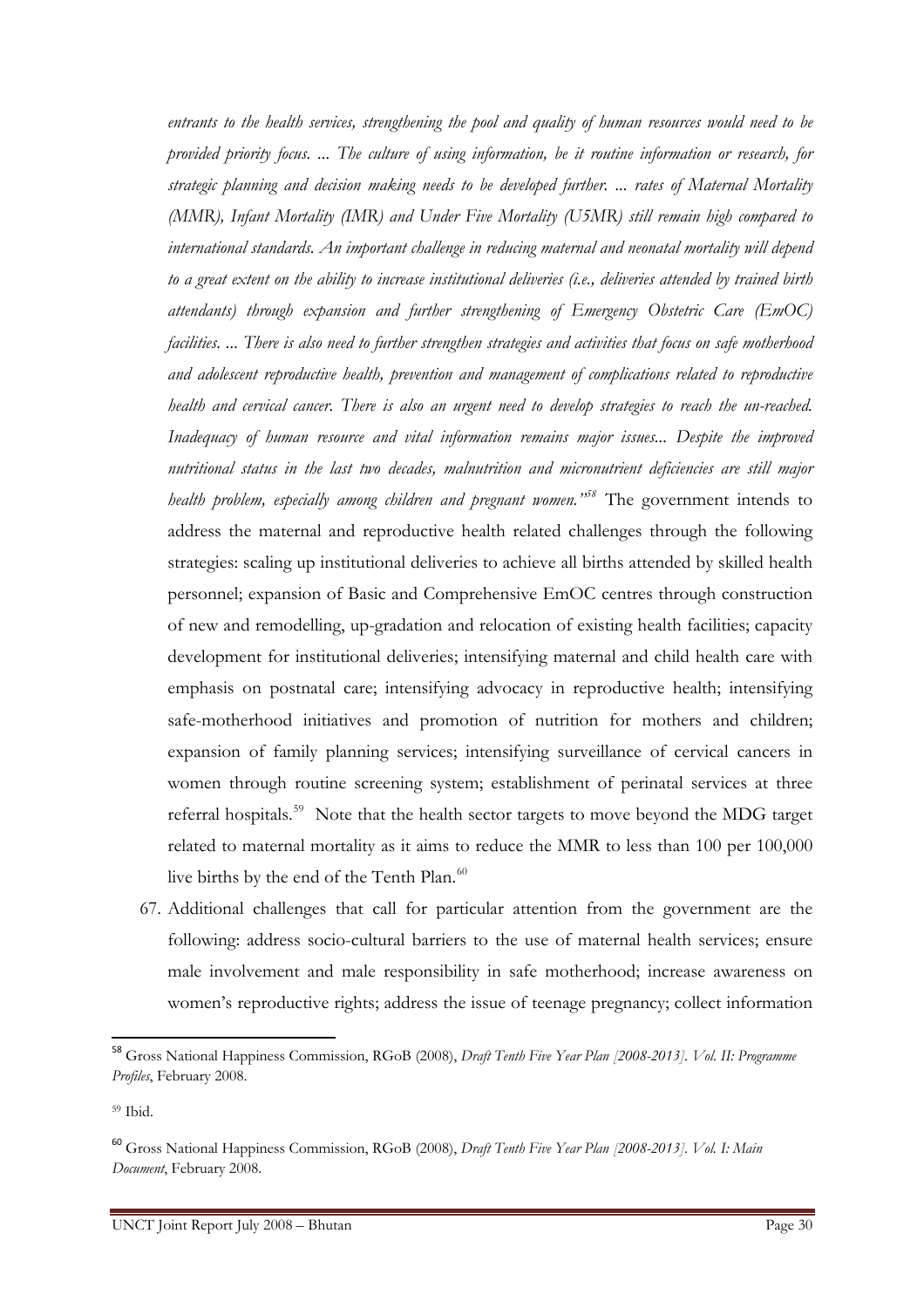on the extent and nature of unsafe abortions practiced inside and outside the country and design and implement appropriate measures to monitor and prevent unsafe abortion (e.g. review criteria for medico-legal abortions); improve collection, analysis and use of sex disaggregated/gender-related health information and strengthen gender mainstreaming into health plans, policies and programmes. The NPAG includes specific interventions to address most of these challenges.

## **HIV and AIDS**

- 68. As of February 2008, the National STI (Sexually Transmitted Infection) and HIV and AIDS Prevention and Control Programme under the MoH reported a cumulative total of 144 HIV infected cases. The most common route of transmission is the heterosexual route (89 percent) followed by mother-to-child transmission (9 percent). HIV infections have been reported in various occupational groups across the country: the cases reported range from government and corporate employees, to business people, farmers, members of religious groups, housewives (who represent almost one quarter of all detected cases) to sex workers.
- 69. During the last few years, the number of infected women has progressively increased. As of February 2008, they represented 49 percent of all cases detected. The majority of the infected women are below the age of 30 years while the bulk of infected men are between 25 and 39 years old (see [Table 19\)](#page-61-0). This indicates that there may be a tendency for younger women to be infected by older men. Several factors are assumed to enhance women's vulnerability to HIV infection in Bhutan. Initiation of early sexual activity compounded by lack of awareness and limited access to information on protection from HIV and AIDS, lack of skills to negotiate abstinence or safer sexual relations, unwanted sex put women and girls at very high risk. More research is required to comprehensively understand the gender dynamics involved in the HIV and AIDS epidemic.<sup>[61](#page-30-0)</sup>
- 70. According to the results of the third biennial HIV Sentinel Surveillance Survey, 2006, the prevalence of HIV in the surveyed population was 0.05 percent. The prevalence among women attending antenatal clinics was estimated to be 0.02 percent. The armed forces and the 'others' category that includes clinical suspected patients, drivers, businessmen and mobile population were estimated to have higher than average prevalence rates (0.11 percent and 0.07 percent respectively).

<span id="page-30-0"></span><sup>61</sup> RGoB (2008), *National Strategic Plan for the Prevention and Control of STIs and HIV and AIDS*.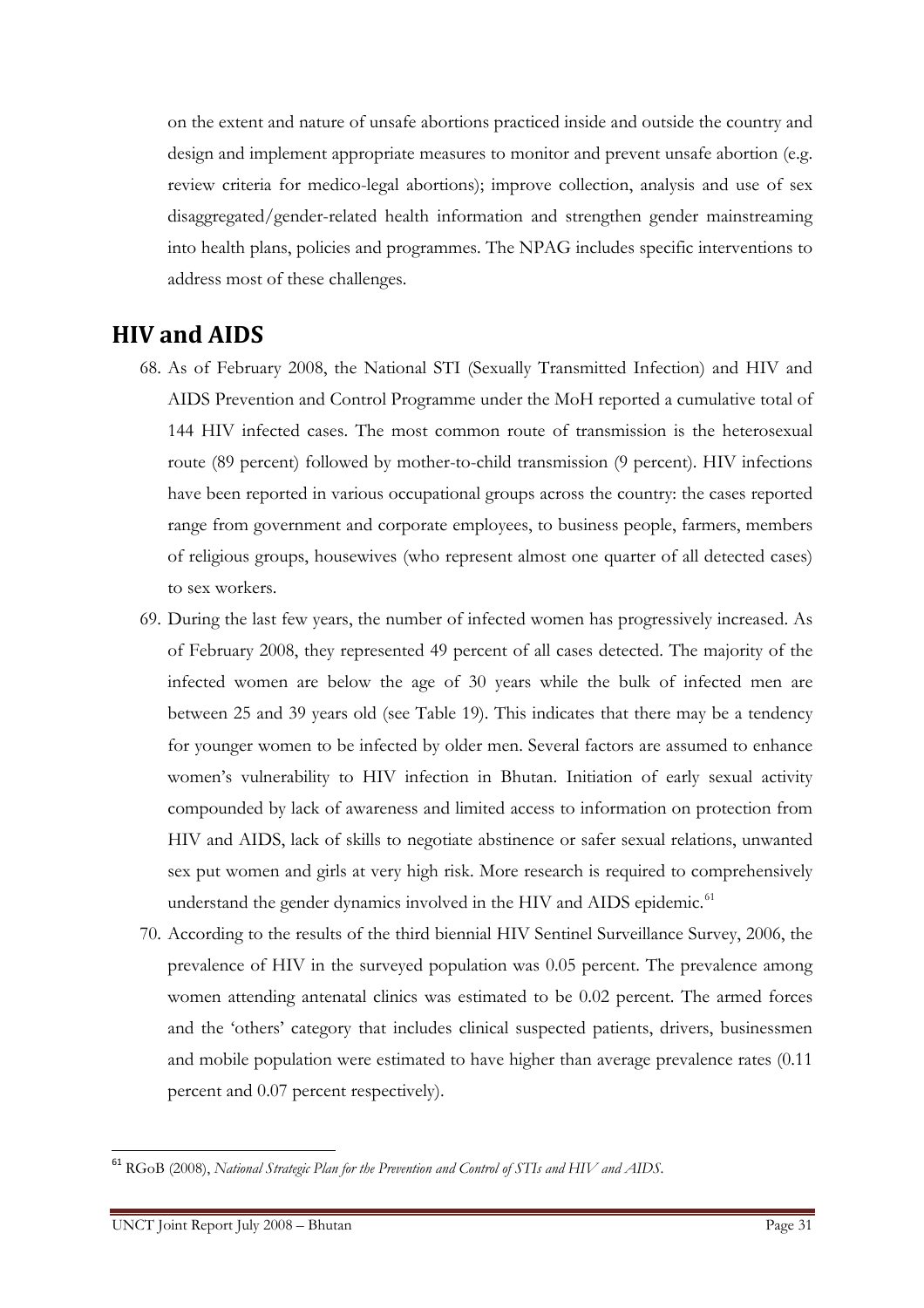- 71. Interventions to prevent vertical transmission include provision of information to pregnant women concerning risk of vertical transmission and provision of health care services by integrating STI screening with ANC service. Attendees of ANC are offered counselling and testing services. A policy to offer peri natal prophylaxes of AZT (Zidovudine) to HIV positive pregnant women has already been in place since 2001. Since 2004, treatment is also available for all infected persons -women and men- based on the CD4 count. As of February 2008, 18 infected persons were receiving antiretroviral therapy (ART).
- 72. **National multi-sectoral strategic framework:** The National HIV/AIDS Commission recently approved the National Strategic Plan (NSP) for the Prevention and Control of STIs and HIV and  $AIDS^{62}$  $AIDS^{62}$  $AIDS^{62}$ , which is intended to guide the nation's response to the epidemic. The NSP recognizes the need to place HIV and STI on the agenda of multiple sectors. It defines clearly the roles and responsibilities of all partners, including NGOs and community-based organizations that can play a critical role in reaching populations from all walks of life particularly those groups considered most at risk.
- 73. The NSP aims to: (1) Integrate STI and HIV prevention into the core activities of multisectoral partners; (2) Create a supportive environment that facilitates the implementation of programmes and services, and reduces stigma and discrimination towards women and men living with or affected by HIV and AIDS; (3) Improve the quality and coverage of the national response to HIV and AIDS and STIs. The primary focus of the NSP is prevention targeted at the general population. One of the guiding principles of the NSP is that "All Bhutanese women and men must be empowered with knowledge and skills to protect *themselves from HIV infection and made aware of their own responsibility in HIV and AIDS prevention"*. It is further stated that *"Particular attention shall be given to the adequacy and appropriateness of prevention interventions to women, considering almost half of the reported HIV and AIDS cases to date are women and half of the infected women are housewives"*. Prevention interventions will also target population groups considered most at risk: youth (both boys and girls in and out-of-school); sex workers and their clients; men having sex with men; uniformed personnel; mobile and migrant workers; substance abusers; prisoners; and, women and men working in the tourism industry. In addition to the focus on HIV prevention, the strategy has identified the importance of strengthening care, support and universal access to treatment for people living with HIV and AIDS (PLWHA). The government is committed to providing equal access to basic health care and other

<span id="page-31-0"></span><sup>62</sup> Ibid.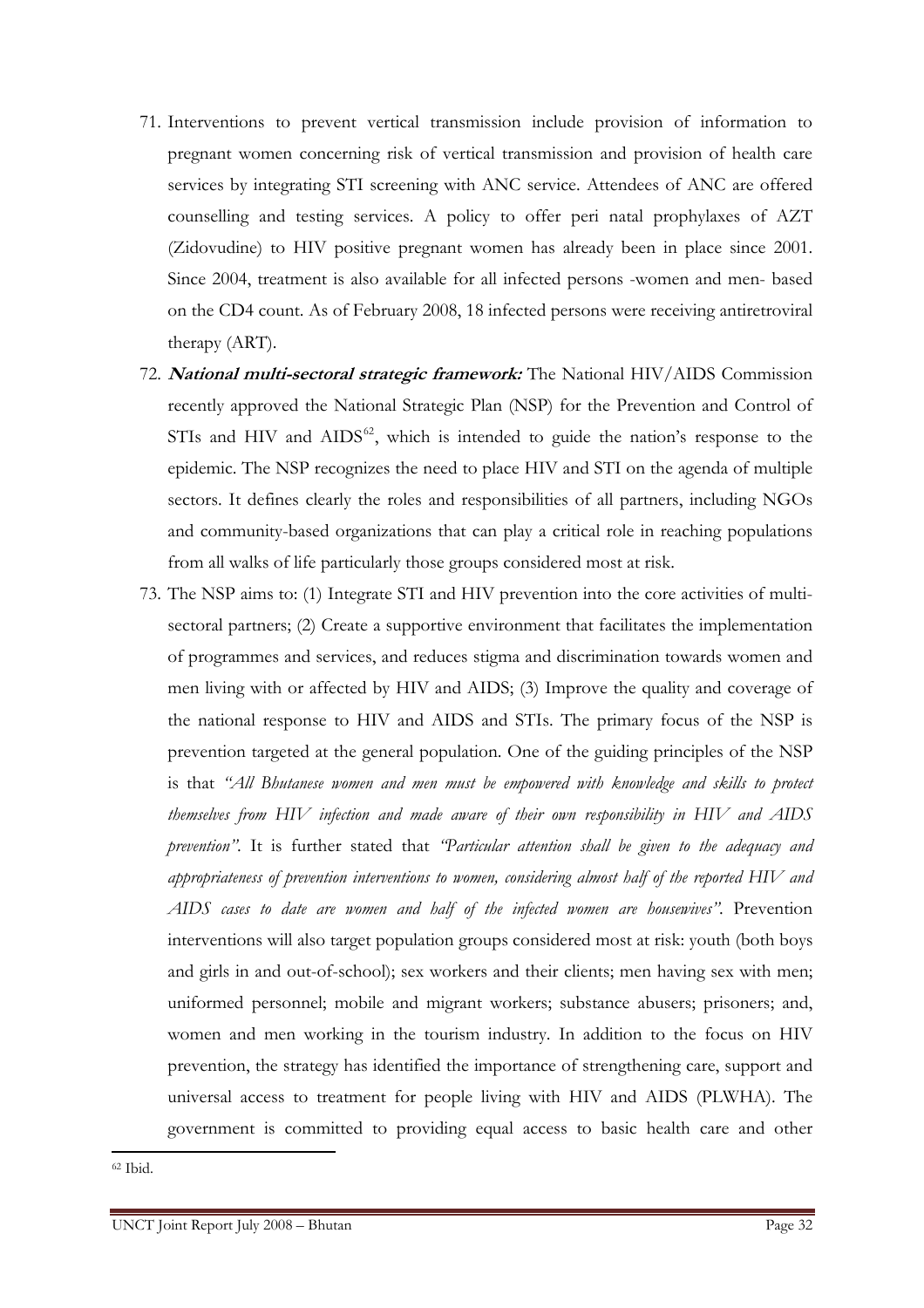services and ART to PLWHA. Another priority area identified in the NSP is the creation of a supportive environment for women and men living with or affected by HIV and AIDS. The NSP recognizes the need for PLWHA to play a more proactive and supportive role. It aims to build upon activities already undertaken to facilitate support networks among people with HIV. The involvement of individuals, families and communities in the care and support of people with HIV is also considered crucial. Moreover, the plan underlines the importance of reducing stigma surrounding HIV and AIDS and ensuring PLWHA are not discriminated against. Ensuring that the existing legal and policy framework in the country protects the fundamental rights of PLWHA and does not represent a barrier to the acceptance and integration of PLWHA makes an integral part of the strategies identified to create an enabling environment for successful implementation of the national response to HIV and AIDS and STIs. Finally, the NSP recognises the importance of generating strategic information (through research and monitoring and evaluation) for evidence-based action.

- 74. Among the guiding principles of the NSP, it is mentioned that *"Gender issues shall be addressed in all areas of prevention, treatment, care and support programmes and services"*. [63](#page-32-0) Note also that the NPAG points out the need to adopt a gender-based approach in the efforts to prevent and control HIV and AIDS. However, research to better understand the gender dynamics involved in the epidemic, as mentioned above in para 69, and capacity building of relevant stakeholders to effectively address gender issues will be required.
- 75. **Protection against discrimination:** As mentioned above in para 73, one of the priority areas of the NSP concerns the creation of an enabling environment for successful implementation of the national response to HIV and AIDS and STIs, which includes ensuring a supportive legal and policy environment. Moreover, the NSP recognises the important role of the Ministry of Labour and Human Resources, the Royal Civil Service Commission and the private sector in ensuring non-discrimination against employees on the basis of real or perceived HIV status. The nation's response to the HIV and AIDS epidemic is also guided by a Royal Decree issued by His Majesty the Fourth King on May 24, 2004, which stresses that *"It is also important that those who are found to be HIV/AIDS positive are treated with understanding and compassion. We must ensure that they do not face any discrimination in our society"*.

<span id="page-32-0"></span><sup>63</sup> Ibid.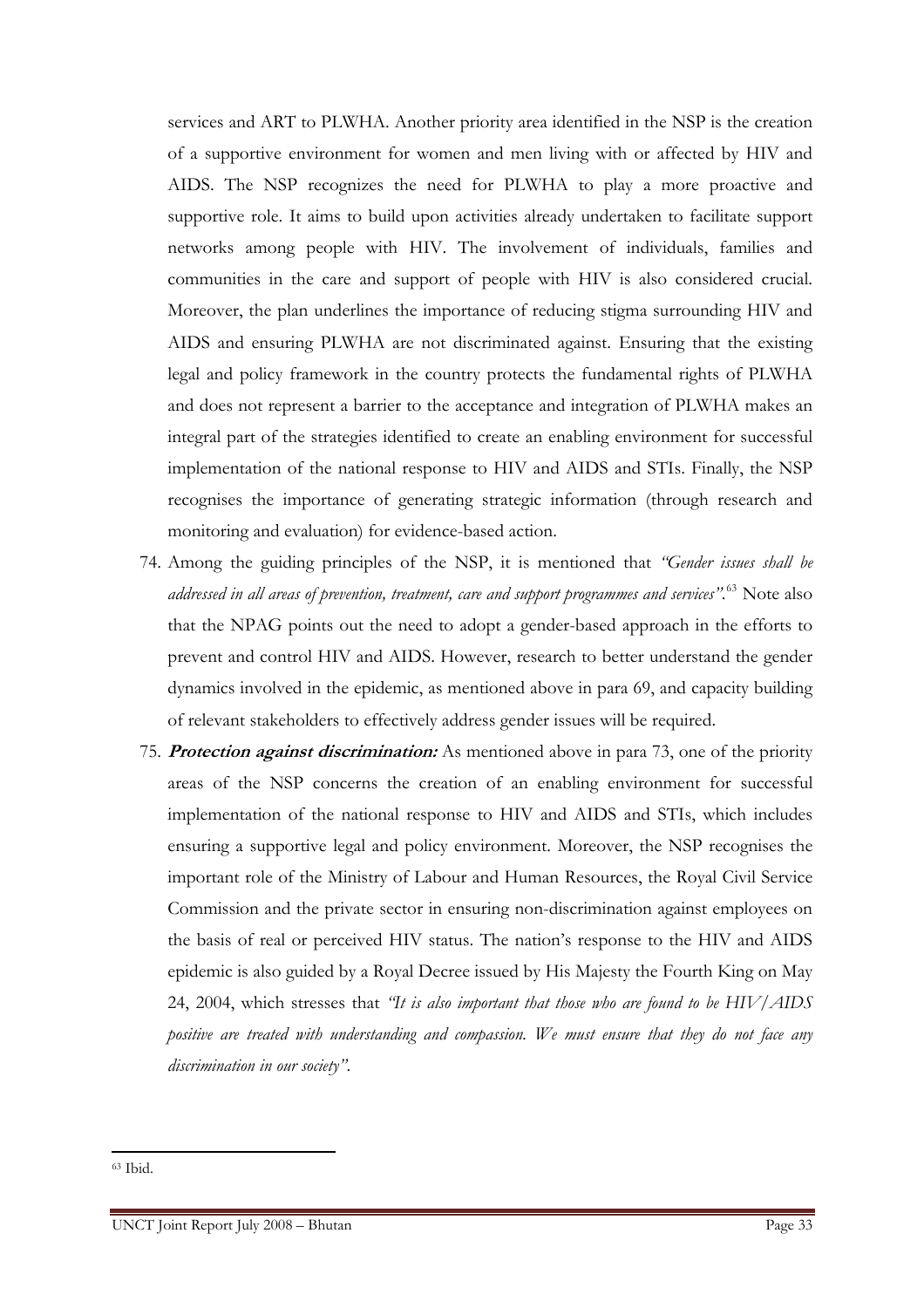## **Women in rural areas**

- 76. Information on the situation of rural women with regard to education, employment and health has already been presented above in the sections dealing with those areas.
- 77. **Population statistics:** Based on the Population and Housing census 2005<sup>[64](#page-33-0)</sup>, 52.5 percent of the total resident population in Bhutan are males and 47.5 percent are females. 69 percent of the total population live in rural areas while 31 percent live in urban areas. The distribution of households between rural and urban areas is similar. About one in three households is headed by a woman (census data 2005: 28 percent; BLSS 2007: 31 percent). In the BLSS 2007, the head of the household was defined as *"the person who manages the income earned and expense incurred by the household and who is the most knowledgeable person concerning other members of the household"*. The proportion of female-headed households is much higher in rural areas  $(35$  percent) than in urban areas  $(21$  percent).<sup>[65](#page-33-1)</sup> The BLSS 2007 also confirms that Bumthang, Lhuentse, Punakha and Trongsa are districts with a higher proportion of female-headed households. As far as single-person-households are concerned, the percentage of one-man households (3 percent) is slightly higher than the percentage of one-woman households (2.7 percent). However, among households with children less than 15 years of age, there are more one-woman households than one-man households (1.2 percent compared to  $0.4$  percent).<sup>[66](#page-33-2)</sup> [Table 20](#page-62-0) also shows that there is a bigger share of single-person households among the non-poor than among the poor.
- 78. **Poverty data:** Based on the PAR 2007, the percentage of the poor persons in the country is now estimated at 23 percent, with a much higher percentage of poor people in rural areas (31 percent compared to less than 2 percent in urban areas). The PAR 2007 established the poverty line at Nu. 1,096.94 per person per month. Further, poverty is deeper and more severe in rural areas than in urban areas. Female-headed households are observed to be, on average, less poor than the male-headed households. This is particularly true in rural areas, but not so much in urban areas. The depth and severity of poverty is also observed to be higher among male-headed households. (see [Table 21](#page-62-1))
- 79. **Living conditions:** Although 91 percent of the population have sustainable access to an improved water source<sup>[67](#page-33-3)</sup>, disparities exist between rural (88 percent) and urban (99.5

<span id="page-33-0"></span><sup>&</sup>lt;sup>64</sup> Office of the Census Commissioner, RGoB (2006), *Results of Population & Housing Census of Bhutan 2005*, Thimphu.

<span id="page-33-1"></span><sup>65</sup> National Statistics Bureau, RGoB (2007), *Bhutan Living Standard Survey 2007 Report*.

<span id="page-33-2"></span><sup>66</sup> Ibid.

<span id="page-33-3"></span><sup>67</sup> i.e. piped water, public tap, pump, protected wells, protected spring or rainwater.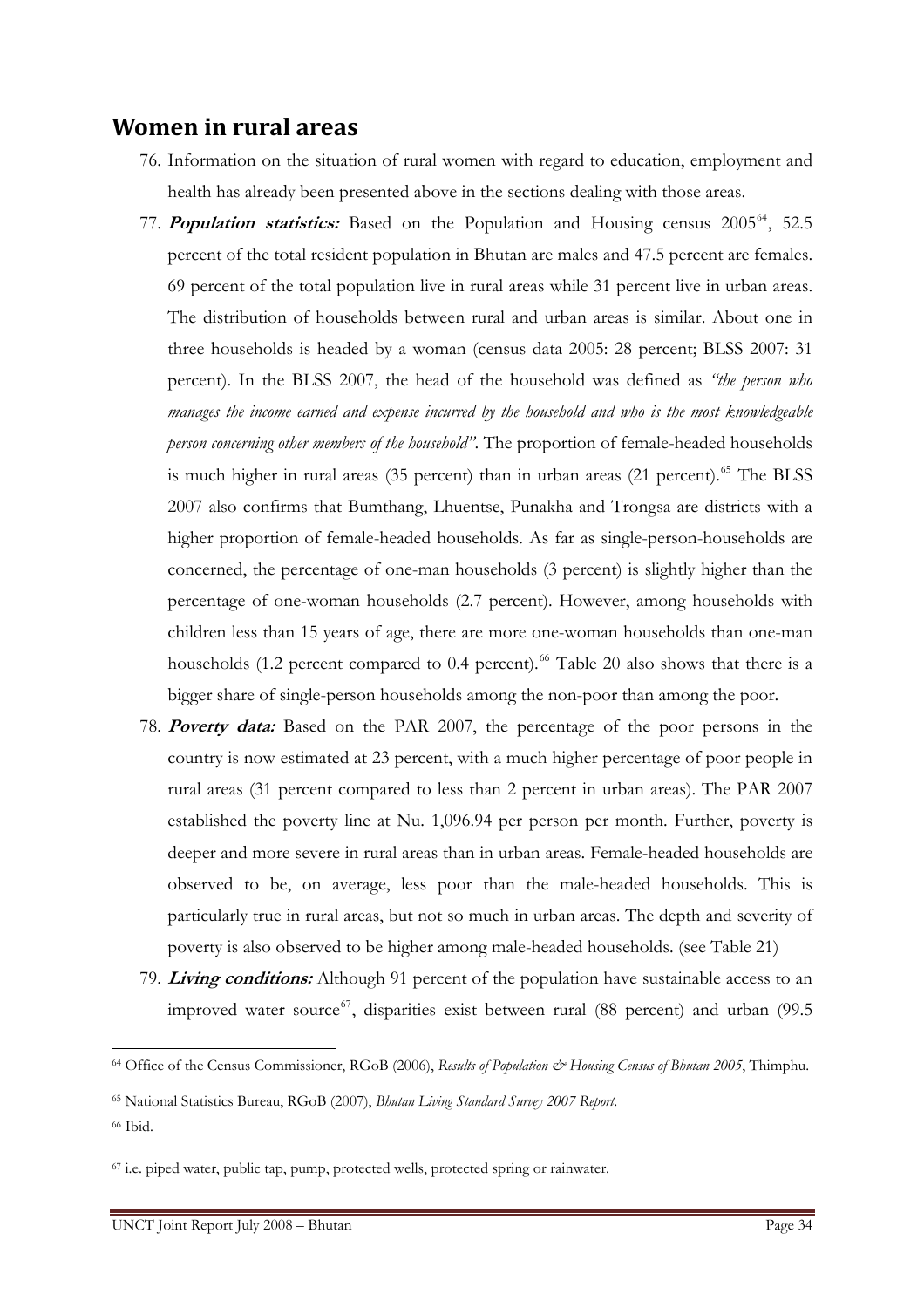percent) areas and between the poor and the non-poor in both areas. 96 percent of the population (99 percent in urban areas; 95 percent in rural areas) have access to improved sanitation<sup>[68](#page-34-0)</sup>. The disparity between poor and non-poor is more pronounced in urban areas. The proportion of rural population that use solid fuels (i.e. biomass and coal for cooking and heating) is almost three times that in urban areas (80 percent compared to 28 percent). Gender disparities are not apparent regarding access to both improved water source and improved sanitation, and use of solid fuels (see [Table 22](#page-63-0)). In rural areas, only three out of five persons belong to households that have access to electricity (compared to 99 percent in urban areas).<sup>[69](#page-34-1)</sup> Road infrastructure and bridges, electrification and water supply topped the list of priorities mentioned by the rural population for improving their living conditions.<sup>[70](#page-34-2)</sup>

- 80. The focus on poverty reduction and strategies for rural development in the Tenth Plan is expected to improve the quality of life in the rural areas. Based on the new poverty data, new targets have been set for the Tenth Plan (instead of some of the targets mentioned in para 448 of the  $7<sup>th</sup>$  periodic report): to reduce the proportion of the population living below the poverty line to 15 percent; to reduce the proportion of the rural population living below the poverty line to 20 percent; to sustain access to safe drinking water above 95 percent; access to safe sanitation - above 96 percent; rural population with access to electricity - 84 percent; proportion of rural population living within half a day's walk from nearest road head - 85 percent; proportion of population within three hours of a BHU or Outreach Clinic - above 90 percent.<sup>[71](#page-34-3)</sup>
- 81. **Participation by rural women:** The CEDAW Committee in its Concluding Comments urged the State Party to ensure that rural women participate fully in the formulation and implementation of all sectoral policies and programmes. As indicated in the  $7<sup>th</sup>$  periodic report (para 150), women are virtually absent in decision-making structures of local governance (i.e. block and district development committees). The block development committees are the highest decision-making body closest to where women live and where the major decisions affecting their well-being and development are made prior to

<span id="page-34-0"></span><sup>68</sup> i.e. facilities including sewers or sceptic tanks, flush-latrines, simple pits or ventilated improved pit latrines.

<span id="page-34-1"></span><sup>69</sup> National Statistics Bureau, RGoB (2007), *Bhutan Living Standard Survey 2007 Report*.

<span id="page-34-2"></span><sup>70</sup> Ibid.

<span id="page-34-3"></span><sup>71</sup> Gross National Happiness Commission, RGoB (2008), *Draft Tenth Five Year Plan [2008-2013]. Vol. I: Main Document*, February 2008.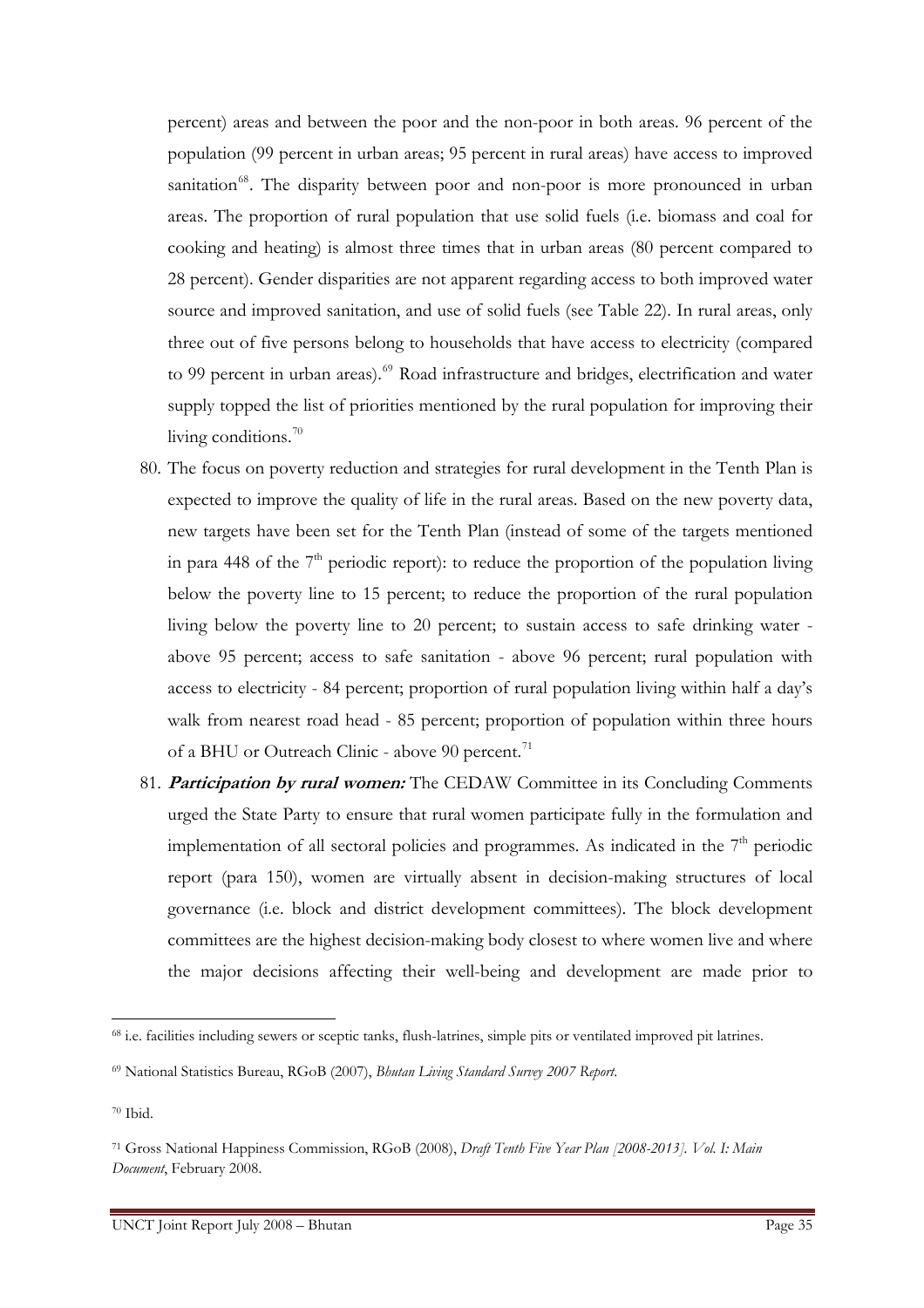submissions to the district development committees. A mid-term evaluation of the Decentralisation Support Programme (DSP) 2003-2006 (UNDP, UNCDF and SNV) noted that *"Women's 'invisibility' and 'voicelessness' starts from that critical layer (community) of local governance. The MTET* [Mid-Term Evaluation Team] *saw signs of women participation at village level meetings but besides from that women appear to have little or no say in what is being planned and*  decided".<sup>[72](#page-35-0)</sup> It is worth noting that women are relatively better represented at the level of 'tshogpas' (village representatives), which appears to be least wanted post (by men) but an important line of communication between the community and the block development committees. A gender assessment that was conducted as part of the mid-term evaluation of the DSP and the decentralisation outcome evaluation<sup>[73](#page-35-1)</sup> found that in village level meetings conducted by 'tshogpas' and 'mangmis' (elected assistants to the block leader), 75 to 80 percent of the attendees were women. However, it was found that when the 'gup' (elected leader of the block) himself comes to conduct a village meeting, all men try their best to be there. According to the gender assessment, *"At this stage of devolution, we learnt that although women might be present in big numbers, they lack the exposure and confidence to really participate and hence their needs are rarely expressed nor heard and addressed /incorporated in the long shopping wish lists that Gups and tshogpas gather for planning purposes ie. five year plans or annually... Women who regularly attended village meetings said they went to escape the fine (of Nu.50) imposed on absentee households and basically listened to the 'news and instructions from the government' and nodded affirmatively to most things being discussed or asked of them... The men who are present and the gup /Tshogpa decide what's best for us, and we usually agree with 'him' was the unanimous response from almost all women"*. [74](#page-35-2) The challenges identified in the context of decentralisation are as follows: *"Here, a key requirement is to analyse and address women's inability to break into the local governance power structure and reduce the increasing 'invisibility', 'voiceless-ness' of women and combating women's indifferent attitude towards these institutions where women appear to feel that they don't have a role to play. The challenge is to overcome these problems and to encourage increased numbers of women to be nominated for the next round of elections for gups, mangmis, chimis* [people's representative and member of the NA under the previous political system] *as well as to help women gain confidence to campaign actively for support. Psychological barriers with regard to bias against women's participation amongst the masses will have to be overcome through voter education and public campaigns* 

<span id="page-35-0"></span> <sup>72</sup> *Mid-Term Evaluation. Bhutan Decentralisation Support Programme. Final Report*, January 2006.

<span id="page-35-1"></span><sup>73 &</sup>quot;The Gender Question in the context of decentralisation in Bhutan – An assessment" in: *Mid-Term Evaluation. Bhutan Decentralisation Support Programme. Final Report*, January 2006.

<span id="page-35-2"></span><sup>74</sup> Ibid.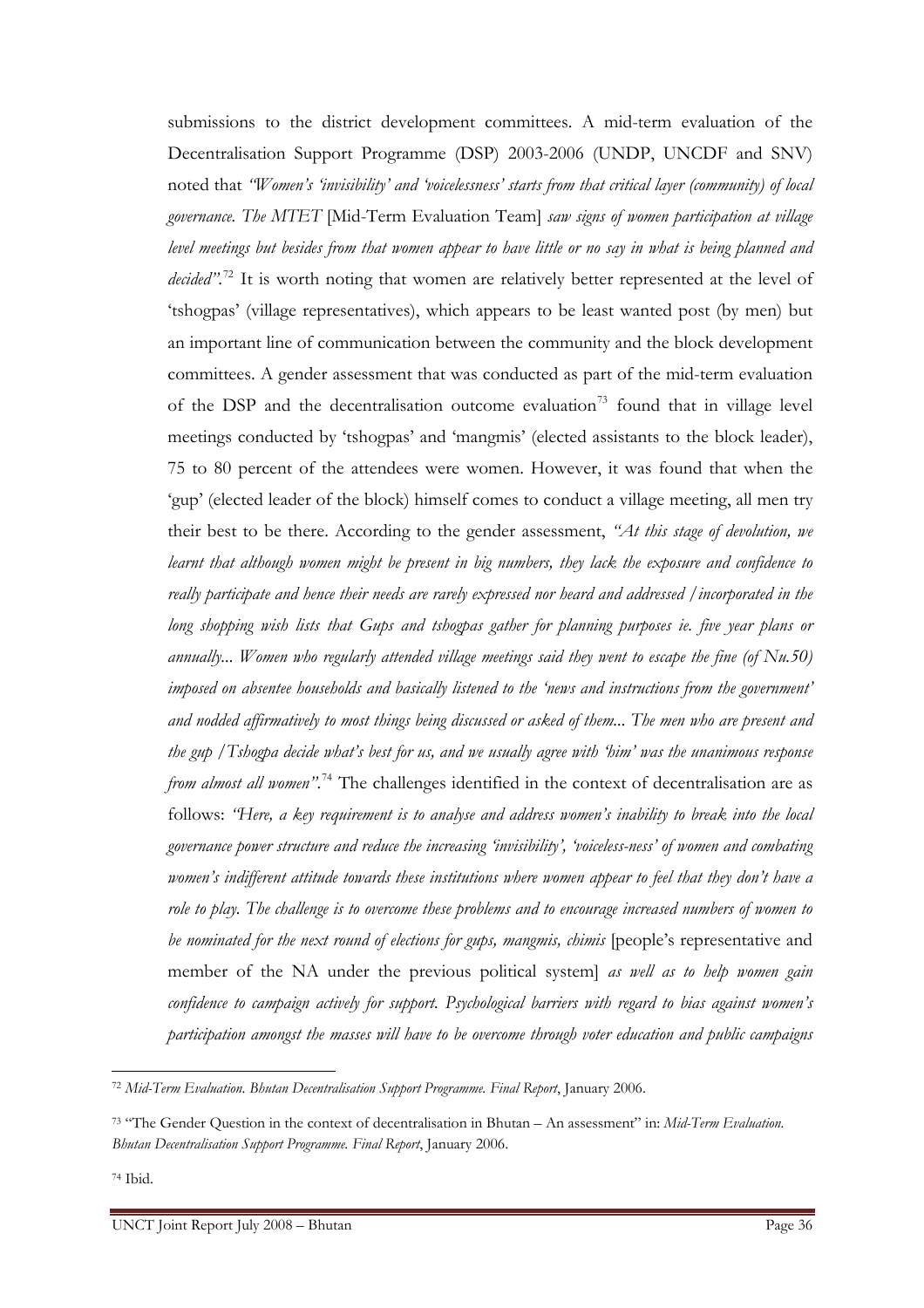*to increase awareness. It will be equally important to support any women in-service to do a good job"*. [75](#page-36-0) Note that the Draft Tenth Plan mentions that *"With the adoption of the Draft Constitution in 2008 and increased autonomy at the local government level, efforts in the Tenth Plan will be directed towards increasing women's participation in local governance through capacity building and raising awareness"*. [76](#page-36-1)

## **Marriage and family relations**

- 82. **Early marriage and forced marriage:** The 1996 Amendment to the Marriage Act of Bhutan has raised the minimum age for marriage to 18 for both boys and girls. The Marriage Act prohibits marriages of minors (section Kha 1-11) and states that no marriage certificates shall be granted for such marriages (section Kha 1-14). Further, any person who performs child marriages is made liable under Kha 8-20 of the same Act. Women have the right to enter into marriage and to freely choose a spouse. Express consent of the parties involved to the marriage is required. As per section Kha 1-2, *"… a person has the right to marry any other person, irrespective of status, caste, wealth or appearance, provided the persons contracting the marriage thereof have expressly consented to their marriage"*.
- 83. Despite prohibitions regarding marriage of children less than 18 years of age, the 2005 census figures (as presented by the government in para 486 of its  $7<sup>th</sup>$  periodic report) indicate that under-age marriages have continued to occur. Given the figures, it is not totally excluded that some underage girls may be forced into marriage union by parents or other relatives. However, we should be aware that marriage in the Bhutanese context does not necessarily mean a formal union for which a marriage certificate has been obtained; traditionally, a couple going and staying together is considered as a married couple. Although the 2005 census seems to have taken care of distinguishing between persons not legally or formally married but living together and those who are legally married, caution should be taken when analysing and interpreting the data. No regular and systematic system is in place to monitor the situation with regard to under-age and/or forced marriage.
- 84. **Polygamy:** The CEDAW Committee recommended action by the State Party to end the practice of polygamy, in accordance with the Committee's General Recommendation 21 on Equality in Marriage and Family Relations. Bhutan did not take any concrete step in

<span id="page-36-0"></span><sup>75</sup> UNDP (2006), *Decentralisation Outcome Evaluation Report - Bhutan*.

<span id="page-36-1"></span><sup>76</sup> Gross National Happiness Commission, RGoB (2008), *Draft Tenth Five Year Plan [2008-2013]. Vol. I: Main Document*, February 2008.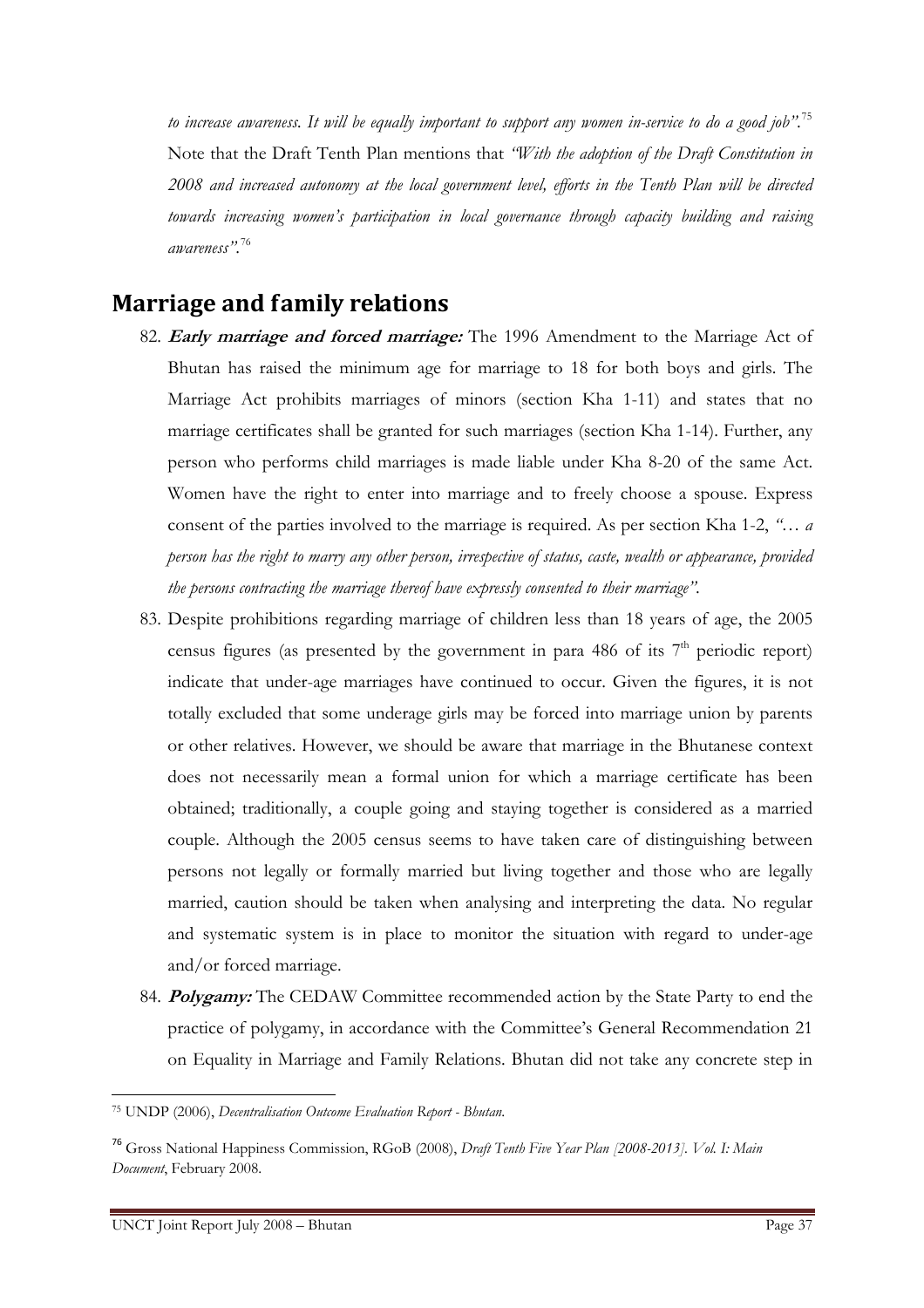this regard. However, as mentioned in the  $7<sup>th</sup>$  periodic report (para 78), the practices of polygamy and polyandry are not widespread in Bhutan and are fast declining.

## **Violence against women**

- 85. Data and information available on violence against women (VAW) have been presented in the  $7<sup>th</sup>$  periodic report<sup>[77](#page-37-0)</sup>. The efforts made by the NCWC (including those efforts in collaboration with the police, judiciary and health sector) and RENEW (local NGO) to raise awareness on and deal with VAW, and offer protection to victims of VAW are commendable. Below are some issues that will require further attention from the government and other relevant stakeholders.
- 86. **Domestic violence:** Although the Penal Code of Bhutan, 2004 covers common assault and battery offences and a number of gender-based violence offences (such as different categories of rape, and sexual harassment), it does not include specific domestic violence offences (except marital rape, which is a petty misdemeanour). The CEDAW Committee in its Concluding Comments requested the State Party to enact legislation on domestic violence as soon as possible. There is an urgent need to follow up on this recommendation. In addition, the lack of systematic data collection on domestic violence remains an issue. Finally, a concern may need to be raised in relation to the promotion of Alternative Dispute Resolution (ADR), particularly at this stage given the low literacy rate of women, especially in rural areas, and the limited awareness on legal rights and entitlements. It is hoped that with the promotion of ADR, the use of such processes like mediation will not be made permissible for family disputes in abusive contexts such as in situations where domestic violence is known to take place.
- 87. **Sexual harassment:** Information in this respect can be found above under the education and employment and work sections (para 38 and 44 of this report).
- 88. **Rape and sexual assault:** The Bhutan Penal Code of Bhutan, 2004 differentiates between rape offences on the basis of age of the victim, with the offence being considered less serious in adults compared to children aged between 12 to 18 years, and in children of this age category compared to children below 12 years of age. Moreover, the definition of rape is restrictive as it only refers to sexual intercourse and does not

<span id="page-37-0"></span><sup>77</sup> See RGoB (2007), *Seventh periodic report of Bhutan*: p.20, para 16 to 22, para 49, para 59, para 74, para 139 to 141, para 373 to 380, para 386 and 387, para 392, para 494, para 500, Annex 4A on the National Consultation on Women and Child Friendly Police Procedures, and, Annex 4B on the National Consultation on Women and Child Friendly Judicial Procedures.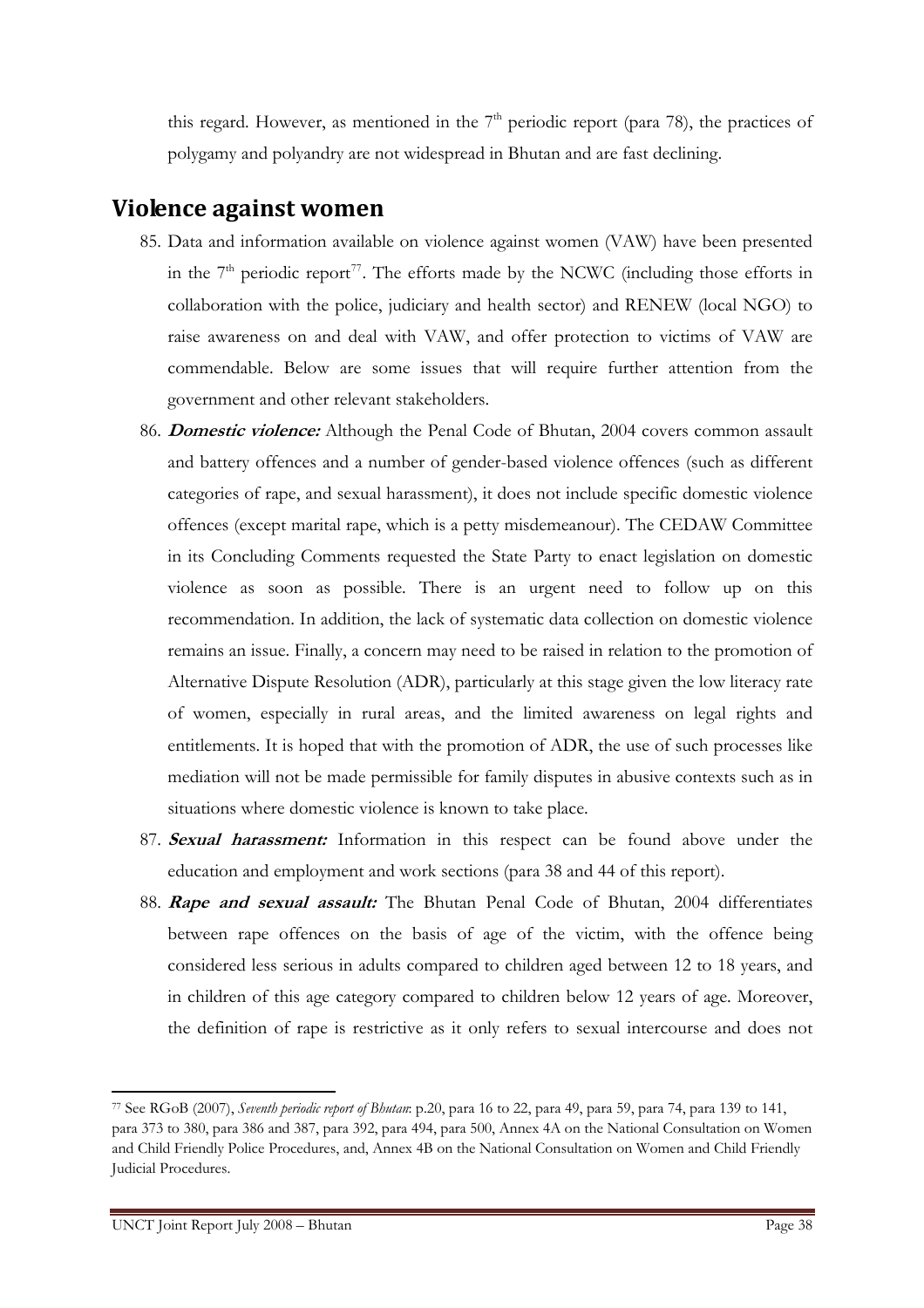explicitly include penetration of anus, vagina and mouth by any object. There is thus scope for revisiting the provisions covering sexual assault offences.

- 89. The Draft Tenth Plan document mentions that the *"... strategies to combat violence against women will include: strengthening the existing legal framework related to domestic violence and sexual harassment; promoting women and child-friendly police and court services; taking appropriate measures to prevent violence against women and care for victims; and raising awareness through community-based awareness programs, help-lines and mass-media campaigns"*. [78](#page-38-0) In the document presenting the programme profiles for the Tenth Plan, the only section under which some of these strategies appear is the one dealing with 'Strengthening the Advancement of Women and Children', for which the NCWC is mentioned as the executing and implementing agency.<sup>[79](#page-38-1)</sup> There is a need to recognise VAW as a cross-cutting issue that requires a multisectoral and multi-disciplinary approach, and at the same time as a major threat to public health.
- 90. Additional challenges in the area of VAW and required interventions that have been identified in the NPAG include: systematic collection and analysis of data on all forms of VAW disaggregated by sex and other relevant factors; continuous efforts in the establishment of women and child friendly procedures; enhance men's and boys' role in preventing VAW; take appropriate measures to prevent VAW and care for survivors of all forms of violence (including complaints and response mechanism within the police, women and child friendly health care facilities and services, legal aid, help lines, shelters, counselling services); and, transform traditional gender roles and stereotypes. It will also be essential to strengthen the capacity of duty bearers and rights holders (line ministries, police, judiciary, parliamentarians, local leaders, youth forums, women's groups, civil society (NGOs/media/networks), and private sector).
- 91. Note that several of these interventions have already been/are being undertaken. The NCWC conducted two National Consultations on Women and Child Friendly Procedures with the police (2005) and the judiciary (2006), and a Workshop on Violence against Women with the police, judiciary and health sector  $(2006)^{80}$  $(2006)^{80}$  $(2006)^{80}$ . Another

<span id="page-38-0"></span><sup>78</sup> Gross National Happiness Commission, RGoB (2008), *Draft Tenth Five Year Plan [2008-2013]. Vol. I: Main Document*, February 2008.

<span id="page-38-1"></span><sup>79</sup> Gross National Happiness Commission, RGoB (2008), *Draft Tenth Five Year Plan [2008-2013]. Vol. II: Programme Profiles*, February 2008.

<span id="page-38-2"></span><sup>&</sup>lt;sup>80</sup> This workshop was organised by the NCWC and RENEW with support from the UN Trust Fund to end VAW, UN Resident Coordinator, UNDP and UNFPA.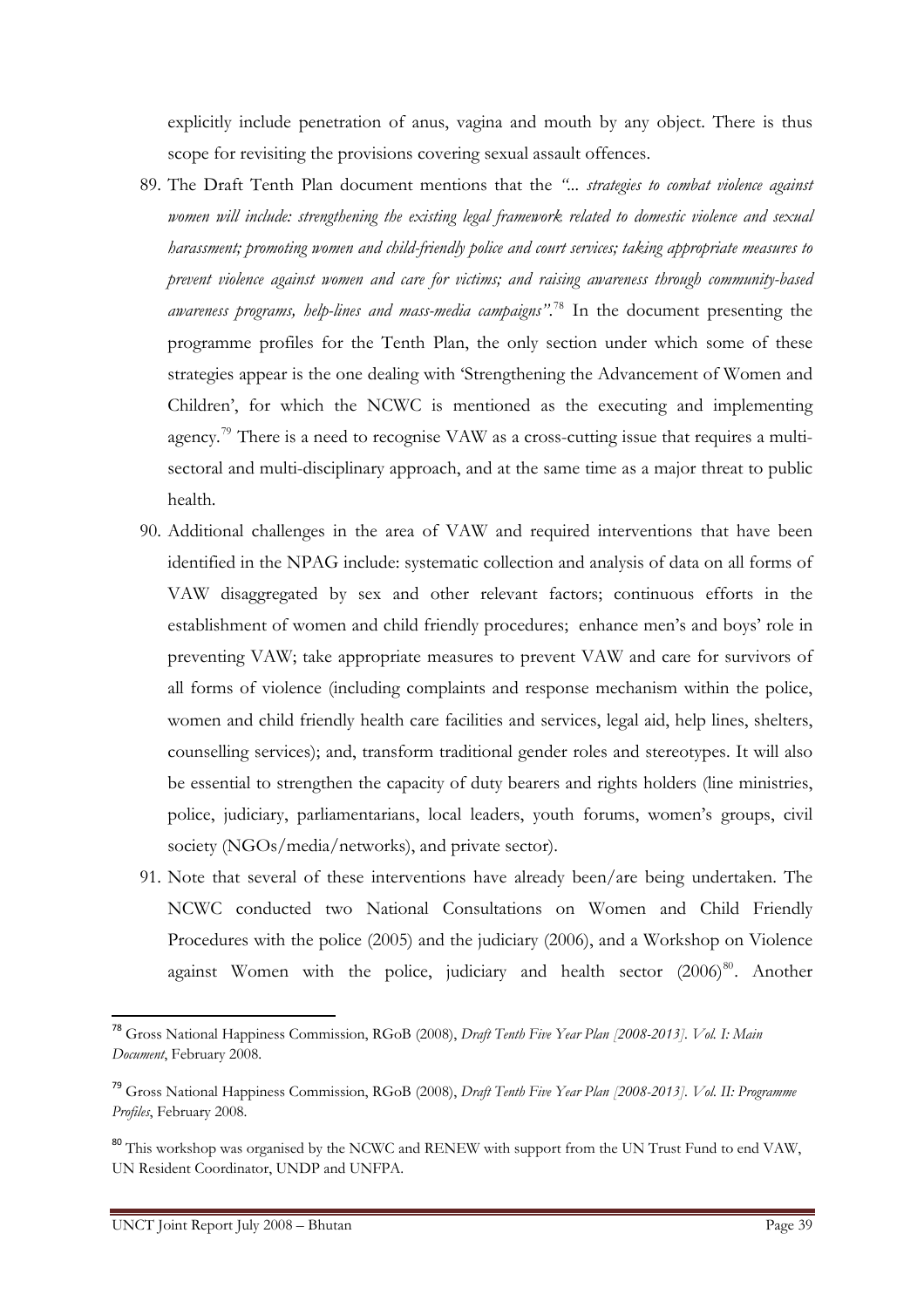consultation with the police is planned to take place this year, during which police officials from all district and sub-district police stations will be trained on CRC, CEDAW and Women and Child Friendly Police Procedures, which is expected to contribute to the development of standard operating procedures for women and children in conflict and in contact with the law. A Women and Child Protection Unit was established at the police station in Thimphu in April 2007; the unit has a detention room, a recreational room and has been provided with equipment and a counsellor by the NCWC. Moreover, the Royal Bhutan Police (RBP) has plans to establish Women and Child Friendly Desks in other major urban centres (Phuentsholing, Samdrup Jongkhar, Gelephu and Samtse). A Complaints and Response Mechanism was established on a pilot basis within the RBP in 2007, which will be officially launched this year and be strengthened with mobile police stations. RENEW opened an emergency shelter for victims of domestic violence and their children in 2007 in Thimphu as an interim measure until the establishment of a rehabilitation centre; RENEW also established a counselling unit that provides individual and family counselling services and a 24-hours service help line, and provides skills training to RENEW beneficiaries either directly or in collaboration with the Ministry of Labour and Human Resources. UNDP, UNICEF, UNIFEM through the UN Trust Fund to end VAW project with the NCWC, and, UNFPA have provided/provide support to these initiatives and will continue to provide support in the area of violence against women and children.<sup>[81](#page-39-0)</sup>

## **Concluding Comments of the CEDAW Committee**

- 92. Information regarding progress made and obstacles faced by the country in implementing the specific recommendations of the CEDAW Committee regarding the areas covered above has already been provided in this report where relevant. Therefore, the information provided below concerns only those specific recommendations of the CEDAW Committee that have not been addressed earlier in this report.
- 93. **Primacy of international Conventions ratified by Bhutan over domestic law in case of conflict:** Article 10, Section 25, of the Draft Constitution states that *"Except for existing International Conventions, Covenants, Treaties, Protocols and Agreements entered into by Bhutan, which shall continue in force subject to section 10 of Article 1, all International Conventions, Covenants, Treaties, Protocols and Agreements duly acceded to by the Government hereafter, shall be*

UNCT Joint Report July 2008 – Bhutan Page 40

<span id="page-39-0"></span><sup>&</sup>lt;sup>81</sup> For example, UNICEF will also assist the NCWC and RENEW in developing innovative mechanisms for care, empowerment and rehabilitation of child and women victims of violence and abuse through media related approaches and psycho-social therapy, and RENEW in developing case management guidelines and providing greater counselling services to the victims of abuse and violence.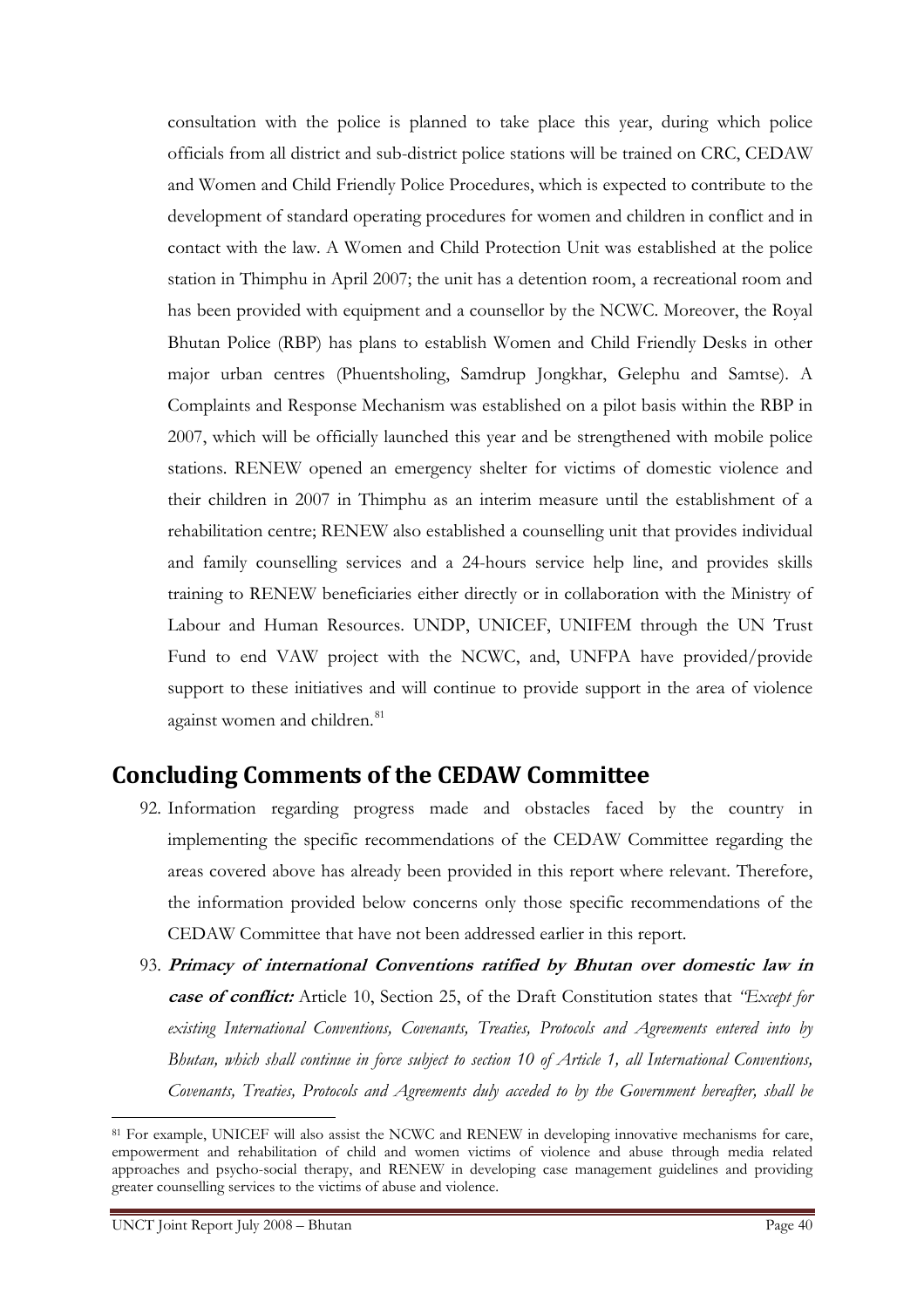*deemed to be the law of the Kingdom only upon ratification by Parliament unless it is inconsistent with this Constitution"*. As per Article 1, Section 10, of the Draft Constitution, *"All laws in force in the territory of Bhutan at the time of adopting this Constitution shall continue until altered, repealed or amended by Parliament. However, the provisions of any law, whether made before or after the coming into force of this Constitution, which are inconsistent with this Constitution, shall be null and void"*. This would mean that the treaties entered into by Bhutan before the adoption of the Constitution are considered laws that are in force in the territory of Bhutan, except for those provisions that are inconsistent with the Constitution.

- 94. **Awareness-raising and sensitization of judiciary and other law enforcement authorities about CEDAW:** Awareness-raising and sensitization of the judiciary and other law enforcement authorities about CEDAW have taken place as part of the National Consultation on Women and Child Friendly Police Procedures in 2005, the National Consultation on Women and Child Friendly Judicial Procedures in 2006, the Workshop on Violence against Women in December 2006, and through study tours and participation to international and regional workshops and conferences abroad. Sensitizing the police and judiciary on women and child friendly procedures and coordinating with the police in developing comprehensive women and children protection mechanisms in all districts are part of the strategies mentioned in the Draft Tenth Plan to strengthen the advancement of women and children.<sup>[82](#page-40-0)</sup>
- 95. **Wide dissemination of CEDAW and other international instruments:** Small booklets with the entire text of the CEDAW in English, Dzongkha and Lhotsampa have been printed and are regularly distributed by the NCWC during events and meetings. Moreover, a summary of the combined initial to sixth periodic CEDAW reports of Bhutan containing background information on CEDAW, information on the country's progress in implementing the provisions of the Convention and on remaining areas for consideration and further action was published and widely distributed. Information on CEDAW, the combined initial to sixth periodic CEDAW reports of Bhutan, the Concluding Comments of the CEDAW Committee, and the Beijing Platform for Action has also been presented as part of the various awareness-raising and training programmes on gender conducted by the NCWC. Moreover, these documents (except for the Committee's Concluding Comments as such) and relevant SAARC Conventions can also be downloaded from the NCWC website. As per the Draft Tenth Plan, sensitization and

<span id="page-40-0"></span><sup>82</sup> Gross National Happiness Commission, RGoB (2008), *Draft Tenth Five Year Plan [2008-2013]. Vol. II: Programme Profiles*, February 2008.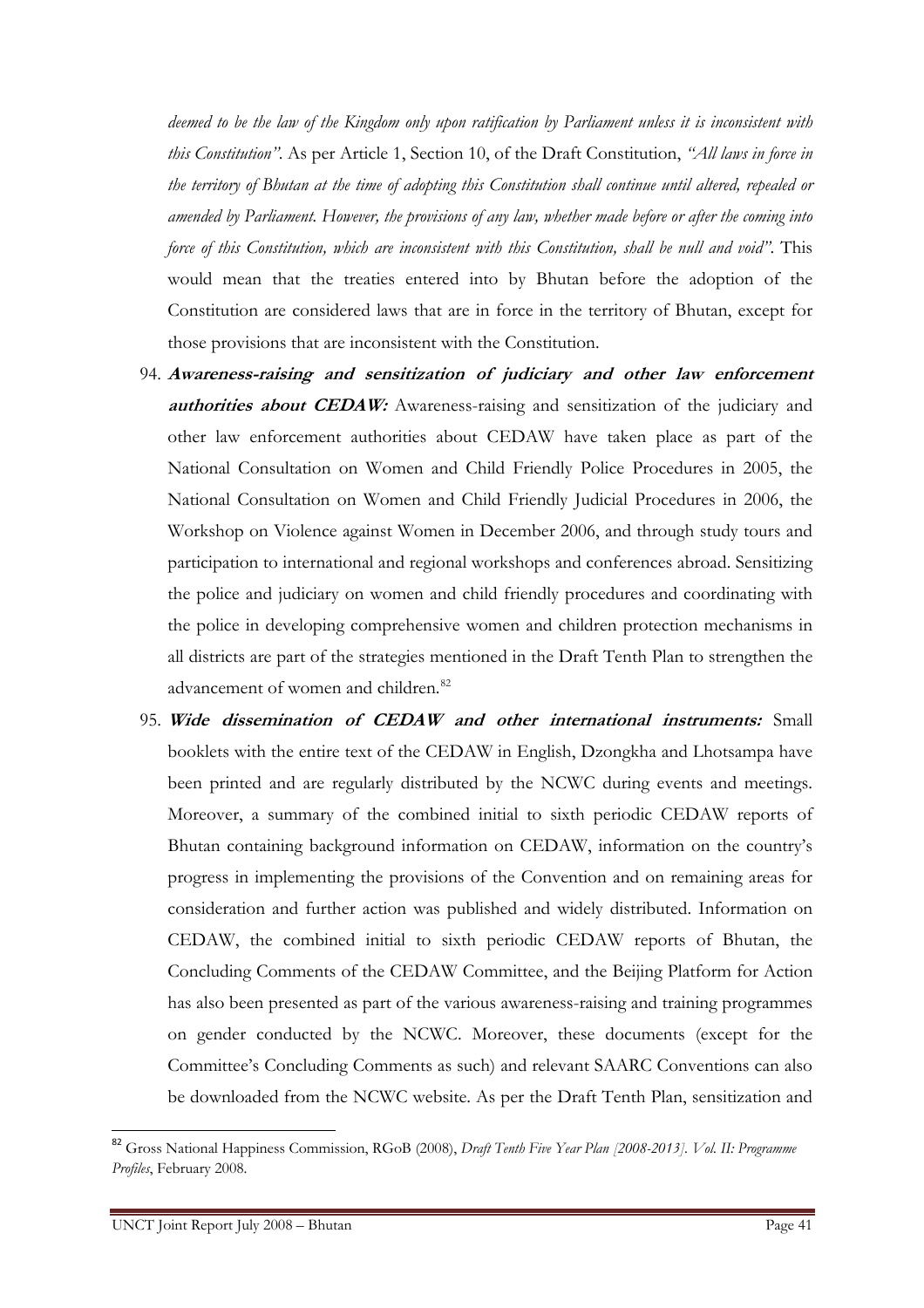awareness-raising on gender equality, gender issues and the government's international commitments, including CEDAW and CRC, will continue.<sup>[83](#page-41-0)</sup> More efforts could be done to widely disseminate other international instruments such as the Optional Protocol to the CEDAW, the General Recommendations of the CEDAW Committee, the Beijing Declaration and Platform for Action, the Declaration on the Elimination of VAW, etc., as well as relevant regional instruments.

- 96. **National Machinery for the Advancement of Women:** The NCWC was established in 2004 initially attached to the MoH till a separate Secretariat was established. The Secretary of MoH was appointed as the Chairperson of the NCWC. Para 53 and 56 of the 7<sup>th</sup> periodic report describe the mandates of the Commission. The NCWC is guided in its work by CEDAW and CRC as well as the SAARC Conventions related to women and children issues that were ratified by Bhutan. In keeping with its mandates, the NCWC has been very active in creating a supportive environment for the protection of women's and children's rights. This is especially true since the establishment of its Secretariat outside the MoH in 2005. The  $7<sup>th</sup>$  periodic report contains information regarding the numerous activities organised and conducted by the NCWC. The Commission's activities have resulted considerably in increasing gender awareness and in strengthening collaboration and networking with relevant gender stakeholders such as the national gender focal points and the Planning Commission - now Gross National Happiness Commission (especially when developing the NPAG) and NGOs. According to the Draft Tenth Plan, the NCWC will continue to coordinate with relevant sectors on gender mainstreaming.<sup>[84](#page-41-1)</sup>
- 97. Nevertheless, the need for a strong national women's machinery provided with adequate decision-making power (authority and status) and human and financial resources -as articulated in the CEDAW Committee's Concluding Comments- to be able to work effectively for the promotion of women's human rights at all levels is still valid. UNDP, UNICEF, and, UNIFEM through the Trust Fund to end VAW, currently provide support to the NCWC. Their experience with the Commission has shown that it is operating under tremendous human resource constraints (only few permanent government staffs) and with limited financial support from the government. Note that the resources allocations for the Tenth Plan by agency and sector indicate that the

<span id="page-41-0"></span><sup>83</sup> Ibid.

<span id="page-41-1"></span><sup>84</sup> Ibid.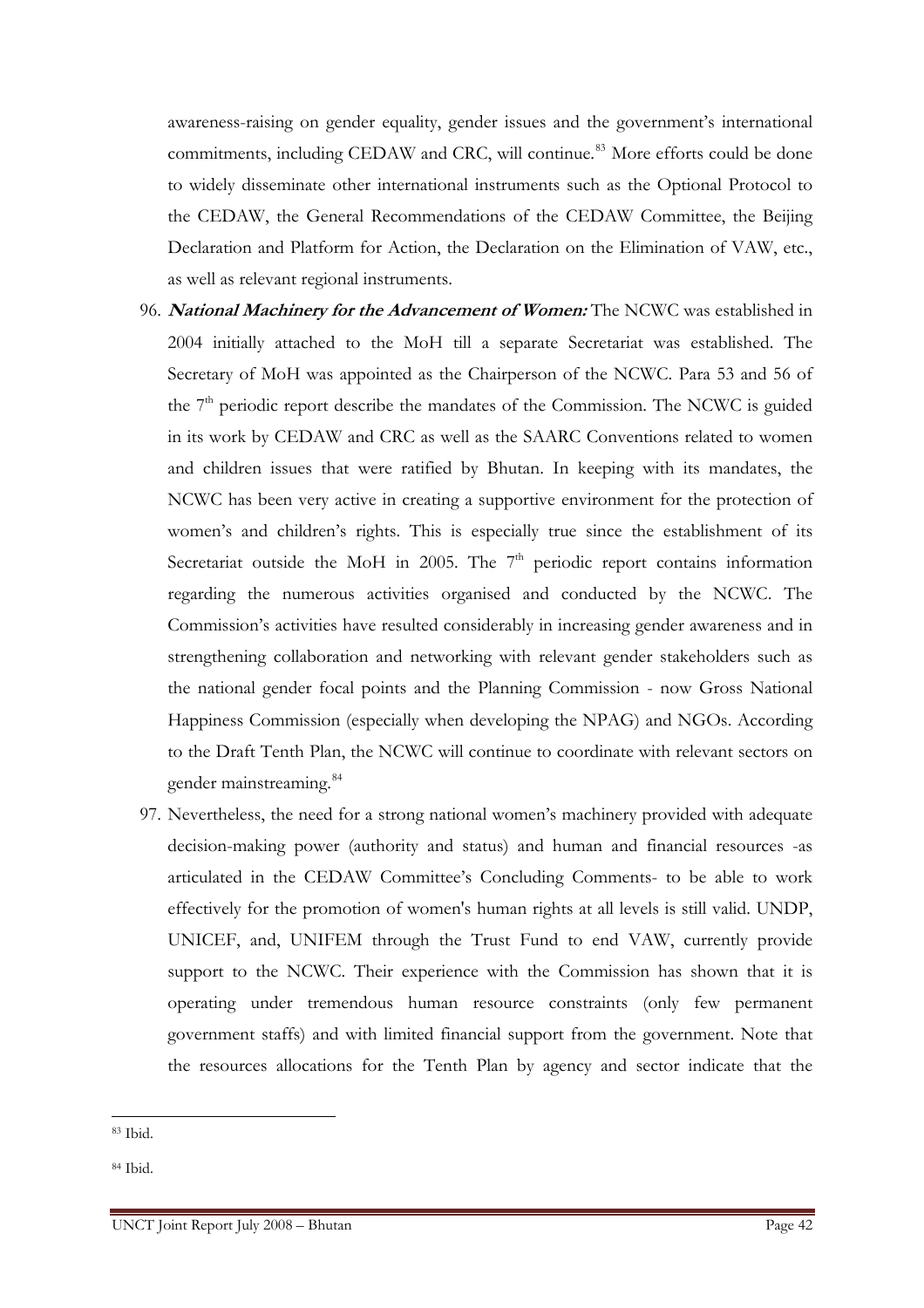NCWC will receive 0.05 percent of the total plan outlay.<sup>[85](#page-42-0)</sup> Moreover, confusion with regard to the NCWC's mandate still exists among the government and other agencies. The status of the Commission is not very clear. Despite the establishment of its secretariat outside the MoH, the NCWC is still considered to be under the MoH for matters related to finance, staffing, vehicle use, etc. Currently, it seems the NCWC tends to be performing the roles and responsibilities of a women's ministry or department rather than those of an independent commission. Although discussion has taken place on 'de-linking' the Commission from the RGoB, it is yet to become fully autonomous and it is not clear whether it would then function as an agency taking care of the needs and concerns of women and children or as a watchdog to the government. The UN system in Bhutan would like to recommend the NCWC to take up the role of watchdog and the RGoB to seriously consider the need for a separate implementing department or agency to look after women's and children's issues.

- 98. **Gender mainstreaming:** The development of the NPAG -that was supported by UNDP- constitutes an important step to strengthen gender mainstreaming efforts in the country. The NPAG is a result of a series of consultations and brainstorming sessions with national gender focal points and key stakeholders. It covers seven critical areas for action: good governance; economic development with a focus on employment; education and training; health, including HIV and AIDS; ageing, mental health and disabilities; VAW; and, prejudices and stereotypes. As can be seen from the information provided earlier in this report, it identifies specific interventions -together with responsible agencies and partners for implementation- aimed at addressing many of the challenges existing/remaining in these seven areas of concern. The NPAG, which time frame coincides with the end of the Tenth Pan, is expected to serve as a reference from which government and autonomous agencies, NGOs and individuals can strategise for mainstreaming gender into policies, plans and programmes. Note that UNDP is having a two years project (2007-2009) with the NCWC aimed at supporting implementation of key interventions identified in the NPAG under three of the seven critical areas for action, namely good governance, VAW, and prejudices and stereotypes.
- 99. As per the Draft Tenth Plan, *"As such, there remains a need to strengthen and develop appropriate policies and strategies that take into consideration the different needs, roles and capabilities of women on the basis of the principles of gender mainstreaming. It is for this reason that under the Tenth Plan, each*

<span id="page-42-0"></span><sup>85</sup> Gross National Happiness Commission, RGoB (2008), *Draft Tenth Five Year Plan [2008-2013]. Vol. I: Main Document*, February 2008.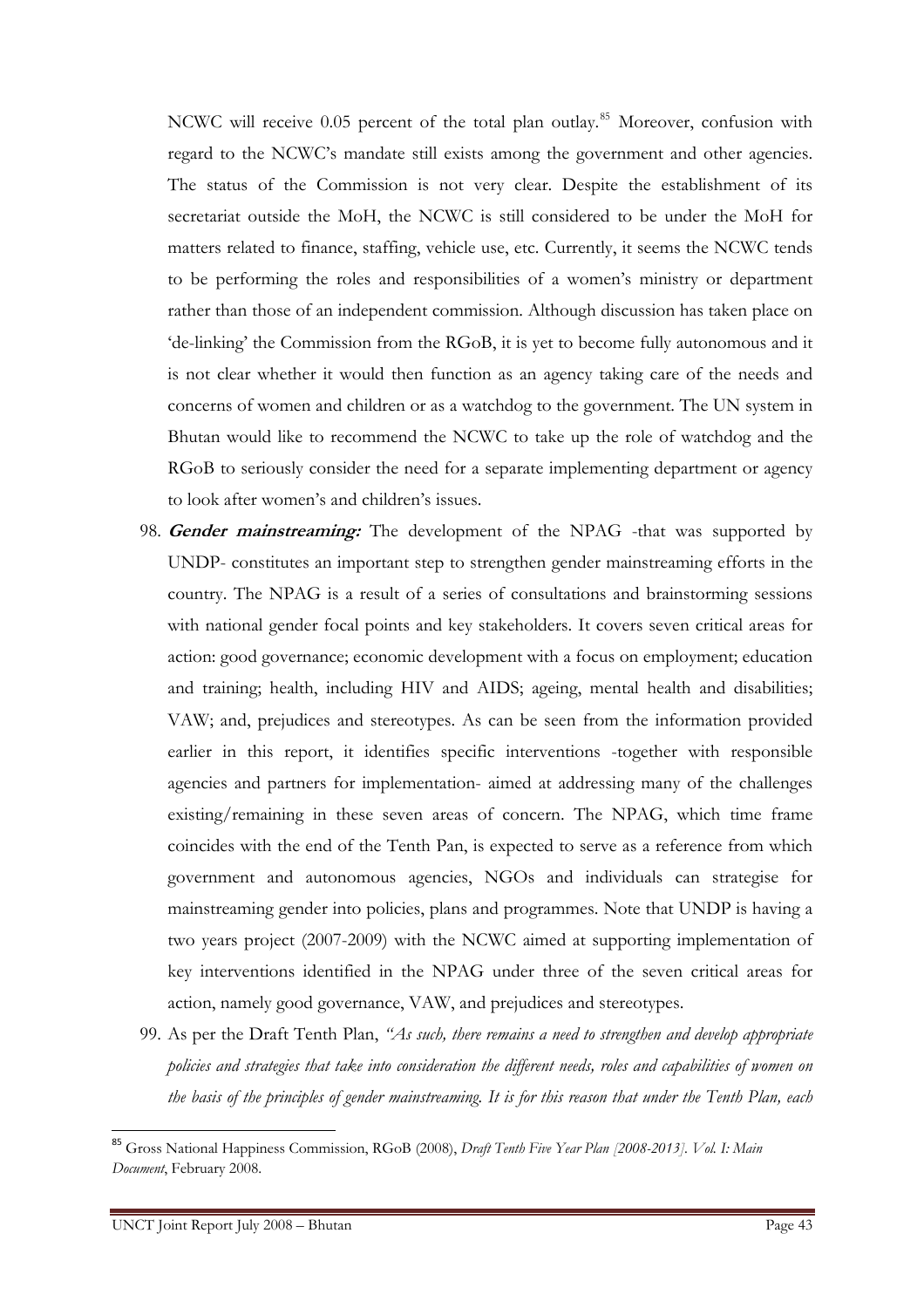*sector is required to effectively mainstream gender issues into their policies and programmes. Sectors are also required to maintain gender disaggregated data to help identify and monitor potential gender gaps. Mainstreaming gender meaningfully across all development issues within the Tenth Plan will be extremely important if the country is to fully realize the goal of a truly egalitarian and equitable society portrayed in Bhutan's Vision 2020.*<sup>[86](#page-43-0)</sup> There is thus growing evidence of the intention to integrate gender perspectives into policies and programmes.

- 100. As mentioned in the  $7<sup>th</sup>$  periodic report, the NCWC has been conducting various awareness-raising and training activities on gender issues, gender analysis and gender mainstreaming, particularly for the national gender focal points but also for other relevant stakeholders. Nevertheless, capacity to effectively mainstream gender remains limited. There is a need for regular capacity development in gender analysis and mainstreaming, especially among policy-makers, planning and statistical officers, and national gender focal points. Moreover, it is important that the role and responsibilities of the national gender focal points be formally recognised as part of their job description and be taken into account during the job evaluation process. Given the on-going decentralisation process, capacity-building in gender analysis and gender mainstreaming will also be needed at local levels.
- 101. While the NPAG has been taken into account to some extent when drafting the Tenth Plan (especially in its section on 'women in development' in which critical issues in the seven areas have been highlighted), there is still plenty of scope to integrate the NPAG within the Tenth Plan and sectoral policies, plans and programmes (especially in terms of strategies and targets). It is important to ensure adequate budgetary allocations for the implementation of the NPAG and that interventions are implemented at the earliest.
- 102. **Compilation and analysis of sex-disaggregated data:** Although the availability of disaggregated data improved a lot during the recent years<sup>[87](#page-43-1)</sup>, the capacity to analyse such data is still weak, and reflection on and effective use of such data for policy-

<span id="page-43-0"></span><sup>86</sup> Ibid.

<span id="page-43-1"></span><sup>87</sup> Note that this is partly due to the support from the UN agencies. For example: UNFPA has provided support to the RGoB to undertake the Population and Housing Census 2005, which provides sex-disaggregated data. Support for the conduct and analysis of the BLSS 2007 and PAR 2007, which provide sex-disaggregated data, was provided by the UN system. UNICEF is currently supporting the National Statistics Bureau in undertaking a socio-economic data analysis using the 2005 census with sex-disaggregated data (the report will be available very soon). Moreover, UNICEF is supporting implementation of a MDG- and national plan-based monitoring system

<sup>(</sup>DevInfo/BhutanInfo) and the conduct of a child well-being study with disaggregated data wherever possible.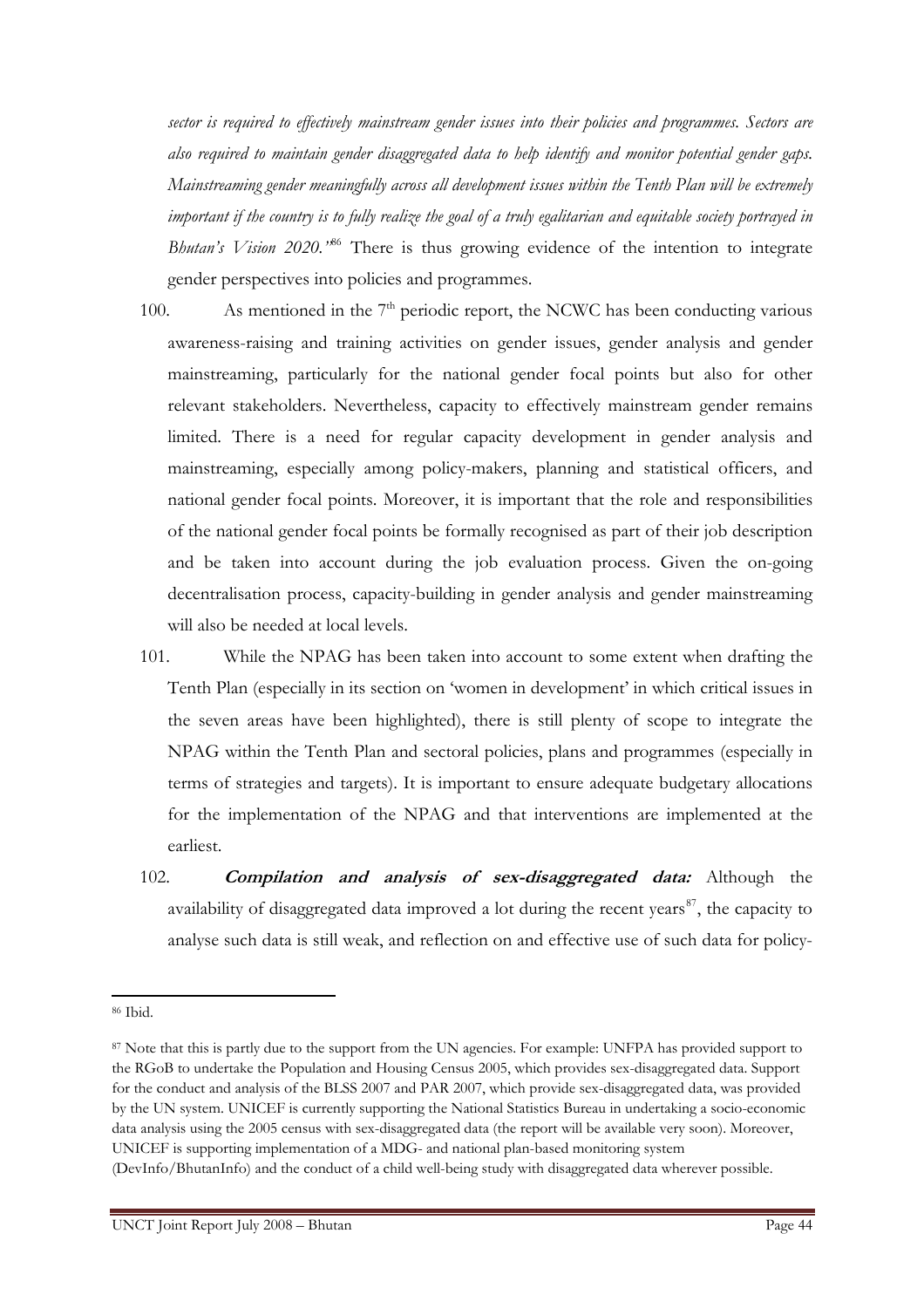making and planning purposes are often missing. Here too, continuous efforts to build capacity at national and local levels in this area will be required.

- 103. **Gender stereotypes:** The 7<sup>th</sup> periodic report already includes some information on societal perceptions and existing stereotypes. As mentioned above (para 98), prejudices and stereotypes constitute one of the areas covered by the NPAG, which identifies specific interventions to challenge cultural prejudices and stereotyped views under this particular area and other areas as well such as education and good governance. One of these interventions is to conduct a study to analyse various socio-cultural beliefs and perceptions and their impact on gender roles and relations. As mentioned earlier (para 21), this study is expected to be conducted this year. Encouraging the media to portray a positive image of women is another intervention to be implemented under the NPAG.
- 104. **Ratification of Optional Protocol to CEDAW:** Bhutan has not yet ratified the Optional Protocol to the Convention.

# **Information regarding programmes and activities to advance gender equality currently being undertaken by UN agencies in Bhutan**

- 105. Information regarding activities to advance gender equality that have been/are currently being undertaken by UN agencies in Bhutan has already been provided earlier in this report wherever relevant. Therefore, this section will focus on programmes and activities to advance gender equality that will be undertaken by the UN system in Bhutan within the next five years, based on the UN Development Assistance Framework (UNDAF) and Common Country Programme Action Plan 2008-2012<sup>[88](#page-44-0)</sup>.
- 106. The UNDAF identified the following five areas of national priority to be supported by the UN system in Bhutan: (1) To halve poverty by 2013; (2) To improve the accessibility, quality and sustainability of the health care delivery system; (3) To improve the quality, relevance and coverage of education; (4) To foster good governance as a core value for development; and, (5) To enhance environmental sustainability and disaster management. Gender was considered to be one of the cross-cutting issues for UN assistance under the UNDAF and has therefore been mainstreamed to the extent

<span id="page-44-0"></span> 88 RGoB and UN in Bhutan (2007), *United Nations Development Assistance Framework for the Kingdom of Bhutan 2008- 2012*, UN House, Thimphu, June 2007. RGoB and UN in Bhutan (2007), *Common Country Programme Action Plan (cCPAP) 2008-2012. Common Country Programme Action Plan Between The Royal Government of Bhutan and the United Nations System in Bhutan*, UN House, Thimphu, December 2007.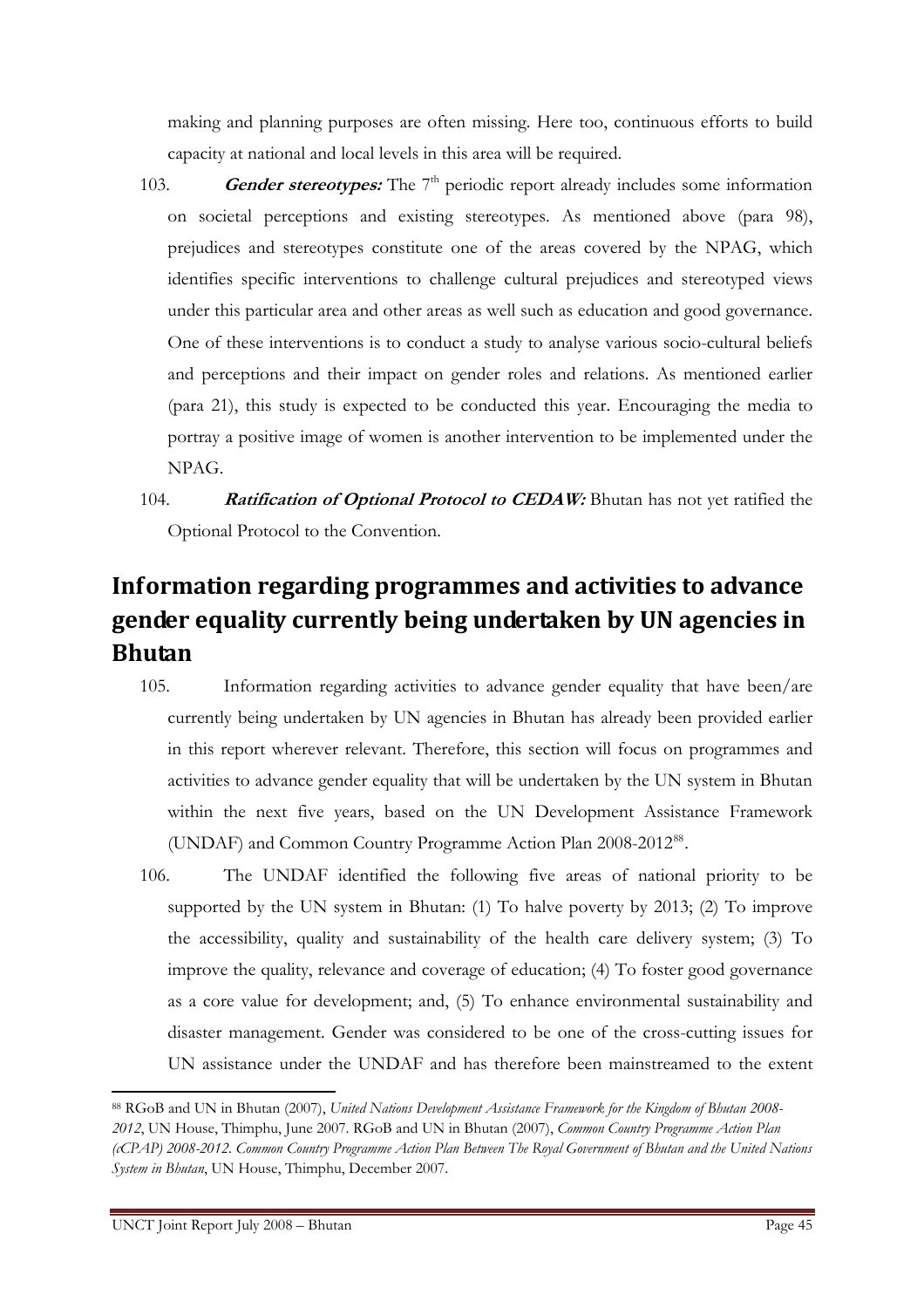possible within the five areas of planned support. An overview of the key outcomes and strategies that are relevant to/specifically aimed at advancing gender equality under the different programme components is given below.

107. **UNDAF Outcome 1: By 2012, opportunities for generation of income and employment increased in targeted poor areas (MDGs 1 and 8)** To improve rural livelihoods, the UN will provide support to improve access to social and economic services as well as access to information and markets. UNDP will support the establishment of community information centres in selected communities and ensure that the needs of women and youth be given particular consideration in the efforts to improve access to information and extension services and to create employment opportunities. The UN will work closely with the government, civil society organisations (CSOs) and the private sector to help improve the overall policy environment to promote private sector development. UNDP, together with other UN agencies such as UNESCO, will support the government in formulating a private sector development framework that is comprehensive, pro-poor, gender sensitive and youth-oriented, and culture- and heritage-based, particularly focused on the development of micro, small and medium rural enterprises. Income generation and employment opportunities will be supported through promotion of community-based micro, small and medium enterprises (MSMEs), with particular emphasis on women and youth. Pilot projects in selected rural areas will be used to develop innovative means to promote MSMEs for women and youth employment. UNDP, IFAD, and UNV will continue to provide a comprehensive package of MSME development services, including access to microfinance, information, market linkages and business development services. The ExCom agencies (i.e. UNDP, UNICEF, UNFPA, and WFP), UNIFEM and UNESCAP will strengthen support toward capacity development of the National Statistics Bureau and other relevant agencies for disaggregated data collection, analysis and use, ensuring that government and UN development efforts are evidence-based and targeted.

108. **UNDAF Outcome 2: By 2012, increased access and utilization of quality health services, with emphasis on reproductive health, maternal and child health and nutrition, HIV/AIDS, tuberculosis, malaria and other non-communicable diseases (MDGs 4, 5, and 6)**

The UN system will support capacity building of the RGoB to formulate and implement evidence based policies and strategies to create an enabling environment for reproductive health, maternal and child health, STIs, HIV/AIDS, tuberculosis and malaria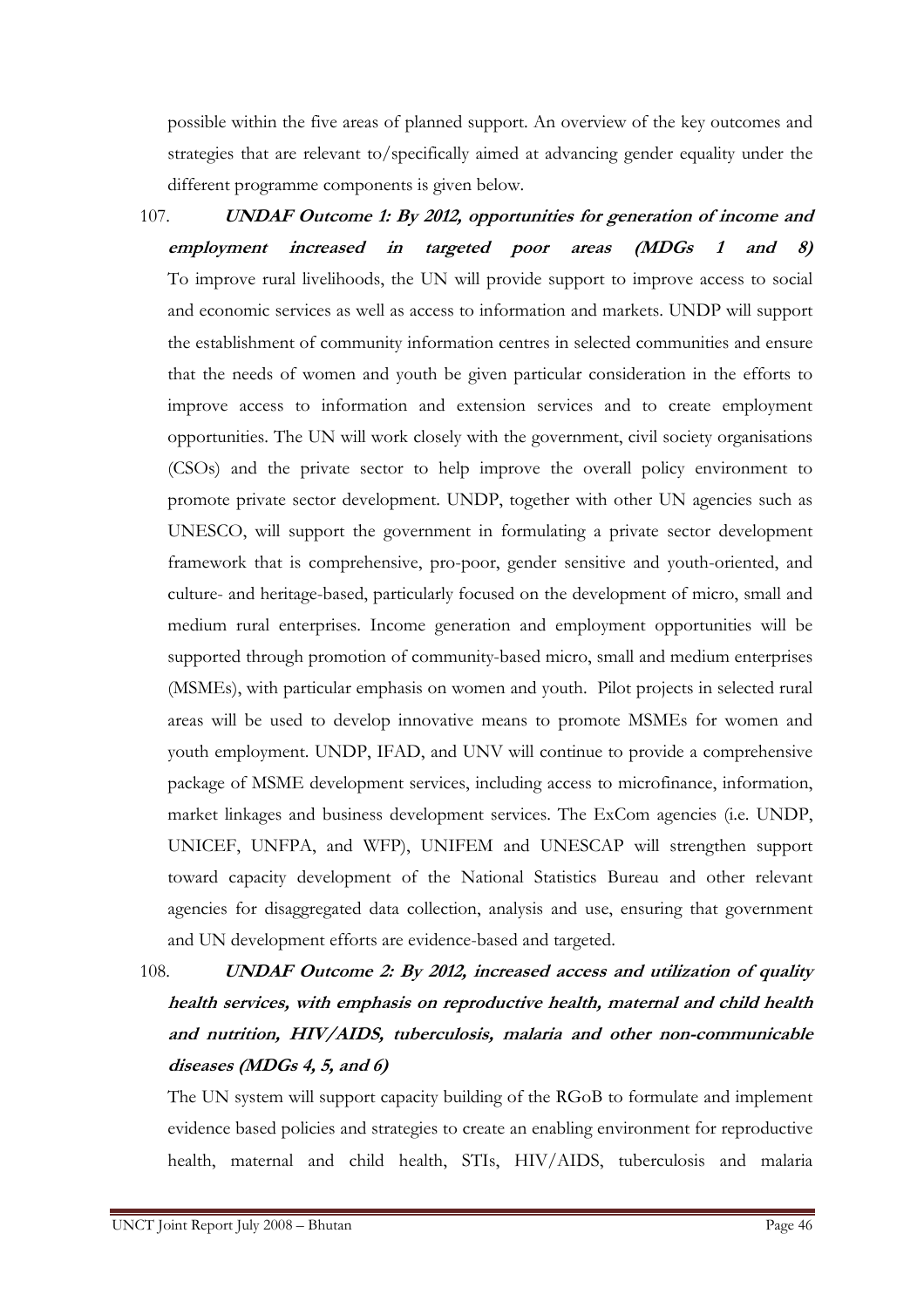programmes. UNFPA will assist the MoH and other partners in revising reproductive health policies and strategies and implementing interventions on improving safe motherhood and reproductive health services. UNAIDS will facilitate the operationalization of the NSP on HIV/AIDS. UNICEF and UNFPA will strengthen health information system to provide data requirements for result oriented programme and policy formulation and also support capacity development to conduct joint Demographic Health Survey and Multi Indicators Cluster Survey. UNICEF and UNFPA will strengthen quality services and expand EmOC and essential newborn care through training of health personnel and upgrading of existing health centres, supplying of medical equipment, improvement in infrastructure. UNFPA will collaborate with the MoH in achieving its goals of universal access to reproductive health and HIV/AIDS prevention services through provision of comprehensive sexual and reproductive health package including maternal health, family planning and advocacy. UNFPA will also work towards addressing gender equity by collaborating with relevant institutions through appropriate interventions. UNICEF and UNFPA will provide technical assistance to the MoE to develop life skills-based education addressing HIV prevention, adolescent reproductive health, and drug and substance abuse among young people. UNICEF will enable health facilities to provide prevention of mother- to-child transmission and paediatric ART services at national and sub-national level. UNFPA, UNICEF and WHO will support the empowerment of village health workers, religious bodies and community leaders, to increase demand for use of health and nutrition services, particularly within the maternal and newborn care package. UNICEF and UNFPA will continue to strengthen advocacy on behavioural change communication with policy makers, village health workers and religious and community institutions, in partnership with front-line service providers.

## 109. **UNDAF Outcome 3: By 2012, access to quality education for all, with gender equality and special focus on the hard-to-reach population, improved (MDGs 2 and 3)**

The child friendly school concept will be implemented with assistance from UNICEF to strengthen the quality of education. UNICEF and WFP will support the government in enhancing school enrolment, particularly for girls, through improved facilities, school feeding and targeted advocacy: WFP will support the government in its policy of improving access to education by providing nutritious meals for primary and secondary school students, particularly those from rural families who are vulnerable to food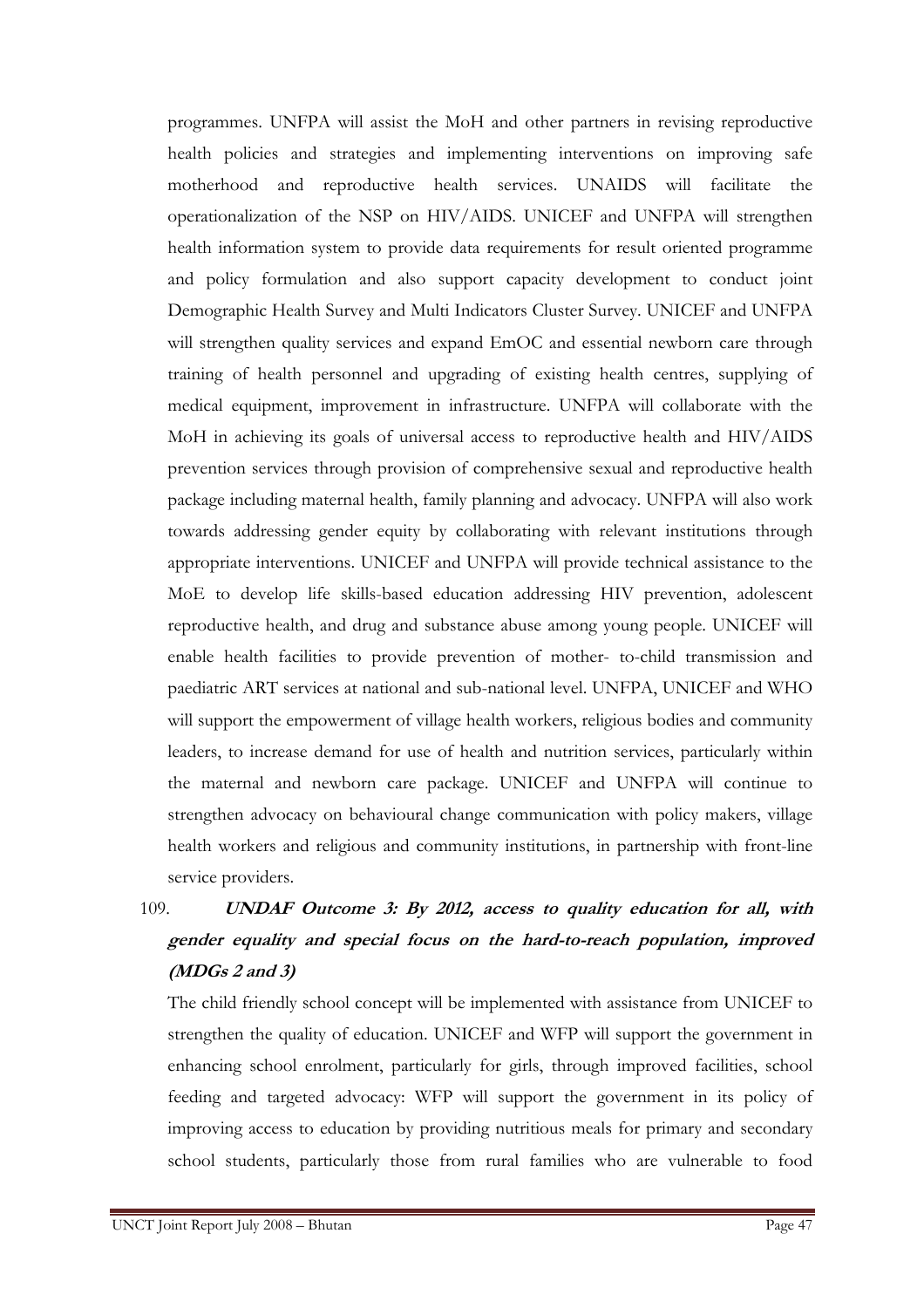insecurity; UNICEF will assist the government in promoting the importance of education in rural/remote communities; in areas with low primary net enrolment, communications strategies will be developed and implemented to increase enrolment, while support also will focus on increasing retention and completion rates; support will also be provided to innovative strategies to increase the enrolment in underserved areas; WFP will place special emphasis on increasing girls' enrolment, especially at the secondary level, by increasing the availability of safe boarding facilities equipped with matron quarters and trained matrons, while UNICEF will provide training to matrons on health, hygiene and protection issues; UNICEF and WFP will also assist the MoE in improving sanitation and hygiene practices at selected schools through the upgrading of water and sanitation facilities and advocacy on good hygiene practices. UNICEF, UNFPA and UNESCO will strengthen the capacity of government counterparts to revise the curriculum to incorporate values education/life skills at basic education level. UNICEF will support provision of life skills education to young people enrolled in NFE centres as well as through partnership with CSOs.

110. **UNDAF Outcome 4: By 2012, institutional capacity and people's participation strengthened to ensure good governance (MDGs 1, 3, and 8)** UNDP, UNESCO and UNV will promote e-governance at both national and local levels to narrow the urban-rural and female-male digital divide. The UN system will help strengthen national capacity and systems to formulate, review and implement national legislation in line with ratified international conventions: the UN, including UNDP, UNICEF and UNIFEM, will develop national capacity in international treaty reporting obligations, including CRC and CEDAW reporting; capacity also will be developed among relevant institutions to share information with partners and the public on ratified international conventions; the government will be supported to formulate a coordinated and comprehensive national framework, structures and service systems to protect women and children from abuse and violence, and to develop national capacity in this regard; the capacity of the judiciary and law enforcement and other relevant agencies will be developed to uphold the rule of law, implement juvenile justice and practice womenand child-friendly procedures; national capacity also will be developed to draft, review and implement national policies and legislation. UNDP will support on-going capacity development of the new democratic governance system, including that of the NC, the Parliament, the Prime Minister's office, the ECB and the judiciary, to ensure genderinclusive democratic governance and rule of law. The UN will support the government in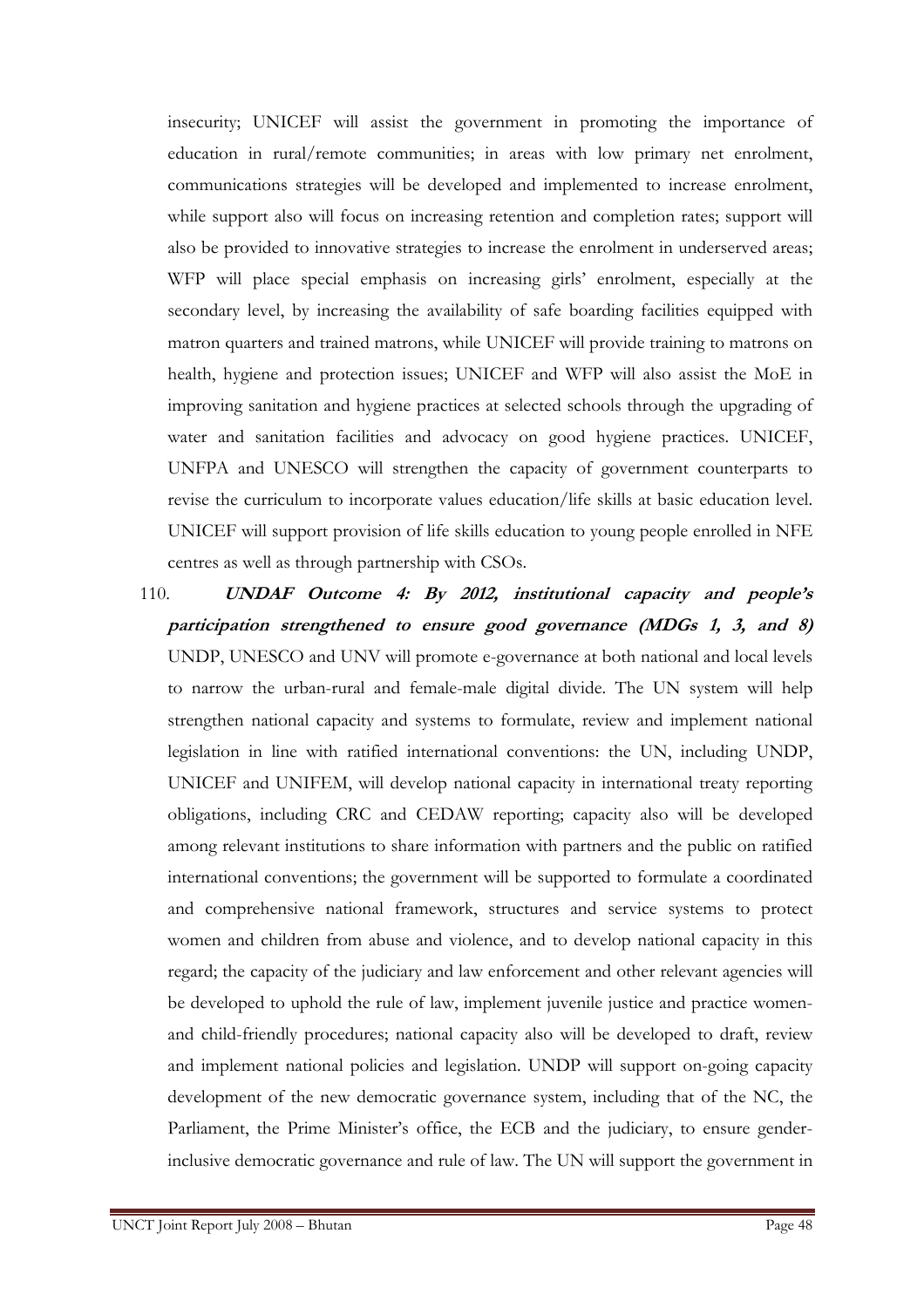integrating the NPAG into the formulation of the Tenth Five-Year Plan. In partnership with the NCWC and relevant agencies, UNDP, UNICEF, UNFPA and UNV will provide support to local governments and CSOs in developing the capacity and empowering women in districts and communities to effectively participate in making decisions on development activities.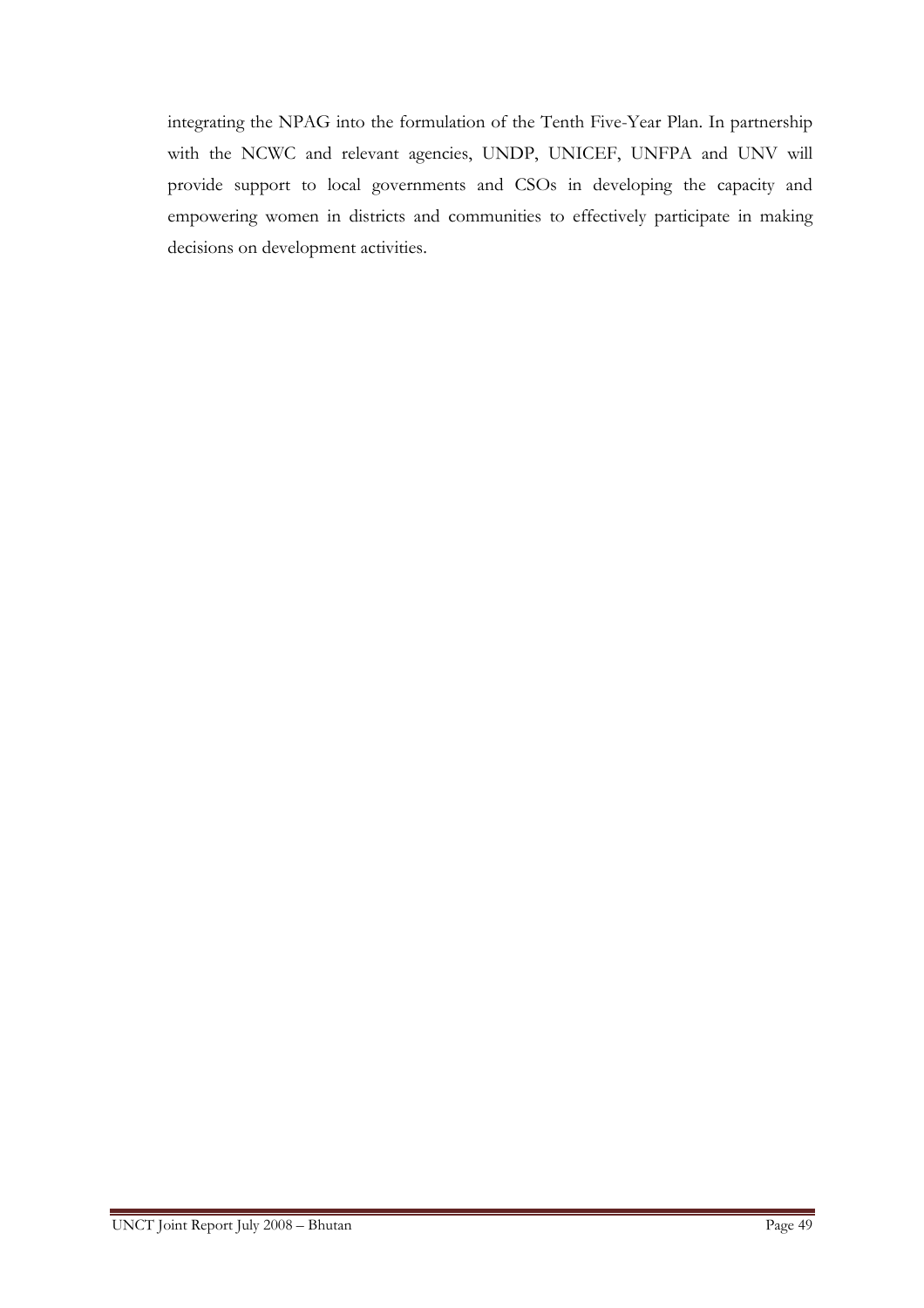## **Annex 1: Tables and figures**

### **Public and political life**

<span id="page-49-0"></span>

|                     |                    | $\sim$<br><b>MPs</b> |       |           |  |  |  |  |
|---------------------|--------------------|----------------------|-------|-----------|--|--|--|--|
|                     | Number of<br>women | Number of men        | Total | women MPs |  |  |  |  |
| National Council    |                    |                      |       |           |  |  |  |  |
| - Elected members   | 4                  | 16                   | 20    | 20%       |  |  |  |  |
| - Appointed members | 2                  | 3                    | 5     | 40%       |  |  |  |  |
| National Assembly   | $\overline{4}$     | 43                   | 47    | $8.5\%$   |  |  |  |  |
| Parliament          | 10                 | 62                   | 72    | 13.9%     |  |  |  |  |

#### **Table 1: Number and percentage of women members of Parliament, 2008**

#### **Education**

#### <span id="page-49-1"></span>**Table 2: Net Enrolment Rates by level of education, sex and area, 2007**

| Level of                |              | <b>Urban</b>   |                             |              | <b>Rural</b>   |                             |              | <b>Bhutan</b>  |                             |
|-------------------------|--------------|----------------|-----------------------------|--------------|----------------|-----------------------------|--------------|----------------|-----------------------------|
| Education               | <b>Males</b> | <b>Females</b> | <b>Both</b><br><b>Sexes</b> | <b>Males</b> | <b>Females</b> | <b>Both</b><br><b>Sexes</b> | <b>Males</b> | <b>Females</b> | <b>Both</b><br><b>Sexes</b> |
| Primary                 | 92.4         | 89.6           | 91.0                        | 79.7         | 78.2           | 79.0                        | 83.0         | 81.2           | 82.1                        |
| Lower Secondary         | 43.6         | 45.1           | 44.4                        | 15.9         | 15.1           | 15.5                        | 22.5         | 23.4           | 23.0                        |
| Middle Secondary        | 37.6         | 38.7           | 38.2                        | 12.2         | 12.3           | 12.2                        | 18.0         | 20.0           | 19.1                        |
| <b>Higher Secondary</b> | 29.6         | 23.0           | 25.6                        | 5.1          | 4.7            | 4.9                         | 10.7         | 10.3           | 10.5                        |
| <b>Bhutan</b>           | 68.7         | 62.0           | 65.1                        | 47.7         | 46.2           | 46.9                        | 52.9         | 50.6           | 51.7                        |

Note: Net enrolment rate is the proportion of children in the specified level of education by the total number of children between the ages specified for particular level of education.

Source: National Statistics Bureau, RGoB (2007), *Bhutan Living Standard Survey 2007 Report*.

#### **Table 3: Indicative Net Primary Enrolment and Gender Parity Index per district, 2007**

<span id="page-49-2"></span>

|               | <b>NER</b>  |       |                 |            |  |  |  |  |
|---------------|-------------|-------|-----------------|------------|--|--|--|--|
|               | <b>Boys</b> | Girls | <b>Both Sex</b> | <b>GPI</b> |  |  |  |  |
| <b>Bhutan</b> | 83.9%       | 83.5% | 83.7%           | 99.5%      |  |  |  |  |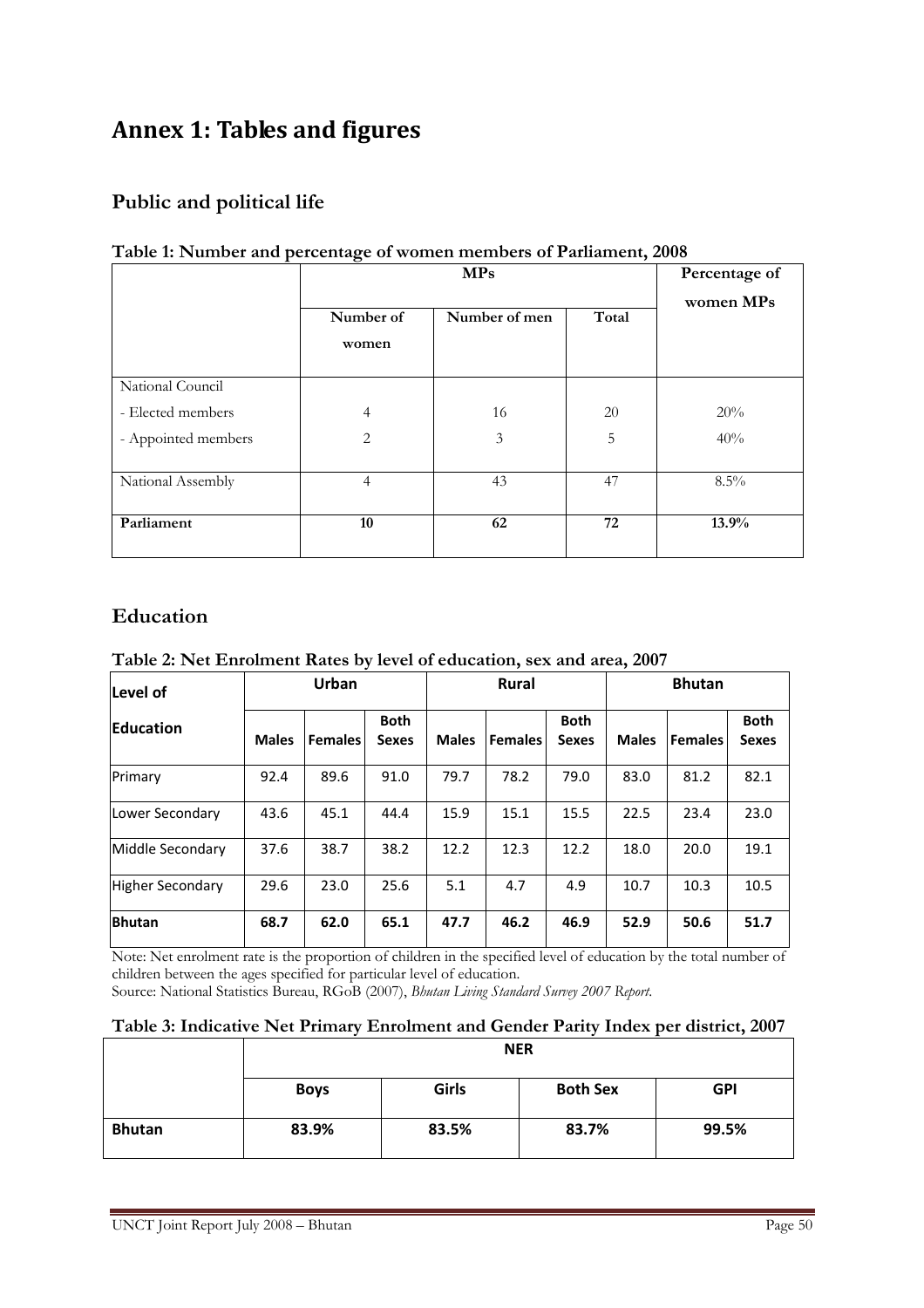|                 | <b>NER</b>  |              |                 |            |  |  |  |  |
|-----------------|-------------|--------------|-----------------|------------|--|--|--|--|
|                 | <b>Boys</b> | <b>Girls</b> | <b>Both Sex</b> | <b>GPI</b> |  |  |  |  |
| Bumthang        | 95.3%       | 98.0%        | 96.7%           | 102.8%     |  |  |  |  |
| Chukha          | 78.7%       | 79.9%        | 79.3%           | 101.5%     |  |  |  |  |
| Dagana          | 86.2%       | 88.0%        | 87.1%           | 102.1%     |  |  |  |  |
| Gasa            | 71.2%       | 50.6%        | 60.8%           | 71.1%      |  |  |  |  |
| Haa             | 88.0%       | 87.8%        | 87.9%           | 99.7%      |  |  |  |  |
| Lhuentse        | 83.3%       | 81.6%        | 82.5%           | 98.0%      |  |  |  |  |
| Mongar          | 83.8%       | 83.0%        | 83.4%           | 99.0%      |  |  |  |  |
| Paro            | 87.7%       | 86.6%        | 87.1%           | 98.8%      |  |  |  |  |
| Pemagatshel     | 94.2%       | 94.8%        | 94.5%           | 100.6%     |  |  |  |  |
| Punakha         | 84.7%       | 94.8%        | 89.6%           | 111.9%     |  |  |  |  |
| Samdrupjongkhar | 84.8%       | 77.9%        | 81.3%           | 91.8%      |  |  |  |  |
| Samtse          | 71.6%       | 71.9%        | 71.7%           | 100.4%     |  |  |  |  |
| Sarpang         | 72.6%       | 73.6%        | 73.1%           | 101.3%     |  |  |  |  |
| Thimphu         | 91.2%       | 92.8%        | 92.0%           | 101.7%     |  |  |  |  |
| Trashigang      | 87.0%       | 80.5%        | 83.8%           | 92.5%      |  |  |  |  |
| Trashiyangtse   | 91.4%       | 88.7%        | 90.1%           | 97.0%      |  |  |  |  |
| Trongsa         | 92.8%       | 96.4%        | 94.6%           | 103.8%     |  |  |  |  |
| <b>Tsirang</b>  | 72.5%       | 71.8%        | 72.2%           | 99.0%      |  |  |  |  |
| Wangdue         | 87.1%       | 87.2%        | 87.2%           | 100.1%     |  |  |  |  |
| Zhemgang        | 90.9%       | 90.6%        | 90.7%           | 99.7%      |  |  |  |  |

Source: Ministry of Education, RGoB (2007), *General Statistics, 2007*.

#### <span id="page-50-0"></span>**Table 4: Distribution of children between 6 to 16 years of age not attending school by reason, area and sex (percent), 2007**

| <b>Reasons</b> for not |     | Urban               |     |      | Rural               |     |      | <b>Bhutan</b> |       |  |
|------------------------|-----|---------------------|-----|------|---------------------|-----|------|---------------|-------|--|
| attending              |     | Males Females Total |     |      | Males Females Total |     |      | Males Females | Total |  |
| Not interested         | 4.3 | 4.6                 | 4.5 | 11.3 | 8.2                 | 9.5 | 10.7 | 7.6           |       |  |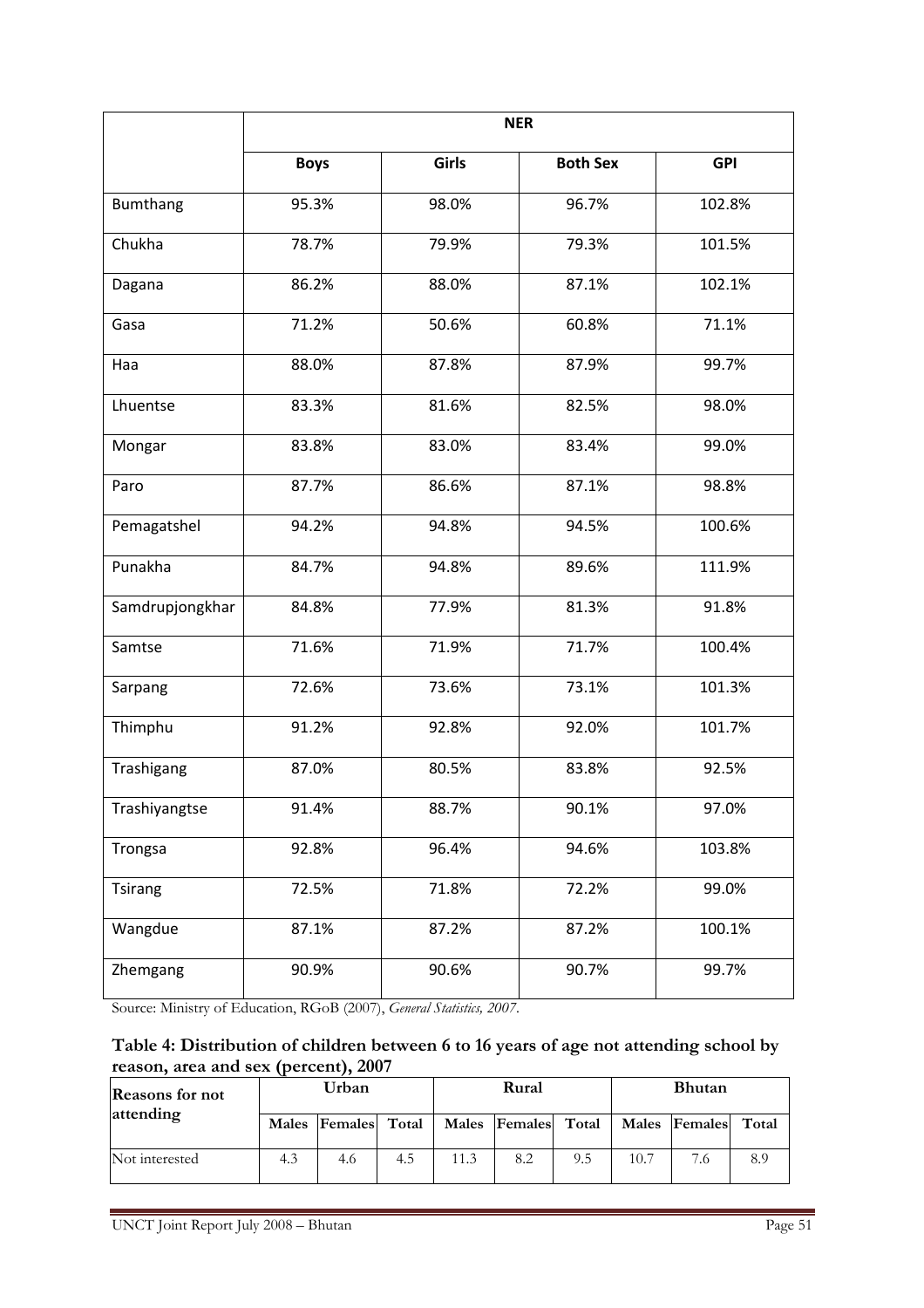| <b>Reasons</b> for not | Urban                    |                          |                          | Rural |         |       | <b>Bhutan</b> |         |       |
|------------------------|--------------------------|--------------------------|--------------------------|-------|---------|-------|---------------|---------|-------|
| attending              | <b>Males</b>             | Females                  | Total                    | Males | Females | Total | Males         | Females | Total |
| Cannot afford          | 4.3                      | 22.9                     | 17.6                     | 13.1  | 16.8    | 15.2  | 12.3          | 17.8    | 15.5  |
| Needs to work          | 13.1                     | 14.8                     | 14.3                     | 13.7  | 14.3    | 14.1  | 13.7          | 14.4    | 14.1  |
| Did not qualify        | 22.9                     | 6.2                      | 11.0                     | 8.8   | 7.4     | 8.0   | 10.1          | 7.2     | 8.4   |
| School is too far      | 1.4                      | 2.3                      | 2.0                      | 8.5   | 8.8     | 8.7   | 7.8           | 7.8     | 7.8   |
| Illness                | 5.8                      | 5.0                      | 5.2                      | 3.1   | 4.1     | 3.7   | 3.4           | 4.2     | 3.9   |
| Poor teaching          | $\overline{\phantom{a}}$ | $\overline{\phantom{a}}$ | $\overline{\phantom{a}}$ | 0.2   | 0.1     | 0.1   | 0.1           | 0.1     | 0.1   |
| Too young/old          | 15.9                     | 9.8                      | 11.5                     | 20.5  | 17.9    | 19.0  | 20.1          | 16.6    | 18.0  |
| Problems in home       | 11.2                     | 19.2                     | 16.9                     | 6.3   | 9.6     | 8.2   | 6.7           | 11.1    | 9.3   |
| Pregnancy              | 0.0                      | 0.6                      | 0.4                      | 0.7   | 0.7     | 0.7   | 0.6           | 0.7     | 0.7   |
| Caring sick relative   | $\overline{\phantom{a}}$ | $\overline{\phantom{a}}$ | $\bar{a}$                | 0.3   | 0.1     | 0.2   | 0.3           | 0.1     | 0.2   |
| Others                 | 21.1                     | 14.7                     | 16.5                     | 13.5  | 11.9    | 12.6  | 14.2          | 12.3    | 13.1  |
| Total                  | 100.0                    | 100.0                    | 100.0                    | 100.0 | 100.0   | 100.0 | 100.0         | 100.0   | 100.0 |

Note: "-" indicates a sample estimate less than 100 households.

<span id="page-51-0"></span>

| radic $\sigma$ . Reasons for not attending sensor by poverty status and area (percent), 2007<br><b>Reason for</b> |                          | <b>Urban</b>             |                |                          | <b>Rural</b> |              | <b>Bhutan</b>            |      |              |  |
|-------------------------------------------------------------------------------------------------------------------|--------------------------|--------------------------|----------------|--------------------------|--------------|--------------|--------------------------|------|--------------|--|
| <b>Not</b>                                                                                                        | Poor                     | Non-                     | <b>Total</b>   | Poor                     | Non-         | <b>Total</b> | Poor                     | Non- | <b>Total</b> |  |
| <b>Attending</b>                                                                                                  |                          | poor                     |                |                          | poor         |              |                          | poor |              |  |
| <b>School</b>                                                                                                     |                          |                          |                |                          |              |              |                          |      |              |  |
| Not interested                                                                                                    | $\overline{\phantom{a}}$ | 4.7                      | 4.5            | 9.2                      | 9.8          | 9.5          | 9.1                      | 8.7  | 8.9          |  |
| Cannot afford                                                                                                     |                          | 18.2                     | 17.6           | 17.6                     | 12.9         | 15.3         | 17.5                     | 14.1 | 15.6         |  |
| Needs to work                                                                                                     | 12.3                     | 14.4                     | 14.3           | 12.5                     | 15.7         | 14.1         | 12.5                     | 15.4 | 14.1         |  |
| Did not qualify                                                                                                   | 36.9                     | 10.1                     | 11.0           | 6.4                      | 9.7          | 8.0          | 6.7                      | 9.8  | 8.4          |  |
| School is too far                                                                                                 |                          | 2.1                      | 2.0            | 10.2                     | 7.1          | 8.7          | 10.1                     | 6.0  | 7.8          |  |
| <b>Illness</b>                                                                                                    |                          | 5.4                      | 5.2            | 2.7                      | 4.7          | 3.7          | 2.6                      | 4.9  | 3.9          |  |
| Poor teaching                                                                                                     | $\overline{\phantom{a}}$ | $\qquad \qquad -$        | $\blacksquare$ | 0.1                      | 0.1          | 0.1          | 0.1                      | 0.1  | 0.1          |  |
| Too young/old                                                                                                     | 13.4                     | 11.5                     | 11.5           | 19.4                     | 18.5         | 19.0         | 19.4                     | 17.0 | 18.0         |  |
| Problems in<br>home                                                                                               | 37.4                     | 16.2                     | 16.9           | 9.2                      | 7.2          | 8.2          | 9.5                      | 9.2  | 9.3          |  |
| Caring sick<br>relative                                                                                           |                          | 0.4                      | 0.4            | 0.4                      | 1.1          | 0.7          | 0.4                      | 0.9  | 0.7          |  |
| Pregnancy                                                                                                         | $\qquad \qquad -$        | $\overline{\phantom{0}}$ | $\blacksquare$ | $\overline{\phantom{a}}$ | 0.4          | 0.2          | $\overline{\phantom{a}}$ | 0.3  | 0.2          |  |

|  | Table 5: Reasons for not attending school by poverty status and area (percent), 2007 |  |  |  |
|--|--------------------------------------------------------------------------------------|--|--|--|
|--|--------------------------------------------------------------------------------------|--|--|--|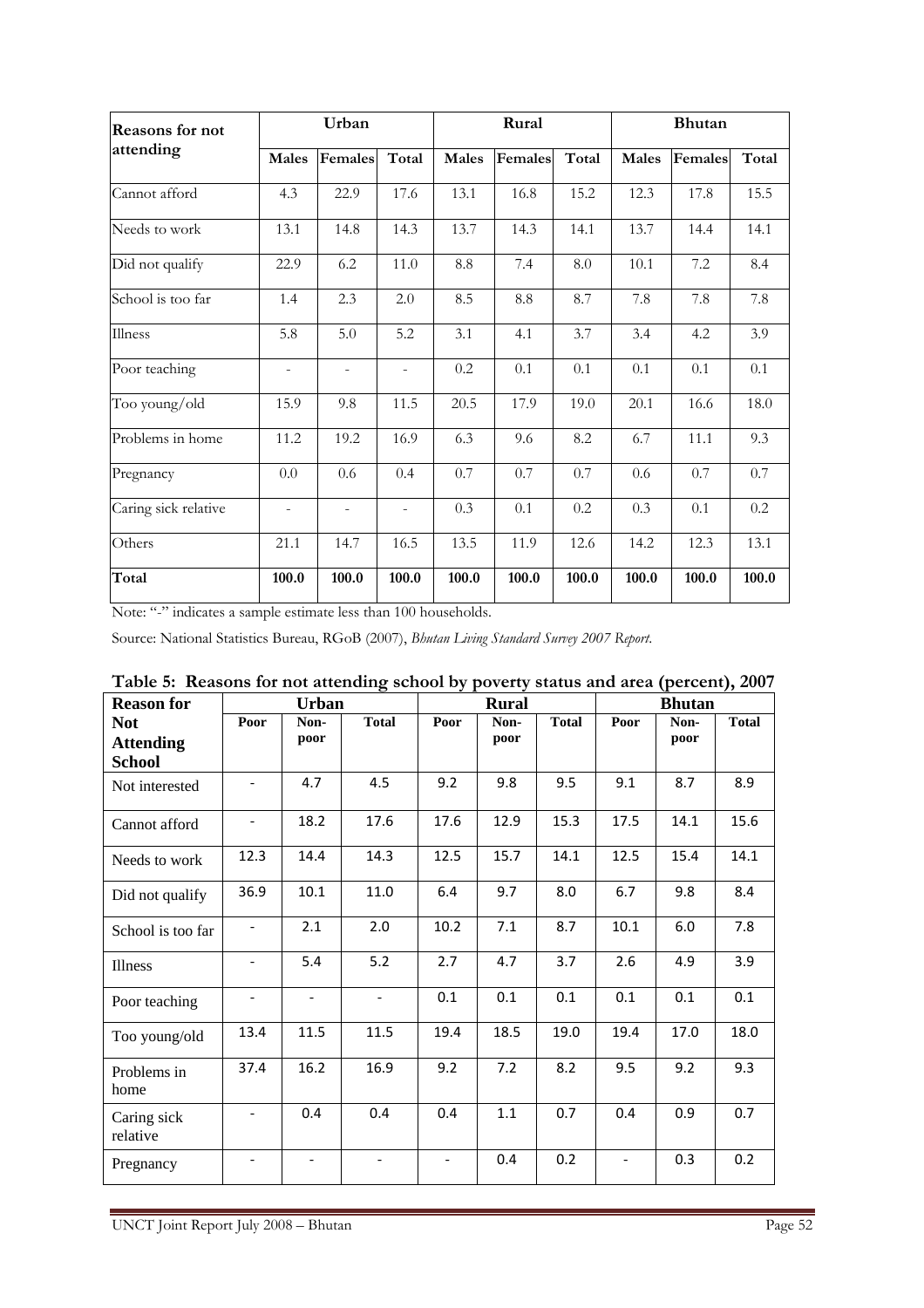| <b>Reason for</b>                               |                          | Urban        |              |      | <b>Rural</b> |              |      | <b>Bhutan</b> |       |
|-------------------------------------------------|--------------------------|--------------|--------------|------|--------------|--------------|------|---------------|-------|
| <b>Not</b><br><b>Attending</b><br><b>School</b> | Poor                     | Non-<br>poor | <b>Total</b> | Poor | Non-<br>poor | <b>Total</b> | Poor | Non-<br>poor  | Total |
| Other                                           | $\overline{\phantom{a}}$ | 17.1         | 16.5         | 12.4 | 12.8         | 12.6         | 12.3 | 13.8          | 13.1  |

Source: National Statistics Bureau, RGoB (2007), *Poverty Analysis Report 2007*.

<span id="page-52-0"></span>

| Table 6: Average per capita education expenses (Nu.) by households with currently |  |
|-----------------------------------------------------------------------------------|--|
| school going children by area and sex, 2007                                       |  |

|                                      | Urban        |                | <b>Rural</b>                |              |                | <b>Bhutan</b>               |              |                |                             |
|--------------------------------------|--------------|----------------|-----------------------------|--------------|----------------|-----------------------------|--------------|----------------|-----------------------------|
| <b>Item</b>                          | <b>Males</b> | <b>Females</b> | <b>Both</b><br><b>Sexes</b> | <b>Males</b> | <b>Females</b> | <b>Both</b><br><b>Sexes</b> | <b>Males</b> | <b>Females</b> | <b>Both</b><br><b>Sexes</b> |
| Token fee/School<br>development fund | 1,400        | 1,200          | 1,300                       | 300          | 300            | 300                         | 600          | 600            | 600                         |
| <b>Boarding fees</b>                 | 200          | 200            | 200                         | 100          | 100            | 100                         | 200          | 100            | 100                         |
| Books, supplies                      | 500          | 600            | 500                         | 200          | 200            | 200                         | 300          | 300            | 300                         |
| <b>Private tutoring</b>              | 100          | 100            | 100                         |              |                |                             |              |                |                             |
| Public transport<br>from/to school   | 100          | 100            | 100                         | 100          | 100            | 100                         | 100          | 100            | 100                         |
| Other educ. exp<br>(uniform, etc.)   | 1,200        | 1,100          | 1,200                       | 1,200        | 1,100          | 1,200                       | 1,200        | 1,100          | 1,200                       |
| <b>Total</b>                         | 3,500        | 3,300          | 3,400                       | 2,000        | 1,800          | 1,900                       | 2,400        | 2,300          | 2,400                       |

Note: Figures rounded off to nearest hundreds; totals may not add up due to rounding.

|  |  | Table 7: Literacy rate of the population 6 years and above by area, sex and age, 2007 |
|--|--|---------------------------------------------------------------------------------------|
|  |  |                                                                                       |

<span id="page-52-1"></span>

|                  |             | Urban  |                             |      | <b>Rural</b> |                             |      | <b>Bhutan</b> |                             |
|------------------|-------------|--------|-----------------------------|------|--------------|-----------------------------|------|---------------|-----------------------------|
| <b>Age Group</b> | <b>Male</b> | Female | <b>Both</b><br><b>Sexes</b> | Male | Female       | <b>Both</b><br><b>Sexes</b> | Male | Female        | <b>Both</b><br><b>Sexes</b> |
| $6 - 9$          | 77.1        | 76.8   | 77.0                        | 57.5 | 54.0         | 55.8                        | 62.7 | 59.9          | 61.3                        |
| $10 - 14$        | 97.7        | 89.6   | 93.4                        | 88.1 | 83.0         | 85.5                        | 90.5 | 84.8          | 87.6                        |
| $15 - 19$        | 96.5        | 86.5   | 90.5                        | 84.6 | 74.8         | 79.6                        | 87.3 | 78.2          | 82.5                        |
| $ 20 - 24 $      | 86.5        | 76.2   | 80.5                        | 73.6 | 55.0         | 63.8                        | 77.4 | 62.2          | 69.1                        |
| $25 - 29$        | 87.2        | 63.4   | 74.8                        | 64.3 | 38.3         | 50.2                        | 73.0 | 47.4          | 59.3                        |
| $30 - 34$        | 81.9        | 50.3   | 66.4                        | 56.9 | 23.7         | 38.6                        | 66.0 | 32.0          | 47.9                        |
| $35 - 39$        | 80.4        | 40.7   | 62.4                        | 49.0 | 15.1         | 31.1                        | 60.4 | 22.7          | 41.4                        |
| $40 - 44$        | 77.6        | 39.7   | 60.3                        | 42.7 | 9.9          | 24.9                        | 52.6 | 16.5          | 33.8                        |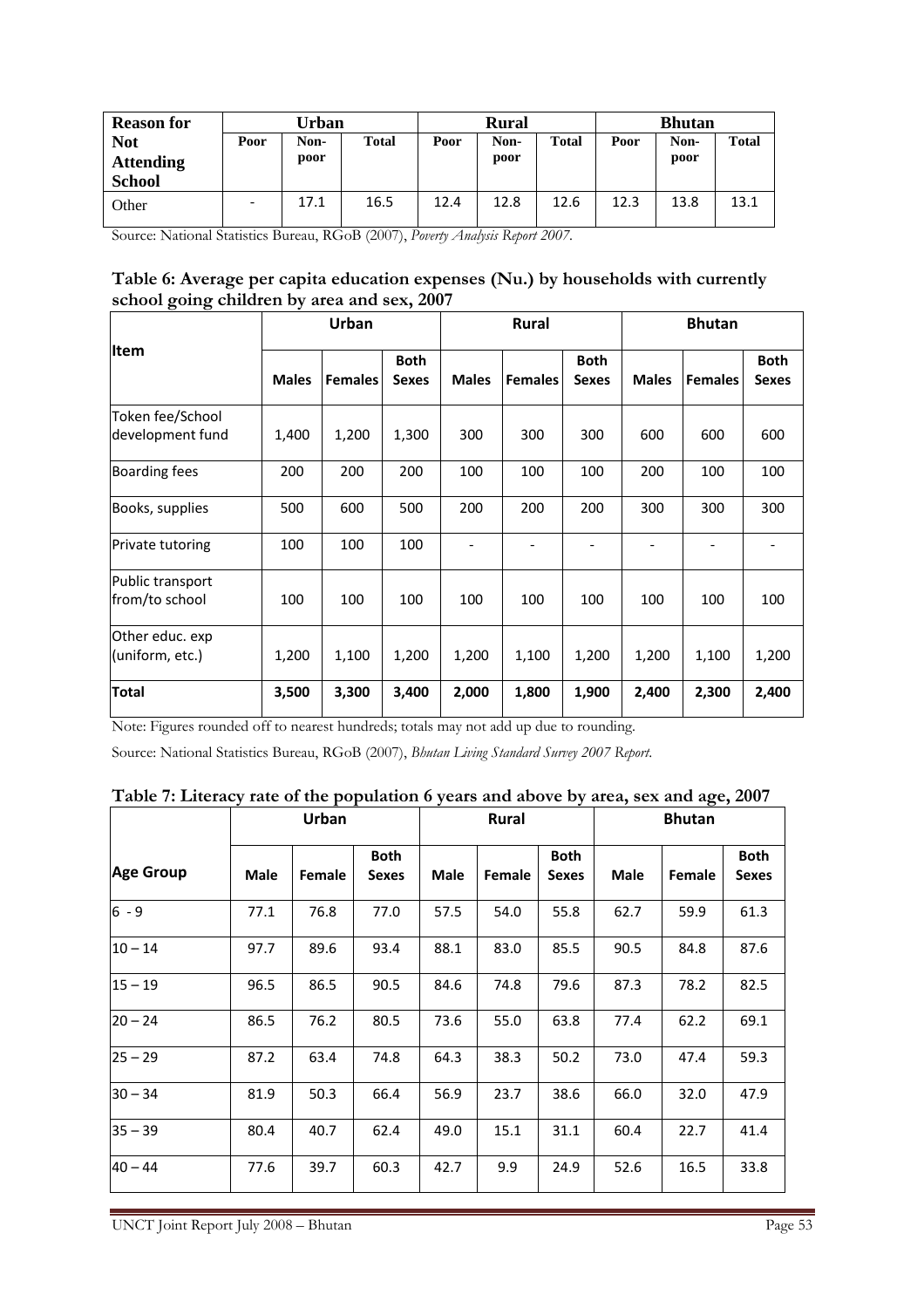| $45 - 49$         | 74.9  | 30.5  | 56.4  | 42.6  | 5.8   | 22.9  | 50.5  | 10.0  | 29.8  |
|-------------------|-------|-------|-------|-------|-------|-------|-------|-------|-------|
| $50 - 54$         | 78.2  | 19.8  | 54.1  | 39.4  | 5.1   | 22.0  | 47.3  | 7.3   | 27.7  |
| $155 +$           | 57.3  | 9.5   | 34.6  | 27.9  | 2.6   | 15.8  | 31.0  | 3.3   | 17.8  |
| <b>All Ages</b>   | 84.0  | 64.9  | 74.2  | 59.3  | 39.2  | 49.0  | 65.7  | 45.9  | 55.5  |
| (Standard Errors) | (0.8) | (0.8) | (0.7) | (0.6) | (0.6) | (0.6) | (0.6) | (0.6) | (0.5) |

Note: Figures rounded off to nearest hundreds; totals may not add up due to rounding.

| Table 8: Literacy Rate (and Standard Errors) by district and sex, 2007 |
|------------------------------------------------------------------------|
|------------------------------------------------------------------------|

<span id="page-53-0"></span>

| <b>Dzongkhag</b> | <b>Male</b> | Female | <b>Both</b>  | <b>Dzongkhag</b> | <b>Male</b> | Female | <b>Both</b>  |
|------------------|-------------|--------|--------------|------------------|-------------|--------|--------------|
|                  |             |        | <b>Sexes</b> |                  |             |        | <b>Sexes</b> |
|                  | 76.9        | 50.5   | 63.2         |                  | 65.4        | 44.2   | 54.8         |
| Bumthang         | (2.3)       | (2.5)  | (2.2)        | Samdrupjongkhar  | (2.6)       | (2.3)  | (2.3)        |
|                  | 67.3        | 48.1   | 57.6         |                  | 61.1        | 37.9   | 49.6         |
| Chhukha          | (1.9)       | (1.8)  | (1.7)        | Samtse           | (2.4)       | (1.9)  | (2.0)        |
|                  | 64.9        | 43.2   | 53.6         |                  | 72.4        | 47.3   | 59.5         |
| Dagana           | (2.0)       | (2.8)  | (2.1)        | Sarpang          | (1.8)       | (2.1)  | (1.7)        |
|                  | 51.3        | 29.3   | 40.3         |                  | 81.3        | 63.1   | 72.0         |
| Gasa             | (4.4)       | (4.8)  | (4.3)        | Thimphu          | (1.5)       | (1.4)  | (1.2)        |
|                  | 74.6        | 55.3   | 65.1         |                  | 55.2        | 39.8   | 47.3         |
| Haa              | (2.5)       | (3.1)  | (2.5)        | Trashigang       | (1.6)       | (1.7)  | (1.4)        |
|                  | 60.6        | 41.8   | 50.4         |                  | 55.5        | 38.7   | 47.3         |
| Lhuntse          | (3.0)       | (2.5)  | (2.4)        | Trashiyangtse    | (1.7)       | (2.2)  | (1.5)        |
|                  | 56.5        | 37.7   | 46.4         |                  | 70.4        | 56.2   | 63.0         |
| Monggar          | (1.8)       | (1.8)  | (1.5)        | Trongsa          | (1.8)       | (2.2)  | (1.8)        |
|                  | 60.6        | 46.1   | 52.7         |                  | 65.6        | 43.3   | 54.0         |
| Paro             | (2.3)       | (2.2)  | (2.0)        | <b>Tsirang</b>   | (2.1)       | (2.3)  | (2.0)        |
|                  | 58.6        | 37.1   | 47.6         |                  | 63.1        | 40.1   | 51.3         |
| Pemagatshel      | (2.5)       | (1.9)  | (1.8)        | Wangdue          | (2.1)       | (2.4)  | (2.0)        |
|                  | 62.0        | 44.2   | 52.9         |                  | 60.9        | 42.2   | 51.2         |
| Punakha          | (2.7)       | (3.0)  | (2.6)        | Zhemgang         | (2.0)       | (1.8)  | (1.6)        |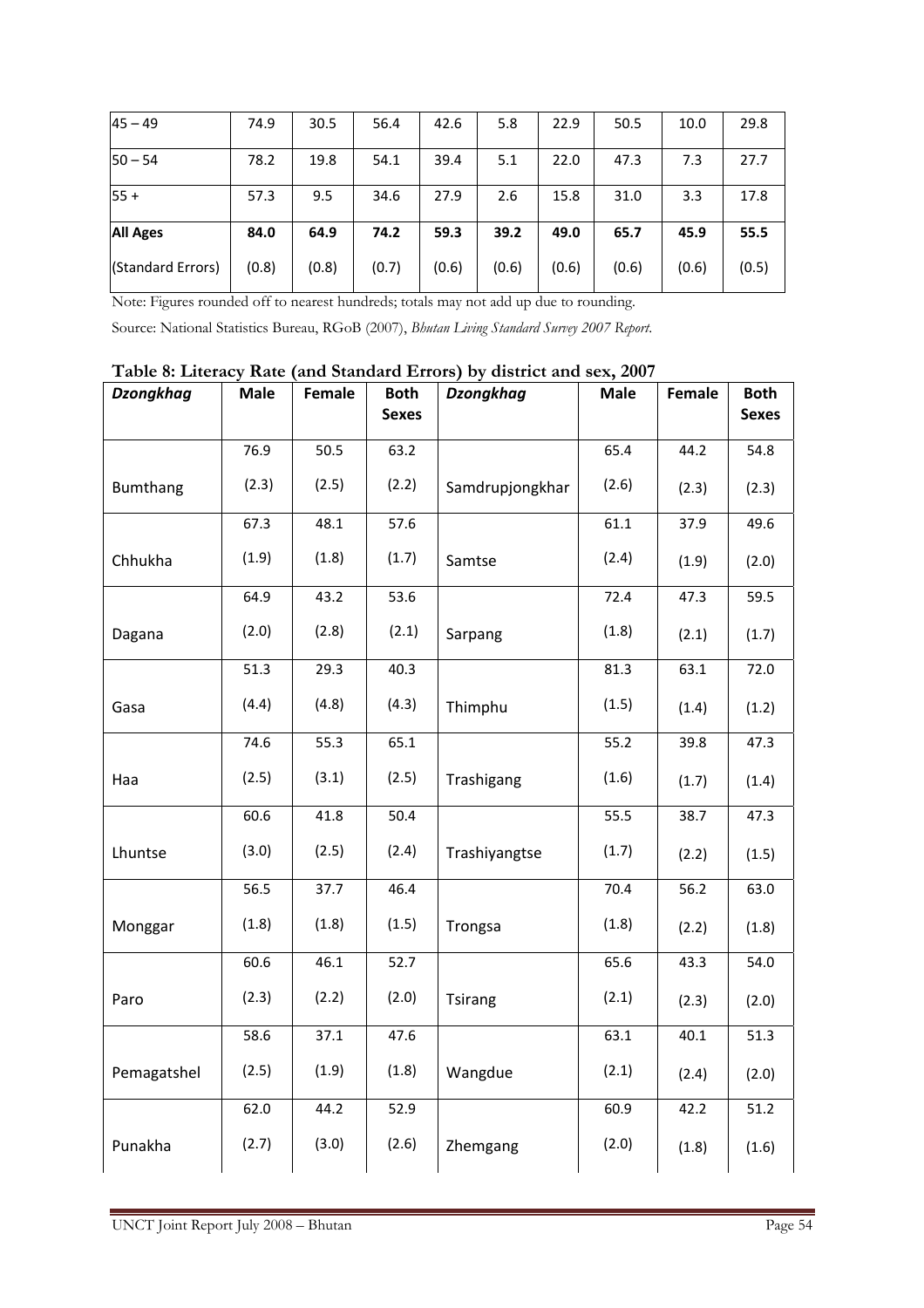| <b>Dzongkhag</b> | <b>Male</b> | Female | <b>Both</b><br><b>Sexes</b> | <b>Dzongkhag</b> | <b>Male</b> | Female | <b>Both</b><br><b>Sexes</b> |
|------------------|-------------|--------|-----------------------------|------------------|-------------|--------|-----------------------------|
|                  |             |        |                             |                  | 65.7        | 45.9   | 55.5                        |
|                  |             |        |                             | Bhutan           | (0.6)       | (0.6)  | (0.5)                       |

Source: National Statistics Bureau, RGoB (2007), *Bhutan Living Standard Survey 2007 Report*.

#### **Employment and work**

#### <span id="page-54-0"></span>**Table 9: Labour force participation and unemployment rates among 15 years of age and above by sex for 2004 and 2006**

|                                           | 2004 | 2006 |
|-------------------------------------------|------|------|
| Labour Force Participation rate (percent) |      |      |
| Female                                    | 42.7 | 53.9 |
| Male                                      | 67.5 | 69.8 |
| Unemployment rate (percent)               |      |      |
| Female                                    | 3.3  | 3.8  |
| Male                                      | 2.1  | 2.6  |

 Source: Department of Employment, Ministry of Labour and Human Resources, RGoB (2006), *National Labour Force Survey 2006*.

#### **Table 10: Labour force participation and unemployment rates (percent) for population 15 years and over by sex and area, 2007**

| <b>Area/Sex</b> | <b>Labour Force Participation</b><br>Rate | <b>Unemployment Rate</b> |
|-----------------|-------------------------------------------|--------------------------|
|                 | 58.6                                      | 6.8                      |
| <b>Urban</b>    | (0.77)                                    | (0.44)                   |
|                 | 76.8                                      | 5.3                      |
| Male            | (0.87)                                    | (0.45)                   |
|                 | 41.5                                      | 9.5                      |
| Female          | (1.28)                                    | (0.84)                   |
|                 | 70.4                                      | 2.8                      |
| Rural           | (0.44)                                    | (0.18)                   |
|                 | 73.6                                      | 2.9                      |
| Male            | (0.50)                                    | (0.22)                   |
|                 | 67.3                                      | 2.7                      |
| Female          | (0.63)                                    | (0.22)                   |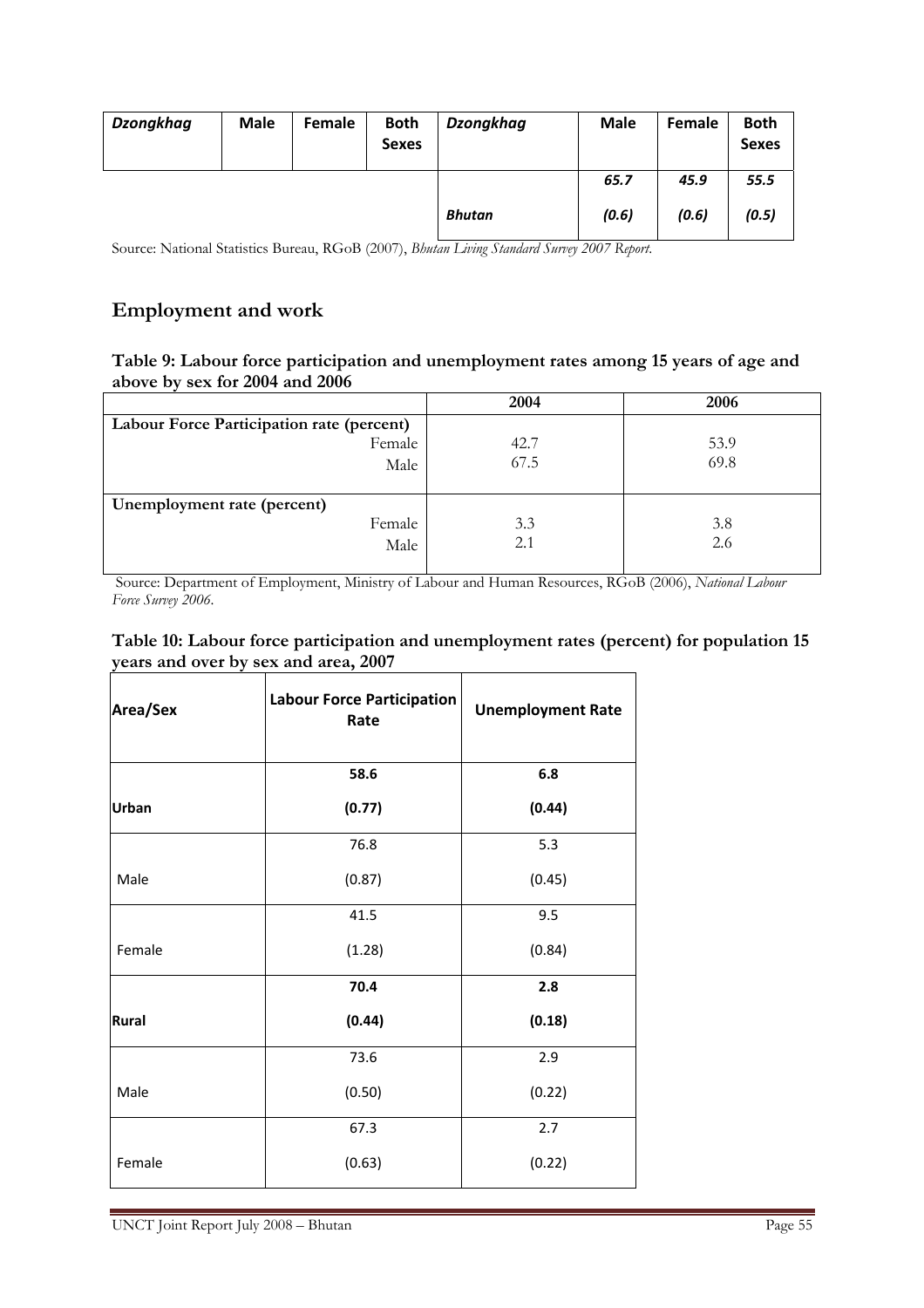| <b>Area/Sex</b> | <b>Labour Force Participation</b><br>Rate | <b>Unemployment Rate</b> |
|-----------------|-------------------------------------------|--------------------------|
|                 | 67.3                                      | 3.7                      |
| <b>Bhutan</b>   | (0.40)                                    | (0.18)                   |
|                 | 74.4                                      | 3.5                      |
| Male            | (0.43)                                    | (0.20)                   |
|                 | 60.6                                      | 3.9                      |
| Female          | (0.63)                                    | (0.25)                   |

Note: Figures in parentheses are the standard errors of the estimates.

Source: National Statistics Bureau, RGoB (2007), *Bhutan Living Standard Survey 2007 Report*.

#### <span id="page-55-0"></span>**Figure 1: Labour force participation and unemployment rates among varying age groups by sex, 2007**



Source: National Statistics Bureau, RGoB (2007), *Bhutan Living Standard Survey 2007 Report*.

| Area/Sex      |                    |          | <b>Main Sector of Employment</b> |               |              | <b>VE</b><br>,,,<br><b>Total</b><br><b>Number of</b> |  |
|---------------|--------------------|----------|----------------------------------|---------------|--------------|------------------------------------------------------|--|
|               | <b>Agriculture</b> | Industry | <b>Services</b>                  | <b>Others</b> | <b>Total</b> | <b>Employed</b><br><b>Persons</b>                    |  |
| Urban         | 6.9                | 42.0     | 48.2                             | 2.9           | 100.0        | 60,400                                               |  |
| Male          | 2.3                | 24.0     | 37.5                             | 1.0           | 100.0        | 39,000                                               |  |
| Female        | 13.2               | 51.1     | 30.2                             | 5.5           | 100.0        | 21,400                                               |  |
| Rural         | 83.5               | 6.8      | 7.4                              | 2.2           | 100.0        | 213,600                                              |  |
| Male          | 76.9               | 8.3      | 11.9                             | 2.8           | 100.0        | 107,700                                              |  |
| <b>Female</b> | 90.3               | 5.3      | 2.9                              | 1.6           | 100.0        | 106,000                                              |  |

#### **Table 11: Distribution of employed persons by major sector, area and sex (percent), 2007**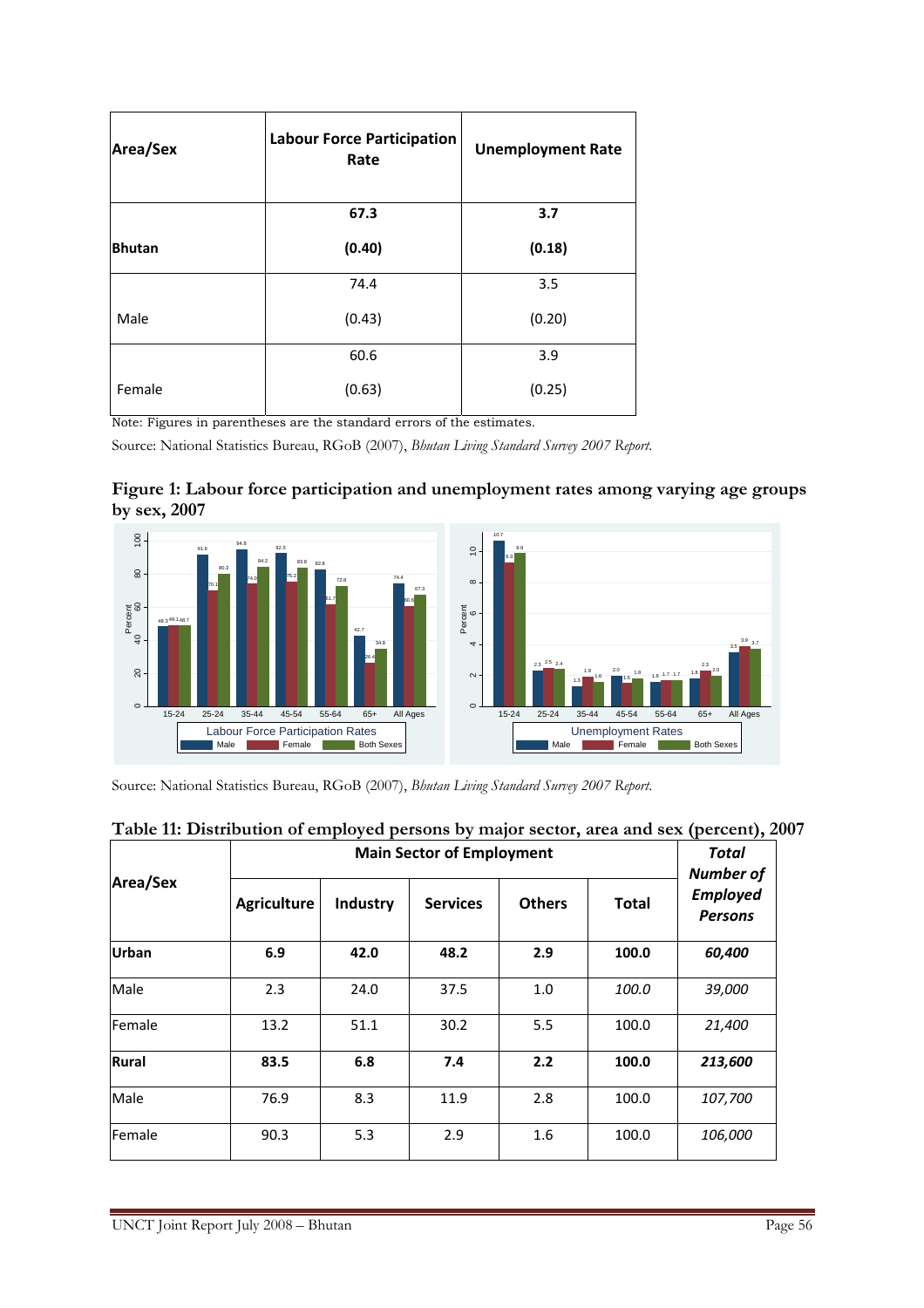| Area/Sex      |                    | <b>Main Sector of Employment</b> |                 |               |              |                                                       |  |  |  |  |
|---------------|--------------------|----------------------------------|-----------------|---------------|--------------|-------------------------------------------------------|--|--|--|--|
|               | <b>Agriculture</b> | <b>Industry</b>                  | <b>Services</b> | <b>Others</b> | <b>Total</b> | <b>Number of</b><br><b>Employed</b><br><b>Persons</b> |  |  |  |  |
| <b>Bhutan</b> | 66.6               | 14.6                             | 16.4            | 2.4           | 100.0        | 274,100                                               |  |  |  |  |
| Male          | 57.4               | 16.0                             | 24.2            | 2.5           | 100.0        | 146,700                                               |  |  |  |  |
| Female        | 77.3               | 13.0                             | 7.4             | 2.3           | 100.0        | 127,300                                               |  |  |  |  |

Note: Figures rounded off to nearest hundreds; totals may not add up due to rounding.

Source: National Statistics Bureau, RGoB (2007), *Bhutan Living Standard Survey 2007 Report*.

<span id="page-56-0"></span>**Table 12: Distribution of employed persons by status in main occupation by area and sex, 2007** 

| <b>Status</b>         | Urban  |        |              |             | <b>Rural</b>  |                                                 | <b>Bhutan</b> |               |              |
|-----------------------|--------|--------|--------------|-------------|---------------|-------------------------------------------------|---------------|---------------|--------------|
|                       | Male   | Female | <b>Total</b> | <b>Male</b> | <b>Female</b> | Total                                           | <b>Male</b>   | Female        | <b>Total</b> |
| Regular Paid Employee | 29,300 | 8,600  | 37,900       | 14,500      | 3,500         | 18,000                                          | 43,800        | 12,100        | 55,900       |
| Casual Paid Employee  | 1,800  | 900    | 2,700        | 6,900       | 1,800         | 8,800                                           | 8,700         | 2,800         | 11,500       |
| Unpaid Family worker  | 1,500  | 4,200  | 5,700        | 52,300      | 76,600        | 128,900                                         | 53,800        | 80,800        | 134,500      |
| lOwn account worker   | 6,300  | 7,500  | 13,800       | 33,400      | 23,500        | 56,900                                          | 39,700        | 31,000        | 70,700       |
| Employer              | 100    | 100    | 200          | 200         | 100           | 300                                             | 300           | 200           | 500          |
| Other and Unspecified | 100    | 100    | 100          | 300         | 400           | 800                                             | 400           | 500           | 900          |
| All                   | 39,000 | 21,400 | 60.400       |             |               | 107,700 106,000 213,600 146,700 127,300 274,100 |               |               |              |
| Sample size           | 3,000  | 1,700  | 4,700        | 8,400       | 8,400         | 16,800                                          | <i>11,500</i> | <i>10,000</i> | 21,500       |

Note: Figures rounded off to nearest hundreds; totals may not add up due to rounding.

Source: National Statistics Bureau, RGoB (2007), *Bhutan Living Standard Survey 2007 Report*.

#### **Women and health with special attention to sexual and reproductive health**

| Table 13: Access and distance to health facilities by area and poverty status, 2007 |  |  |
|-------------------------------------------------------------------------------------|--|--|
|-------------------------------------------------------------------------------------|--|--|

<span id="page-56-1"></span>

| <b>Access</b>                                       |      | Urban |       |      | Rural |       | <b>Bhutan</b> |      |       |
|-----------------------------------------------------|------|-------|-------|------|-------|-------|---------------|------|-------|
|                                                     | Poor | Non-  | Total | Poor | Non-  | Total | Poor          | Non- | Total |
|                                                     |      | Poor  |       |      | Poor  |       |               | Poor |       |
| Proportion of HHs with<br>access to Hospital or BHU | 96.7 | 99.3  | 99.3  | 99.2 | 99.1  | 99.1  | 99.2          | 99.2 | 99.2  |
| Average time to reach<br>nearest Hospital/BHU       | 21   | 19    | 19    | 111  | 76    | 84    | 109           | 56   | 65    |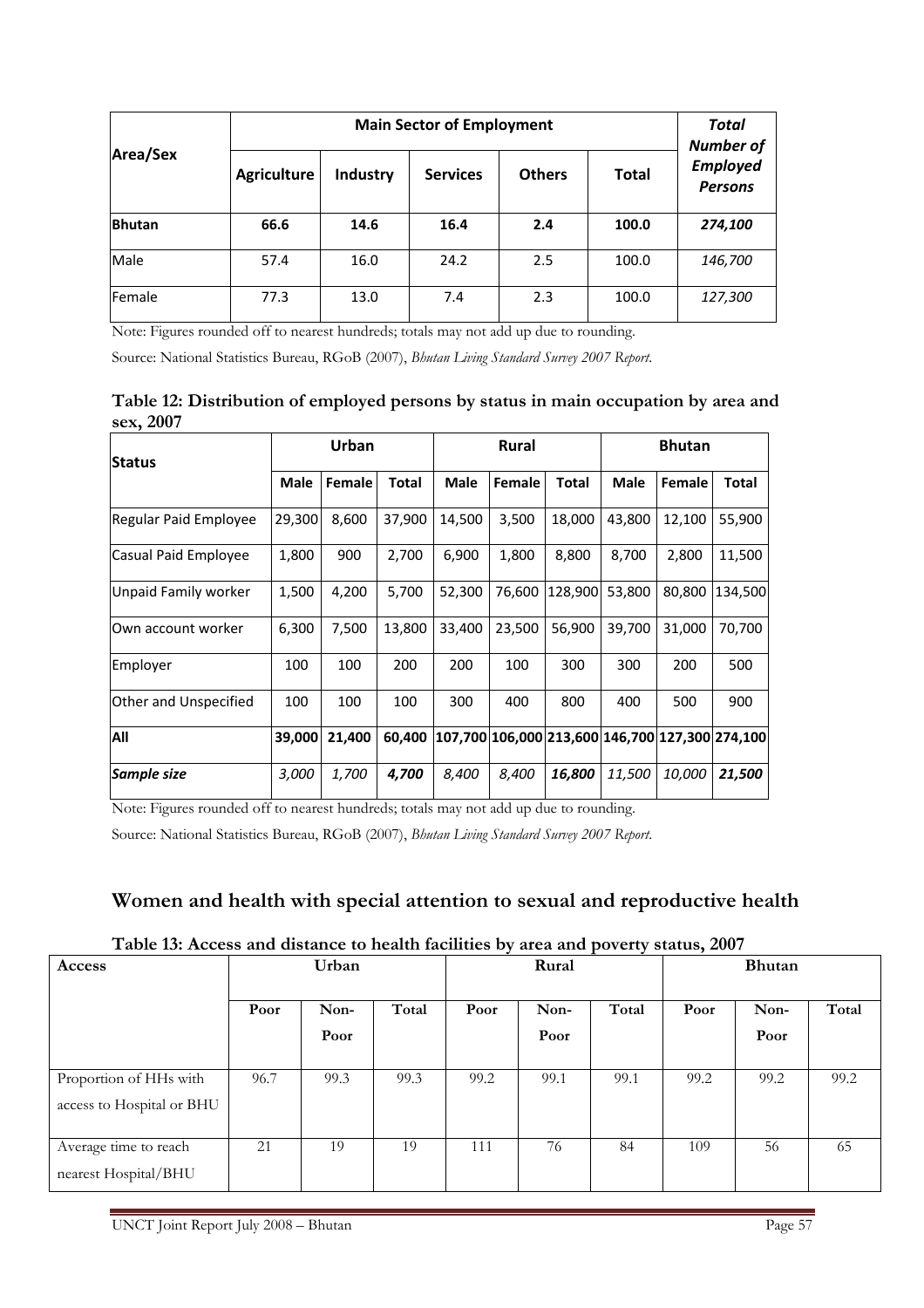| <b>Access</b> | Urban |              |       | Rural |              |       | <b>Bhutan</b> |              |       |
|---------------|-------|--------------|-------|-------|--------------|-------|---------------|--------------|-------|
|               | Poor  | Non-<br>Poor | Total | Poor  | Non-<br>Poor | Total | Poor          | Non-<br>Poor | Total |
| (Minutes)     |       |              |       |       |              |       |               |              |       |

Source: National Statistics Bureau, RGoB (2007), *Poverty Analysis Report 2007*.

| Table 14: Distribution of persons who did not consult any health care service provider |
|----------------------------------------------------------------------------------------|
| according to reason by sex and area (percent), 2007                                    |

<span id="page-57-0"></span>

| Area/sex      | o<br><b>Not</b> | No time | <b>U</b><br>No money | $\mathbf{N}\mathbf{o}$ | No trust         | Others | Sample size        |
|---------------|-----------------|---------|----------------------|------------------------|------------------|--------|--------------------|
|               | necessary       |         |                      | transport/<br>Too far  |                  |        |                    |
| Urban         | 75.0            | 17.0    | 2.0                  | 3.5                    | 1.3              | 33.0   | $\overline{200}$   |
| Male          | 82.0            | 13.6    | 1.1                  | 2.5                    | 2.9              | 24.4   | 100                |
| Female        | 69.0            | 19.9    | 2.8                  | 4.4                    | $\blacksquare$   | 40.2   | 100                |
| Rural         | 58.1            | 31.8    | 8.1                  | 30.7                   | 4.3              | 24.3   | 800                |
| Male          | 59.8            | 33.8    | 6.8                  | 28.0                   | 6.7              | 23.0   | $\overline{400}$   |
| Female        | 56.9            | 30.3    | 9.0                  | 32.6                   | 2.6              | 25.2   | 500                |
| <b>Bhutan</b> | 61.2            | 29.1    | 7.0                  | 25.7                   | $\overline{3.7}$ | 25.9   | $\overline{1,000}$ |
| Male          | 64.2            | 29.8    | 5.7                  | 23.0                   | 5.9              | 23.3   | $\overline{400}$   |
| Female        | 59.0            | 28.5    | 7.9                  | 27.7                   | 2.1              | 27.8   | 600                |

Note: Figures rounded off to nearest hundreds; totals may not add up due to rounding.

Source: National Statistics Bureau, RGoB (2007), *Bhutan Living Standard Survey 2007 Report*.

#### **Table 15: Distribution of women of reproductive age who gave birth during the 12 months prior to the survey by age group, area and poverty status, 2007**

<span id="page-57-1"></span>

| <b>Age Group</b> | $-5 - 5 - 7$<br>Urban    |              |       | Rural |              |       | <b>Bhutan</b> |              |       |
|------------------|--------------------------|--------------|-------|-------|--------------|-------|---------------|--------------|-------|
|                  | Poor                     | Non-<br>Poor | Total | Poor  | Non-<br>Poor | Total | Poor          | Non-<br>Poor | Total |
| $15-19$          | $\overline{\phantom{a}}$ | 6.9          | 6.8   | 14.7  | 11.9         | 13.0  | 14.5          | 10.1         | 11.3  |
| $20 - 29$        | 82.4                     | 68.8         | 69.1  | 54.1  | 57.0         | 55.9  | 54.7          | 61.4         | 59.5  |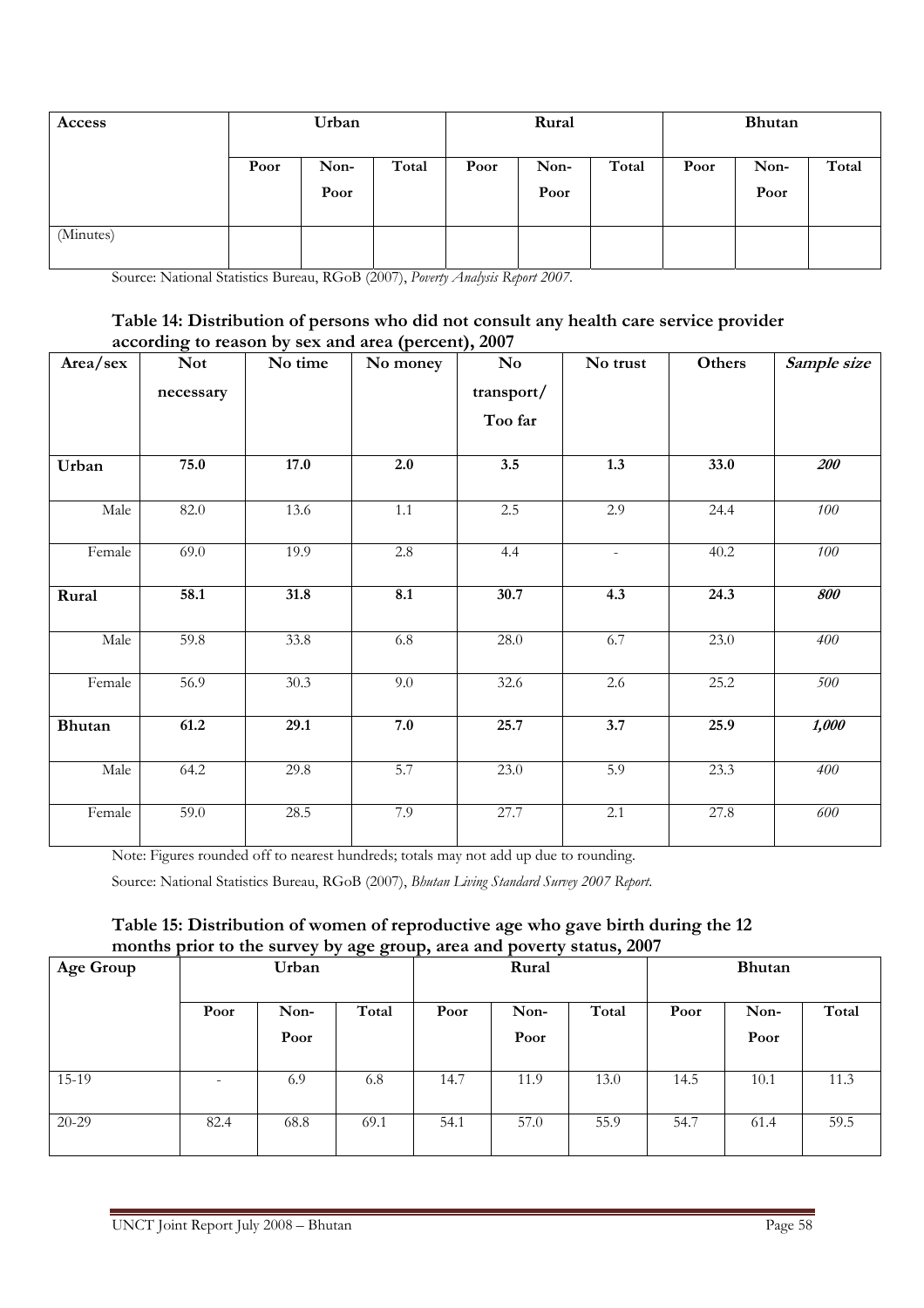| <b>Age Group</b>         | Urban |      |       | Rural |       |        | <b>Bhutan</b> |       |        |
|--------------------------|-------|------|-------|-------|-------|--------|---------------|-------|--------|
|                          | Poor  | Non- | Total | Poor  | Non-  | Total  | Poor          | Non-  | Total  |
|                          |       | Poor |       |       | Poor  |        |               | Poor  |        |
| $30 - 39$                | 17.6  | 21.3 | 21.2  | 22.3  | 25.4  | 24.2   | 22.2          | 23.9  | 23.4   |
| $40 - 49$                | ٠     | 3.0  | 2.9   | 8.8   | 5.7   | 6.9    | 8.7           | 4.7   | 5.8    |
| Total number<br>of women | 3,900 | 100  | 4,000 | 6,700 | 4,100 | 10,900 | 10,600        | 4,200 | 14,800 |

Note: Figures rounded off to nearest hundreds; totals may not add up due to rounding.

Source: National Statistics Bureau, RGoB (2007), *Poverty Analysis Report 2007*.

#### **Table 16: Percentage of women who gave birth in the past 12 months that received prenatal care by age group and area, 2007**

<span id="page-58-0"></span>

| Age group | $\circ$ $\circ$<br>Urban | Rural | <b>Bhutan</b> | Sample size |
|-----------|--------------------------|-------|---------------|-------------|
| 15-19     | 94.8                     | 89.0  | 89.9          | 100         |
|           |                          |       |               |             |
| $20 - 29$ | 96.2                     | 86.1  | 89.3          | 700         |
| $30 - 39$ | 87.6                     | 86.0  | 86.4          | 300         |
|           |                          |       |               |             |
| $40 - 49$ | 67.3                     | 78.8  | 77.2          | 100         |
| All ages  | 93.4                     | 86.0  | 88.0          | 1,200       |
|           |                          |       |               |             |

Note: Figures rounded off to nearest hundreds; totals may not add up due to rounding.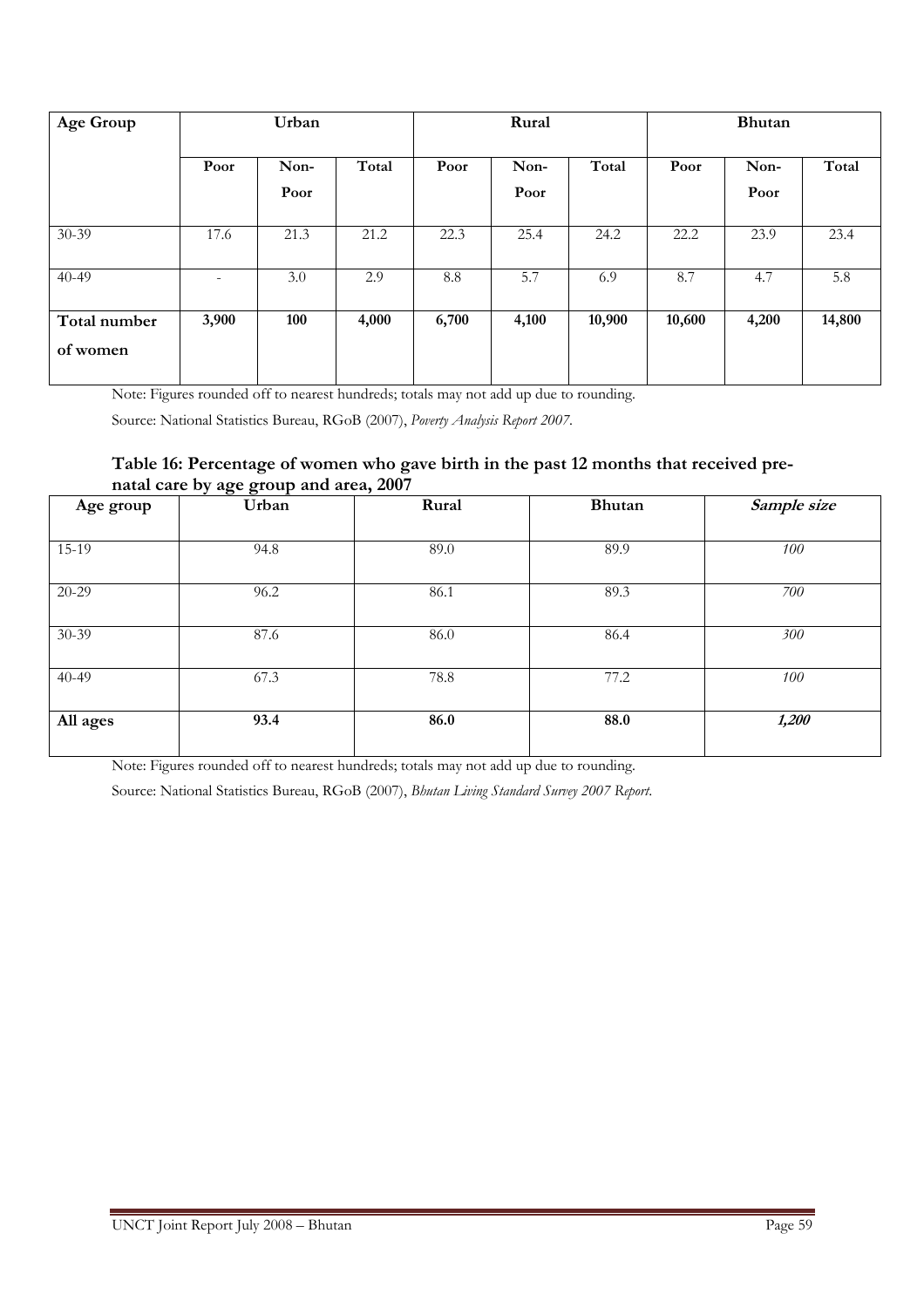<span id="page-59-0"></span>



Source: National Statistics Bureau, RGoB (2007), *Bhutan Living Standard Survey 2007 Report*.



<span id="page-59-1"></span>**Figure 3: Percentage of women of reproductive age who (a) know some modern contraception methods, and (b) use modern contraception, by area and age group, 2007**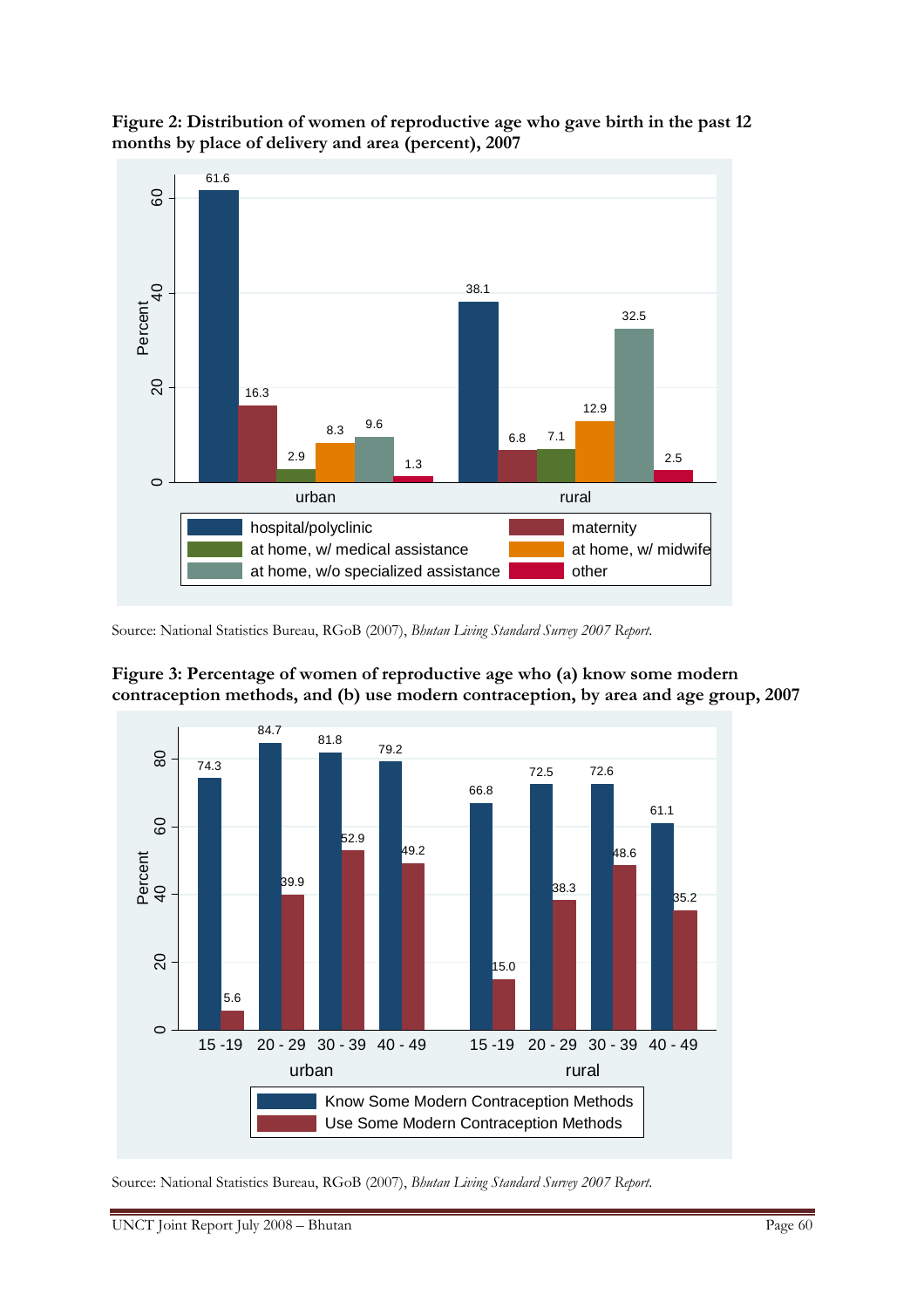**Table 17: Proportion of women of reproductive age who know some modern contraception methods and proportion of women who use modern contraception, by district, 2007** 

<span id="page-60-0"></span>

| District      | Knowledge rate | Utilisation | District        | Knowledge rate | Utilisation |
|---------------|----------------|-------------|-----------------|----------------|-------------|
|               |                | rate        |                 |                | rate        |
| Bumthang      | 73.2           | 22.3        | Samdrupjongkhar | 45.3           | 23.3        |
| Chhukha       | 60.3           | 24.7        | Samtse          | 61.7           | 36.9        |
| Dagana        | 86.5           | 77.1        | Sarpang         | 85.5           | 47.4        |
| Gasa          | 74.3           | 29.2        | Thimphu         | 88.0           | 36.5        |
| Haa           | 72.7           | 37.3        | Trashigang      | 50.3           | 27.3        |
| Lhuntse       | 68.3           | 31.4        | Trashiyangtse   | 79.4           | 19.6        |
| Monggar       | 78.1           | 40.8        | Trongsa         | 86.9           | 38.0        |
| Paro          | 89.3           | 42.6        | Tsirang         | 76.7           | 35.8        |
| Pemagatshel   | 56.8           | 32.3        | Wangdue         | 64.6           | 31.0        |
| Punakha       | 78.0           | 43.7        | Zhemgang        | 87.5           | 39.8        |
| <b>Bhutan</b> | 72.4           | 35.4        |                 |                |             |

Source: National Statistics Bureau, RGoB (2007), *Bhutan Living Standard Survey 2007 Report*.

#### **Table 18: Distribution of women of reproductive age not using modern contraception by reason, area and age (percent), 2007**

<span id="page-60-1"></span>

| $\sigma$ $\alpha$<br>$\cdot$<br>Area/Reason for not using contraceptives |                           | Age group                |         |           |       |          |  |  |  |
|--------------------------------------------------------------------------|---------------------------|--------------------------|---------|-----------|-------|----------|--|--|--|
|                                                                          |                           | $15-19$                  | 20-29   | $30 - 39$ | 40-49 | All ages |  |  |  |
| Urban                                                                    | Not concerned             | 84.3                     | 82.1    | 78.7      | 85.5  | 82.6     |  |  |  |
|                                                                          | Not available             | $0.2\,$                  | $0.2\,$ |           |       | 0.1      |  |  |  |
|                                                                          | Religious/moral objection | $\overline{\phantom{a}}$ | 0.1     | $0.7\,$   |       | 0.2      |  |  |  |
|                                                                          | Husband/family objection  | 1.0                      | 1.9     | 1.1       |       | 1.3      |  |  |  |
|                                                                          | Side effects              | 0.2                      | 3.4     | 10.3      | 2.2   | 3.3      |  |  |  |
|                                                                          | Does not want to respond  | 14.4                     | 12.4    | 9.2       | 12.3  | 12.5     |  |  |  |
|                                                                          | Total                     | 100.0                    | 100.0   | 100.0     | 100.0 | 100.0    |  |  |  |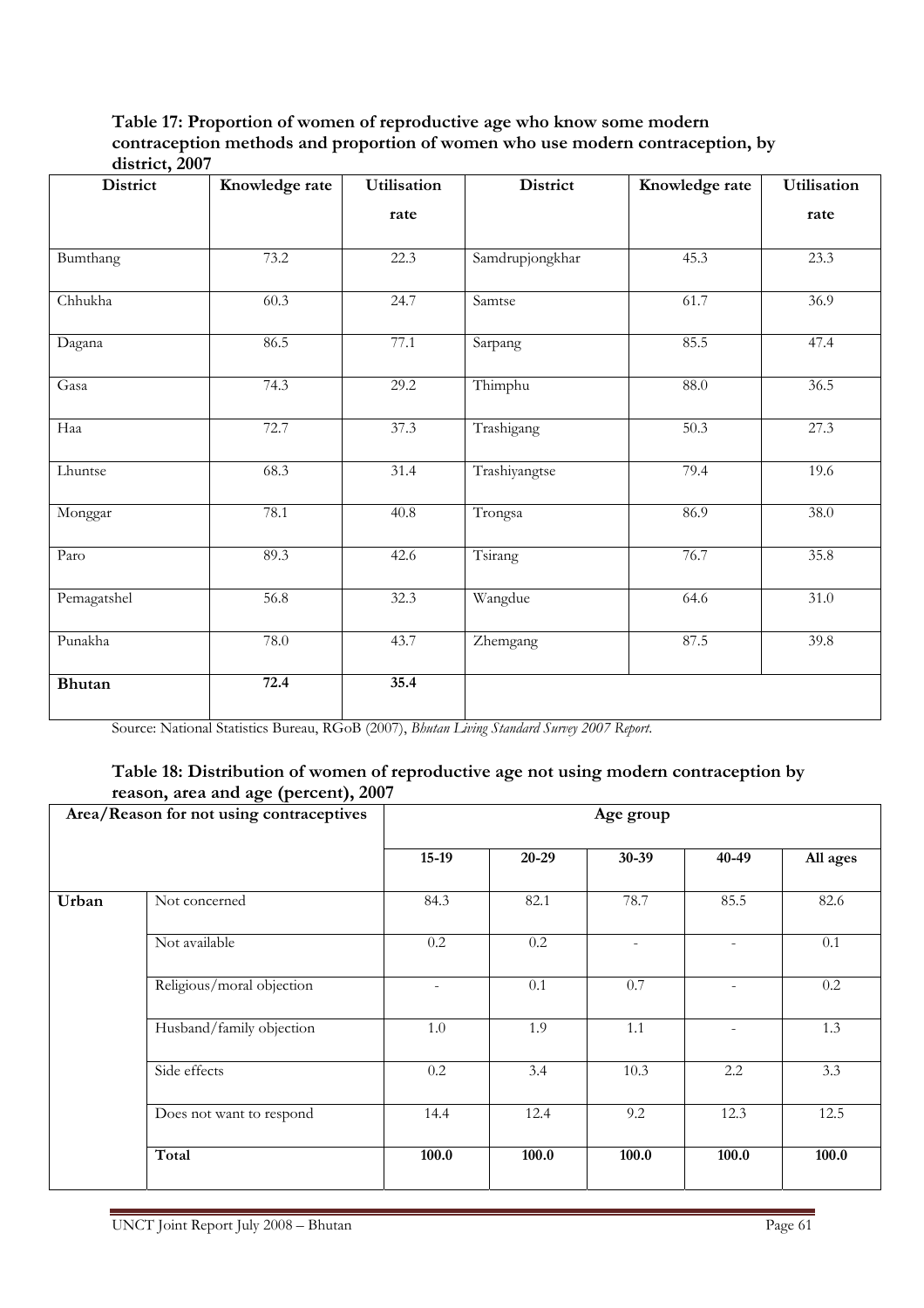|        | Area/Reason for not using contraceptives | Age group                |                  |                  |                  |                  |  |  |  |
|--------|------------------------------------------|--------------------------|------------------|------------------|------------------|------------------|--|--|--|
|        |                                          | $15-19$                  | $20 - 29$        | $30 - 39$        | 40-49            | All ages         |  |  |  |
| Rural  | Not concerned                            | 85.5                     | 84.5             | 79.3             | 80.9             | 83.3             |  |  |  |
|        | Not available                            | 0.3                      | 0.2              | 1.1              | 0.8              | 0.5              |  |  |  |
|        | Religious/moral objection                | $\overline{\phantom{a}}$ | 0.6              | 1.2              | 1.4              | 0.6              |  |  |  |
|        | Husband/family objection                 | $\overline{3.0}$         | $\overline{3.3}$ | 4.4              | 4.6              | $\overline{3.6}$ |  |  |  |
|        | Side effects                             | $\equiv$                 | 2.9              | 6.9              | $\overline{4.6}$ | 2.9              |  |  |  |
|        | Does not want to respond                 | 11.2                     | 8.5              | 7.0              | 7.7              | 9.0              |  |  |  |
|        | Total                                    | 100.0                    | 100.0            | 100.0            | 100.0            | 100.0            |  |  |  |
| Bhutan | Not concerned                            | 85.1                     | 83.5             | 79.1             | 81.9             | 83.1             |  |  |  |
|        | Not available                            | 0.3                      | 0.2              | 0.7              | 0.6              | 0.4              |  |  |  |
|        | Religious/moral objection                | $\omega$                 | 0.4              | $\overline{1.0}$ | 1.1              | 0.5              |  |  |  |
|        | Husband/family objection                 | 2.3                      | 2.7              | 3.3              | 3.6              | 2.8              |  |  |  |
|        | Side effects                             | 0.1                      | $\overline{3.1}$ | 8.1              | 4.1              | $\overline{3.1}$ |  |  |  |
|        | Does not want to respond                 | 12.3                     | 10.1             | 7.8              | 8.7              | 10.3             |  |  |  |
|        | Total                                    | 100.0                    | 100.0            | 100.0            | 100.0            | 100.0            |  |  |  |

Note: "-" indicates a sample estimate less than 100 persons.

Source: National Statistics Bureau, RGoB (2007), *Bhutan Living Standard Survey 2007 Report*.

#### **HIV and AIDS**

#### **Table 19: Number of HIV reported cases by age group and sex, February 2008**

<span id="page-61-0"></span>

| Age groups  | Number of males             | $\circ$ $\circ$<br>Number of females | Total                         |
|-------------|-----------------------------|--------------------------------------|-------------------------------|
|             |                             |                                      |                               |
| $<$ 5 years | $\mathcal{D}_{\mathcal{L}}$ | $\Omega$                             | 11                            |
| 5-14 years  |                             |                                      | $\mathfrak{D}_{\mathfrak{p}}$ |
| 15-19 years | 0                           | 6                                    | 6                             |
| 20-24 years | 5                           | 19                                   | 24                            |
| 25-29 years | 25                          | 14                                   | 39                            |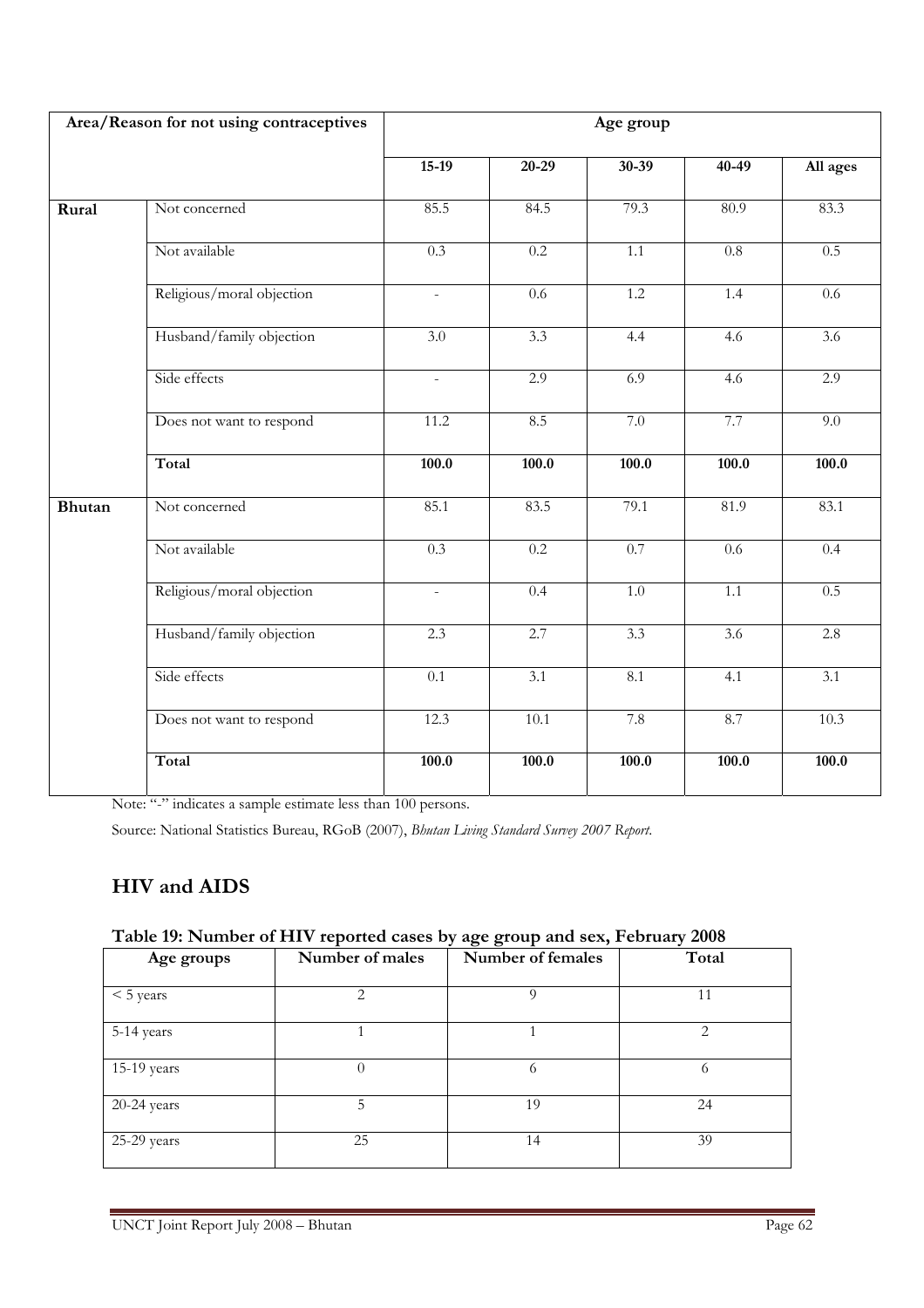| Age groups  | Number of males | Number of females | Total |  |  |
|-------------|-----------------|-------------------|-------|--|--|
|             |                 |                   |       |  |  |
| 30-39 years | 30              | 15                | 45    |  |  |
| 40-49 years | 10              | ⇁                 | 17    |  |  |
| $50+$       | $\theta$        | $\theta$          | 0     |  |  |
| Total       | 73              | 71                | 144   |  |  |

Source: National STI and HIV and AIDS Prevention and Control Programme, MoH, February 2008.

#### **Women in rural areas**

<span id="page-62-0"></span>**Table 20: Composition of poor and non-poor HHs by presence/absence of children (under 15 years) and by number of adults in HH, 2007** 

| <b>Adults in Household</b>        | Poor                    |                            | <b>Non-Poor</b>         |                            | <b>Total</b>            |                            |  |
|-----------------------------------|-------------------------|----------------------------|-------------------------|----------------------------|-------------------------|----------------------------|--|
|                                   | With<br><b>Children</b> | Without<br><b>Children</b> | With<br><b>Children</b> | Without<br><b>Children</b> | With<br><b>Children</b> | Without<br><b>Children</b> |  |
| At least one adult of each<br>sex | 86.8                    | 9.3                        | 66.5                    | 21.5                       | 70.0                    | 19.4                       |  |
| One man                           | 0.1                     | 0.0                        | 0.5                     | 3.1                        | 0.4                     | 2.6                        |  |
| More than one man                 | 0.2                     | 0.9                        | 0.2                     | 1.5                        | 0.2                     | 1.4                        |  |
| One woman                         | 0.7                     | 0.2                        | 1.3                     | 1.8                        | 1.2                     | 1.5                        |  |
| More than one woman               | 1.6                     | 0.2                        | 2.0                     | 1.6                        | 1.9                     | 1.3                        |  |
| <b>Total</b>                      | 89.4                    | 10.6                       | 70.5                    | 29.5                       | 73.7                    | 26.3                       |  |

Source: National Statistics Bureau, RGoB (2007), *Poverty Analysis Report 2007*.

#### <span id="page-62-1"></span>**Table 21: Poverty incidence, poverty gap and poverty squared gap by area and sex of HH heads (percent of HH heads), 2007**

| Area         | Sex of       | <b>Poverty Incidence</b> |                                 |        | Poverty Gap                     | <b>Poverty Squared Gap</b> | Share of                        |                    |
|--------------|--------------|--------------------------|---------------------------------|--------|---------------------------------|----------------------------|---------------------------------|--------------------|
|              | <b>Head</b>  | Index                    | <b>Contribution to</b><br>Total | Index  | <b>Contribution</b><br>to Total | Index                      | <b>Contribution</b><br>to Total | Household<br>Heads |
| Urban        |              | 1.1                      |                                 | 0.2    |                                 | 0.1                        |                                 |                    |
|              | <b>Male</b>  | (0.2)                    | 83.9                            | (0.06) | 76.6                            | (0.2)                      | 75.3                            | 78.5               |
|              |              | 0.8                      |                                 | 0.2    |                                 | 0.1                        |                                 |                    |
|              | Female       | (0.3)                    | 16.1                            | (0.1)  | 23.4                            | (0.3)                      | 24.7                            | 21.5               |
|              | <b>Both</b>  | 1.1                      |                                 | 0.2    |                                 | 0.1                        |                                 |                    |
|              | <b>Sexes</b> | (0.2)                    | 100.0                           | (0.1)  | 100.0                           | (0.02)                     | 100.0                           | 100.0              |
| <b>Rural</b> |              | 26.6                     |                                 | 6.7    |                                 | 2.4                        |                                 |                    |
|              | <b>Male</b>  | (1.0)                    | 73.0                            | (0.3)  | 74.5                            | (0.1)                      | 75.4                            | 65.4               |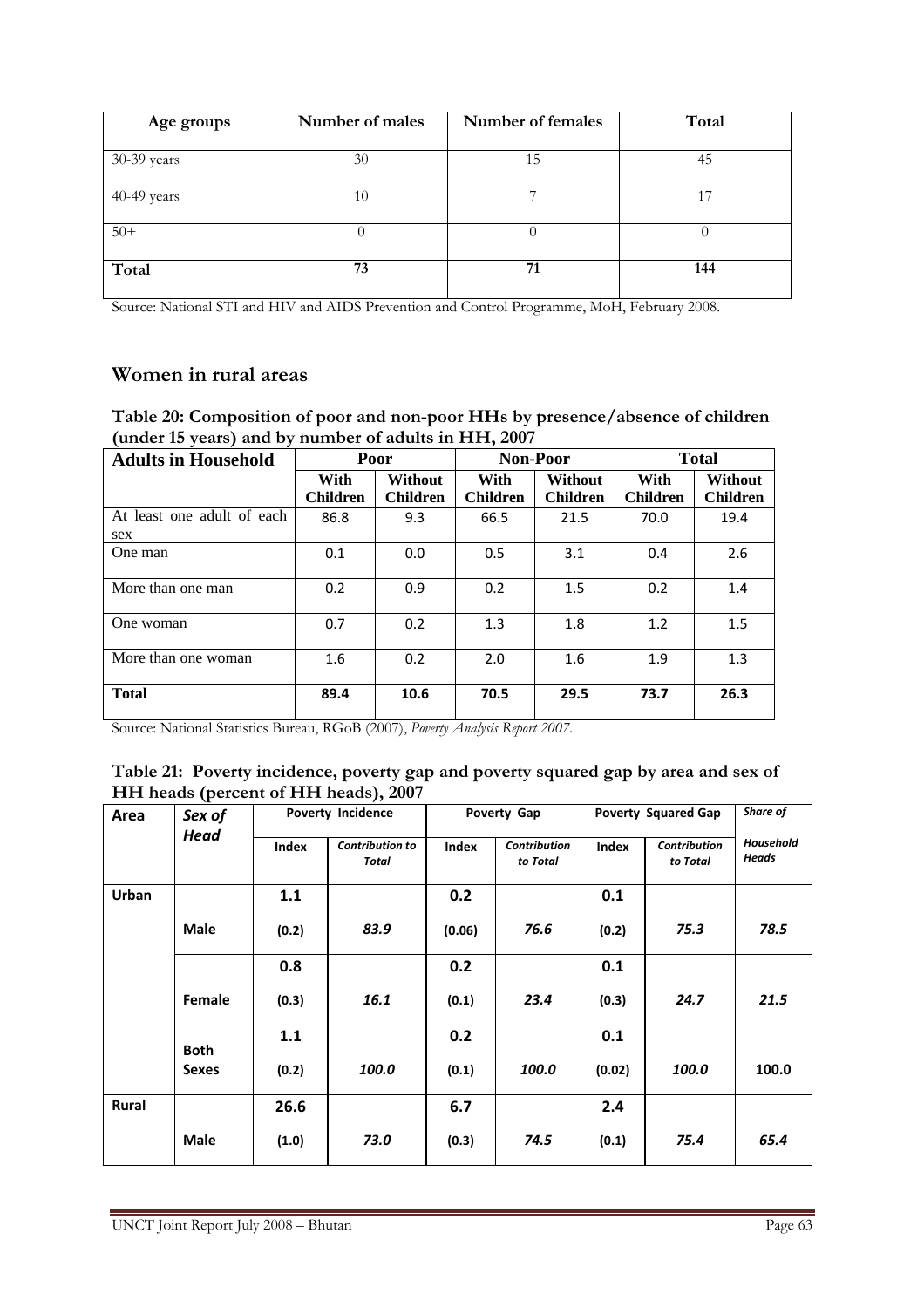| Area          | Sex of       | <b>Poverty Incidence</b> |                                        |       | Poverty Gap                     | <b>Poverty Squared Gap</b> | Share of                        |                           |
|---------------|--------------|--------------------------|----------------------------------------|-------|---------------------------------|----------------------------|---------------------------------|---------------------------|
|               | <b>Head</b>  | Index                    | <b>Contribution to</b><br><b>Total</b> | Index | <b>Contribution</b><br>to Total | Index                      | <b>Contribution</b><br>to Total | Household<br><b>Heads</b> |
|               |              | 18.5                     |                                        | 4.3   |                                 | 1.5                        |                                 |                           |
|               | Female       | (1.0)                    | 27.0                                   | (0.3) | 25.5                            | (0.1)                      | 24.6                            | 34.6                      |
|               | <b>Both</b>  | 23.8                     |                                        | 5.9   |                                 | 2.1                        |                                 |                           |
|               | <b>Sexes</b> | (0.8)                    | 100.0                                  | (0.1) | 100.0                           | (0.1)                      | 100.0                           | 100.0                     |
| <b>Bhutan</b> |              | 17.9                     |                                        | 4.5   |                                 | 1.6                        |                                 |                           |
|               | <b>Male</b>  | (0.7)                    | 73.2                                   | (0.2) | 74.6                            | (0.1)                      | 75.4                            | 69.3                      |
|               |              | 14.8                     |                                        | 3.5   |                                 | $1.2$                      |                                 |                           |
|               | Female       | (0.8)                    | 26.8                                   | (0.2) | 25.4                            | (0.1)                      | 24.6                            | 30.7                      |
|               | <b>Both</b>  | 16.9                     |                                        | 4.2   |                                 | 3.3                        |                                 |                           |
|               | <b>Sexes</b> | (0.6)                    | 100.0                                  | (0.2) | 100.0                           | (0.1)                      | 100.0                           | 100.0                     |

Note: Figures in parentheses are the standard errors of the estimates.

Source: National Statistics Bureau, RGoB (2007), *Poverty Analysis Report 2007*.

<span id="page-63-0"></span>

| Table 22: Proportion of population with access to improved water source, improved |
|-----------------------------------------------------------------------------------|
| sanitation and using solid fuels by area and sex (percent), 2007                  |

| Indicator                                                                          | <b>Urban</b>  |               |                             | Rural         |               |                             | <b>Bhutan</b> |               |                             |
|------------------------------------------------------------------------------------|---------------|---------------|-----------------------------|---------------|---------------|-----------------------------|---------------|---------------|-----------------------------|
|                                                                                    | <b>Male</b>   | <b>Female</b> | <b>Both</b><br><b>Sexes</b> | <b>Male</b>   | Female        | <b>Both</b><br><b>Sexes</b> | <b>Male</b>   | Female        | <b>Both</b><br><b>Sexes</b> |
| Proportion of population<br>with sustainable access to<br>an improved water source | 99.6<br>(0.1) | 99.4<br>(0.2) | 99.5<br>(0.1)               | 87.6<br>(0.8) | 87.9<br>(0.7) | 87.8<br>(0.6)               | 90.8<br>(0.5) | 91.0<br>(0.5) | 90.9<br>(0.5)               |
| Proportion of population<br>with access to improved<br>sanitation                  | 98.8<br>(0.2) | 98.9<br>(0.2) | 98.9<br>(0.1)               | 95.4<br>(0.4) | 95.5<br>(0.5) | 95.4<br>(0.3)               | 96.3<br>(0.2) | 96.4<br>(0.2) | 96.4<br>(0.2)               |
| Proportion of population<br>using solid fuels                                      | 27.7<br>(0.9) | 28.6<br>(0.1) | 28.2<br>(0.9)               | 80.0<br>(1.2) | 79.5<br>(1.1) | 79.7<br>(1.0)               | 66.2<br>(0.8) | 66.1<br>(0.8) | 66.1<br>(0.8)               |

Note: Figures in parentheses are the standard errors of the estimates.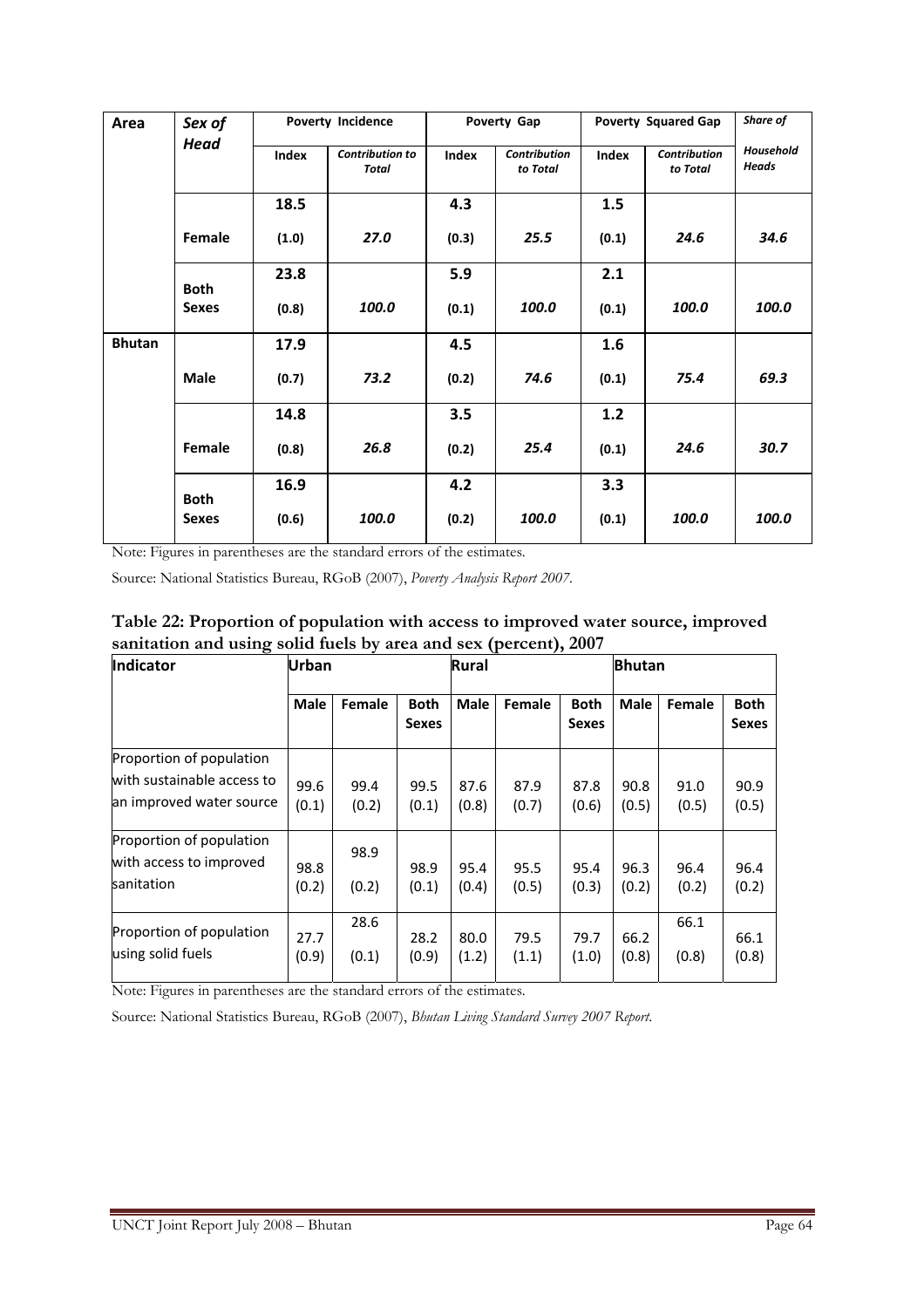## **Annex 2: References**

*Civil and Criminal Procedure Code of Bhutan, 2001 Labour and Employment Act of Bhutan, 2007 Marriage Act of Bhutan Penal Code of Bhutan, 2004*  Royal Civil Service Commission, *Bhutan Civil Service Rules and Regulations 2006*. *The Bhutan Citizenship Act, 1985. The Constitution of the Kingdom of Bhutan. Draft of Tsa Thrim Chhenmo as on 1<sup>st</sup> August 2007.* 

Black M. and Stalker P. (2006), *A Situation Analysis of Children and Women in Bhutan 2006*, Thimphu, UNICEF Bhutan.

Committee on the Elimination of Discrimination against Women (2004), *Concluding Comments: Bhutan*, January 2004.

Department of Employment, Ministry of Labour and Human Resources, RGoB (2006), *National Labour Force Survey 2006*.

European Union Election Observation Mission (2008), *Bhutan. Final Report. National Assembly Elections, 24 March 2008*.

Gross National Happiness Commission, RGoB (2008), *Draft Tenth Five Year Plan [2008-2013]. Vol. I: Main Document*, February 2008.

Gross National Happiness Commission, RGoB (2008), *Draft Tenth Five Year Plan [2008-2013]. Vol. II: Programme Profiles*, February 2008.

Jivan V. and Forster C. (2006), *Translating CEDAW into Law: CEDAW Legislative Compliance in Nine Pacific Island Countries*, UNIFEM Pacific Regional Office and UNDP Pacific Centre.

*Mid-Term Evaluation. Bhutan Decentralisation Support Programme. Final Report*, January 2006.

Ministry of Education, RGoB (2007), *General Statistics, 2007*.

Ministry of Finance, RGoB (2005), *Millennium Development Goals. Progress Report 2005 Bhutan*.

Ministry of Health, RGoB (2006), *Annual Health Bulletin 2006*.

Ministry of Health, RGoB (2007), *Annual Health Bulletin 2007*.

National Commission for Women and Children and Planning Commission, RGoB (2007), *National Plan of Action for Gender 2007-2013*.